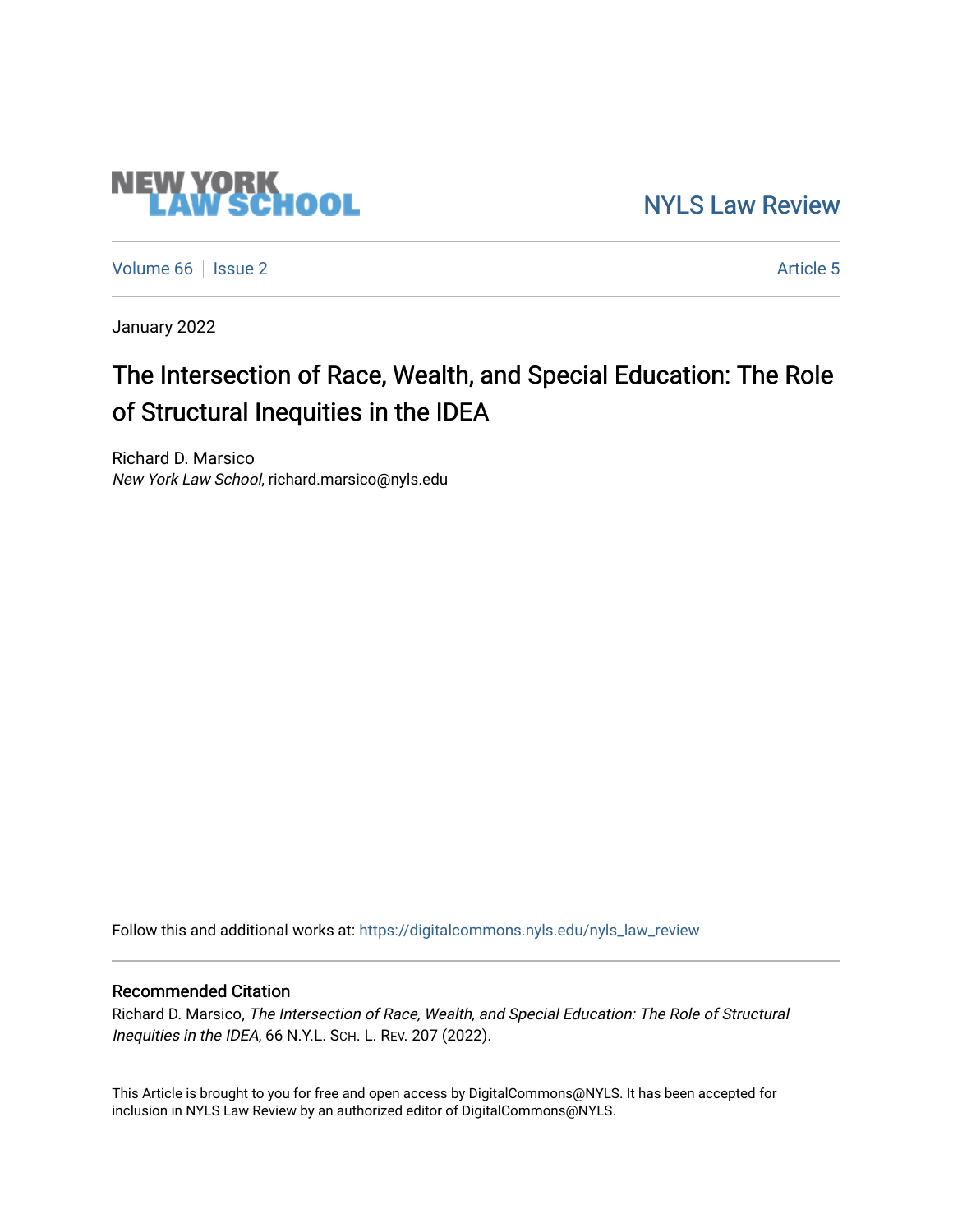VOLUME 66 | 2021/22

RICHARD D. MARSICO

# The Intersection of Race, Wealth, and Special Education: The Role of Structural Inequities in the IDEA

66 N.Y.L. Sch. L. Rev. 207 (2021–2022)

ABOUT THE AUTHOR: Professor of Law and Director of the Wilf Impact Center for Public Interest Law, New York Law School. The author is grateful for the assistance of many colleagues and students and offers thanks as follows. Thanks to Deborah Archer and Edward A. Purcell, Jr., for co-founding the Race, Bias, and Advocacy course at NYLS and for inviting the author to teach a class session on race and special education. The author has learned much from his colleagues who co-teach the course and from his students. Thanks also to Edward Purcell for the idea for this group writing project, his patience in shepherding it through, and his insightful comments on earlier drafts of this article, and to colleagues for their comments on earlier drafts, especially Lenni Benson and Ann Thomas, the members of the author's writing pod, and Jean Marie Brescia, Carol Buckler, Samantha Pownall, Blakely Simoneau, and Amy Wallace, for their comments on several drafts. The author gives special thanks to his research assistants—Sydney Hershenhorn, Katerina Pluhacek, and Francesca Rogo—without whose keen legal research, writing, and analytical skills this article would not have been possible. This article benefitted from comments from participants in the NYLS Faculty Workshop, the Association of American Law Schools Clinical Section Writers' Workshop, and the *Clinical Law Review* Writers' Workshop, all of whom the author wishes to thank. Finally, the author thanks NYLS for its generous support of this project.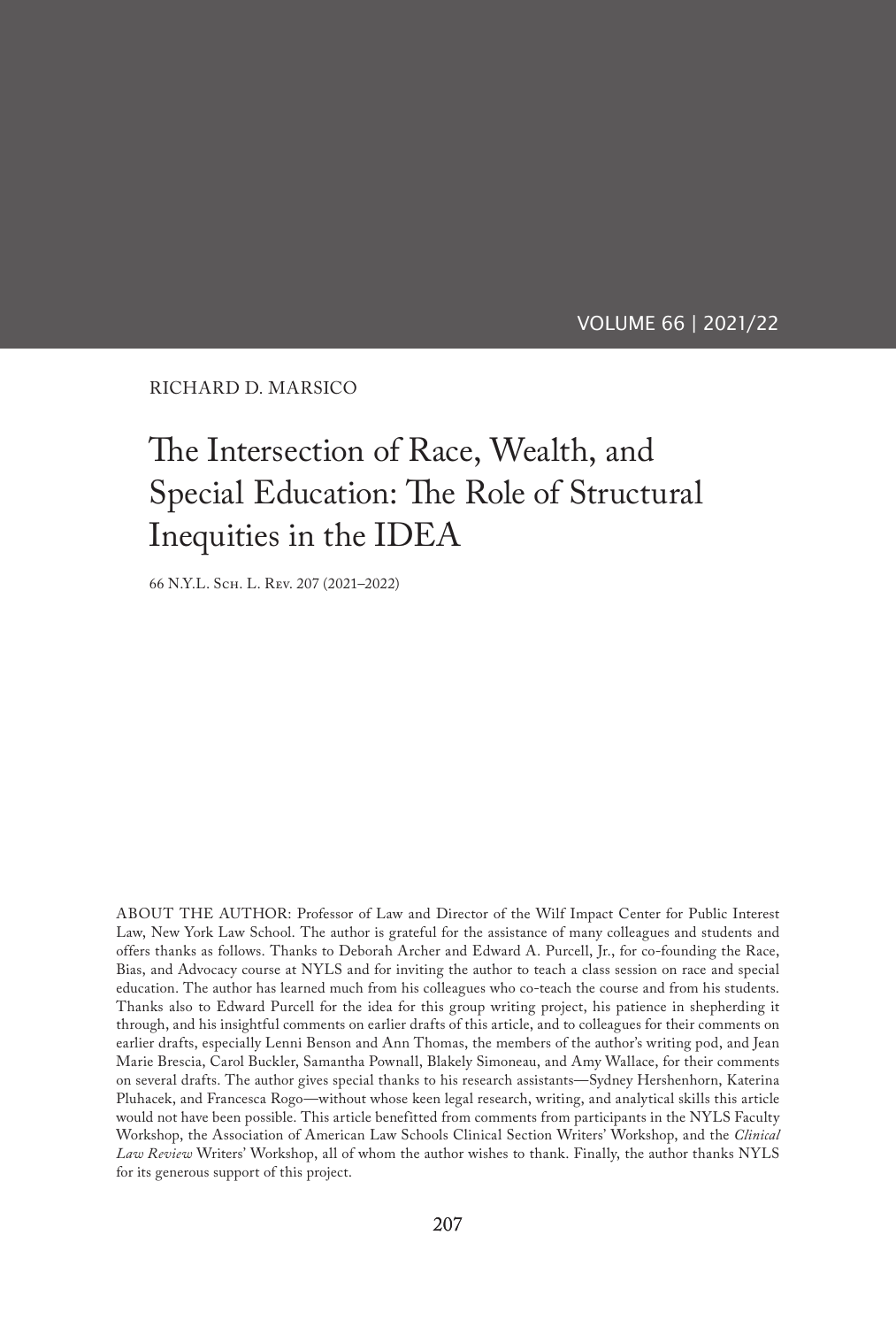## I. INTRODUCTION

Congress passed the Individuals with Disabilities Education Act (IDEA)<sup>1</sup> in 1975 to counteract public schools' widespread discrimination against children with disabilities by warehousing them in separate classrooms where they did not receive a meaningful education or excluding them from school altogether.2 At the time of its passage, approximately four million children with disabilities attended public school but received an inappropriate education and one million were excluded from school entirely.3 There was very little that their parents could do to challenge this treatment because the courts gave school officials significant discretion to exclude children with disabilities from school.<sup>4</sup>

Fueled in large part by *Brown v. Board of Education*, the 1954 Supreme Court decision that banned race-based school segregation,<sup>5</sup> a movement emerged to require school districts to provide an appropriate education to children with disabilities.<sup>6</sup> This movement was largely successful. By 2018, of the roughly fifty million children who attended public school in the United States, more than seven million (14.1 percent) were receiving services under the IDEA.7 In 2019, the high school graduation rate for students with disabilities was 72 percent.<sup>8</sup>

The IDEA provides federal funds to states to help them educate children with disabilities in exchange for a commitment from the state to abide by the IDEA's requirements.9 Race has no bearing on determining whether a child has a disability, the scope of the educational services they should receive, the classroom setting in which they should receive them, or the right of their parents to advocate on their behalf. However, structural inequities in the IDEA, including time-consuming and expensive procedural provisions and ill-defined standards for meeting the educational needs of children with disabilities, allow race and wealth to intersect with the provision of special education services.

- 3. Honig v. Doe, 484 U.S. 305, 309 (1988). These data are based on congressional studies conducted prior to the passage of the IDEA in 1975. *Id.* (first citing 20 U.S.C. § 1400(b)(3); and then citing *id.* § (b)(4)).
- 4. *See* Dep't of Pub. Welfare v. Haas, 154 N.E.2d 265, 270 (Ill. 1958); State *ex rel.* Beattie v. Bd. of Educ. of Antigo, 172 N.W. 153, 155 (Wis. 1919); Watson v. City of Cambridge, 32 N.E. 864, 864–65 (Mass. 1893).
- 5. 347 U.S. 483, 495 (1954).
- 6. Deborah N. Archer & Richard D. Marsico, Special Education Law and Practice 3 (2016).
- 7. Nat'l Ctr. for Educ. Stats., Digest of Education Statistics: 2019 Tables and Figures tbl.203.50 (2021) [hereinafter NCES STATISTICS I]; *id.* tbl.204.50 [hereinafter NCES STATISTICS II].
- 8. NAT'L CTR. FOR EDUC. STATS., STUDENTS WITH DISABILITIES 5 fig.4 (2021). This graduation rate translates to 304,560 students with disabilities who graduated from high school in 2019. *See id.* at 4, 5 fig.4.
- 9. 20 U.S.C. § 1412(a).

<sup>1.</sup> 20 U.S.C. §§ 1400–82.

<sup>2.</sup> *See* Pa. Ass'n for Retarded Child. v. Pennsylvania, 343 F. Supp. 279 (E.D. Pa. 1972); Mills v. Bd. of Educ. of D.C., 348 F. Supp. 866 (D.D.C. 1972).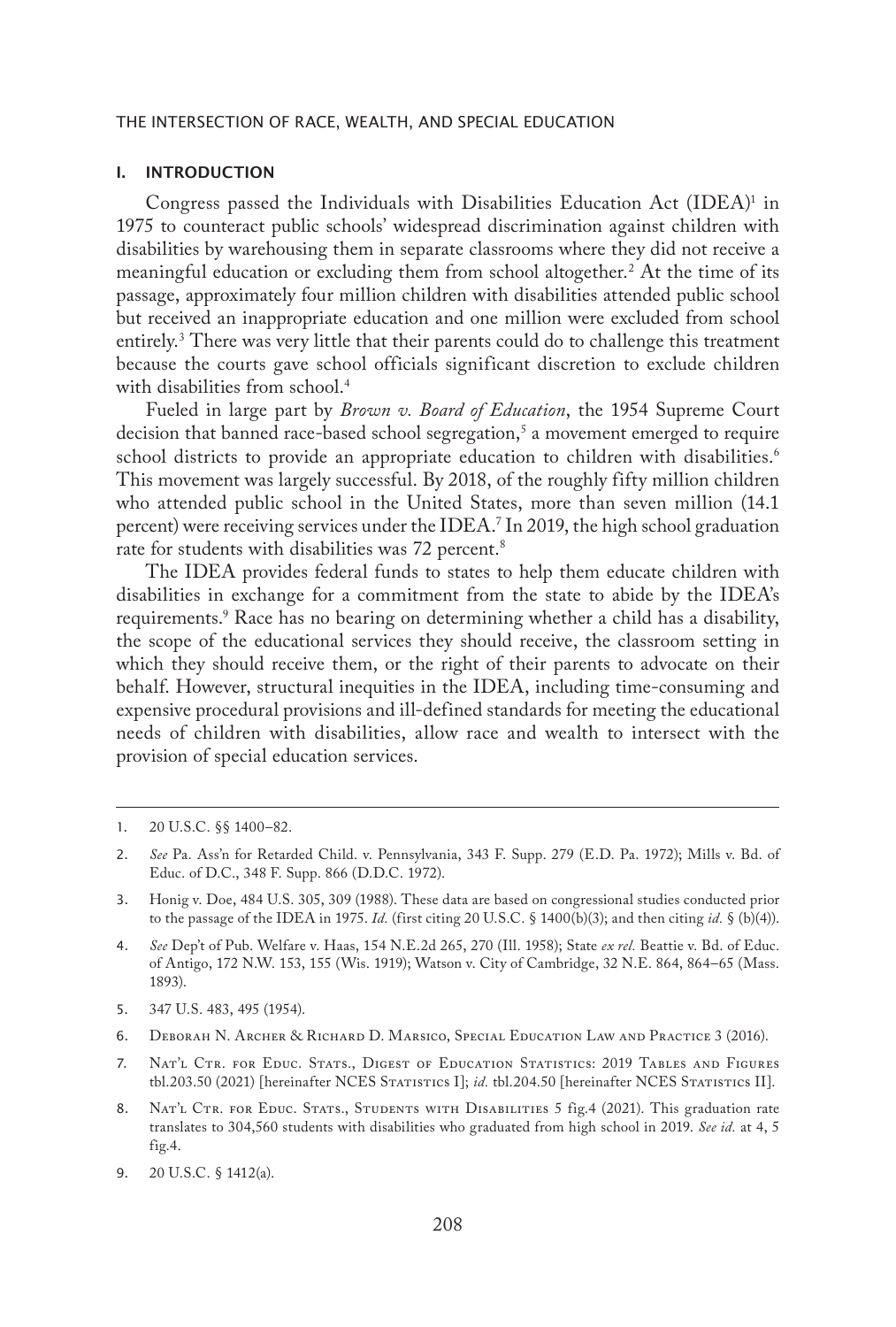The structural inequities in the IDEA manifest themselves in at least nine inflection points where race and special education meet. These inflection points, presented in three different categories that reflect the IDEA's process for developing and delivering a child's special education program, its substantive education rights, and its enforcement mechanisms, are as follows:

> **Category 1** The IDEA's Procedures for Developing and Providing Special Education

Inflection Point One: Identifying a Child Suspected of Having a Disability

Inflection Point Two: Evaluating a Child for a Disability

Inflection Point Three: Determining Eligibility for Special Education Inflection Point Four: Preparing a Child's Individualized Education Program (IEP)

**Category 2** The IDEA's Substantive Educational Requirements

Inflection Point Five: Determining the Elements of a Free Appropriate Public Education (FAPE)

Inflection Point Six: Identifying the Least Restrictive Environment (LRE)

**Category 3** The IDEA's Enforcement Mechanisms

Inflection Point Seven: Advocacy Rights and Opportunities

Inflection Point Eight: Remedies

Inflection Point Nine: The Administrative Exhaustion Requirement

At many of these points, educators exercise significant discretion over educational decisions, which can mask discriminatory intent or unconscious bias.10 At other points, parents with limited economic resources will have difficulty securing the advisors, attorneys, or experts they need to help them navigate the IDEA's procedures and advocacy opportunities and to secure positive outcomes for their children. Because Black families have lower median income and wealth than other groups,<sup>11</sup>

Underlying the IDEA is a superstructure of inequitable funding of school districts comprised primarily of families with low income and children of color, further exacerbating the potential for racebased special education outcomes. See EMMA GARCÍA, ECON. POL'Y INST., SCHOOLS ARE STILL Segregated, and Black Children Are Paying a Price 1, 2 fig.B (2020) ("Black children are more than twice as likely as white children to attend high-poverty schools.")*.* The wealth gap in the provision of

<sup>10.</sup> *See* Robert A. Garda, Jr., *The New IDEA*: *Shifting Educational Paradigms to Achieve Racial Equality in Special Education*, 56 Ala. L. Rev. 1071, 1088 (2005) ("The most evident factor is that bias, whether intentional or unconscious, enters the highly subjective eligibility determinations.").

<sup>11.</sup> Median family income by race and ethnicity in 2017 was as follows: Asian, \$81,331; White, \$68,145; Hispanic, \$50,486; and Black, \$40,258. U.S. CENSUS BUREAU, REAL MEDIAN HOUSEHOLD INCOME BY RACE AND HISPANIC ORIGIN: 1967 TO 2017 fig.1 (2018). The overall median income was roughly \$61,372. *Id.* Median family wealth by race and ethnicity in 2019 was, approximately, as follows: White, \$188,200; Other (comprising persons identifying as Asian, American Indian, Alaska Native, Native Hawaiian, Pacific Islander, "other race," and more than one racial identification), \$75,000; Hispanic, \$36,100; and Black, \$24,100. Neil Bhutta et al., Bd. of Governors of the Fed. Rsrv. Sys., FEDS Notes: Disparities in Wealth by Race and Ethnicity in the 2019 Survey of Consumer Finances (2020).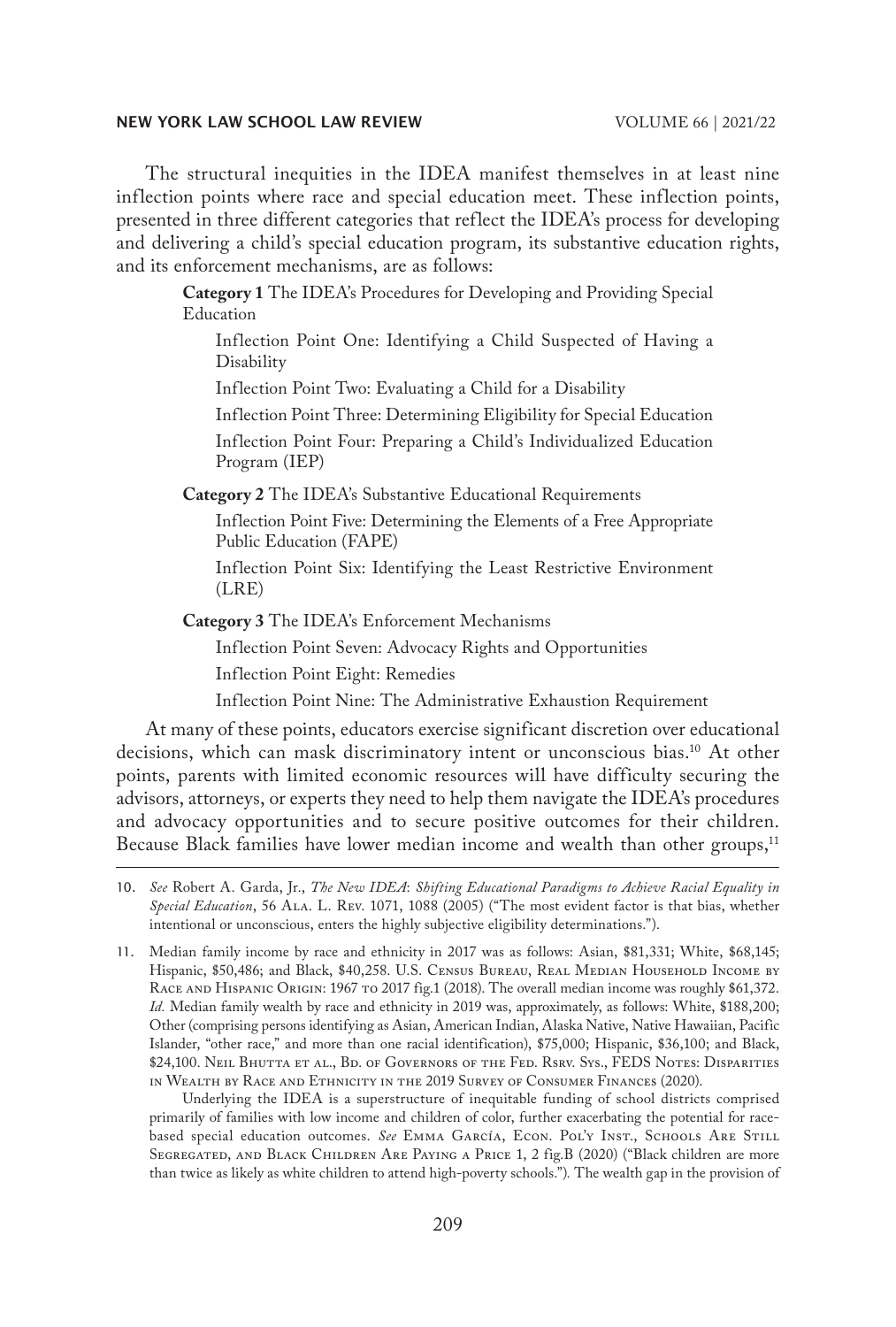the negative impact that limited financial resources can have on IDEA outcomes is likely to have a disparate impact on Black students.

Part II of this article describes the legislative history of the IDEA relating to Congress's awareness of race discrimination in special education when it passed and amended the IDEA and the limited steps it took to address it. Part III examines each of the IDEA's inflection points, describing the legal standards that apply at each point and how these standards give educators discretion over decisions regarding special education and place economic burdens on parents seeking to secure positive outcomes for their children. Part IV describes evidence suggesting that the intersection of race and special education creates racialized outcomes in the form of the overrepresentation<sup>12</sup> of Black students in special education programs and in the intellectual disability and emotional disturbance classifications.13 Part V offers proposals to limit or eliminate the intersection of race and special education, identifying steps that states and school districts can take without congressional approval, and then actions that only Congress can take. Part VI concludes this piece.

## II. RACE DISCRIMINATION AND THE LEGISLATIVE HISTORY OF THE IDEA

This section describes the legislative history of the IDEA relating to race discrimination in special education when Congress passed the IDEA in 1975 and amended it in 1997 and 2004, and the limited steps it took on all three occasions to address this discrimination. This description puts the IDEA's structural inequities in historical context, sheds light on how they developed, and underscores the extended

This article does not focus on the impact of such funding inequity on special education. Its focus is on how the structural inequities of the IDEA allow for racially driven outcomes for individual children, and on Black school-aged students in particular. This is not meant to diminish the experiences of other groups of students, but to recognize that different groups of students experience the IDEA's structural inequities differently, and that describing all of these differences is beyond the scope of one article. However, the focus on Black students is not exclusive, and when discrimination against other groups of students is embedded in the narrative, it is included.

special education was further inflated by the COVID-19 pandemic. *See* Crystal Grant, *COVID-19's*  Impact on Students with Disabilities in Under-Resourced School Districts, 48 FORDHAM URB. L.J. 127, 128, 130, 133–36 (2021) (citing differences in the availability of computer technology, homework settings, availability of parents to help with take-home assignments, delivery of real-time instruction, individual and small-group tutoring, and enrichment and summer programming). Relatedly, the Supreme Court has given its blessing to racially isolated and underfunded school districts in *Milliken v. Bradley*, 418 U.S. 717, 721–22, 744–45, 752–53 (1974), in which it prohibited federal courts from imposing metropolitan-wide desegregation decrees absent proof of metropolitan-wide discrimination, and in *San Antonio Independent School District v. Rodriguez*, 411 U.S. 1, 54–55 (1973), in which it upheld an inequitable state school finance scheme against a constitutional challenge.

<sup>12.</sup> In this article, "overrepresentation" means that a higher percentage of the subject group of students is enrolled in special education programs than its percentage of the overall school population. *See* Margaret E. Shippen et al., *A Qualitative Analysis of Teachers' and Counselors' Perceptions of the Overrepresentation of*  African Americans in Special Education: A Preliminary Study, 32 TCHR. EDUC. & SPECIAL EDUC. 226 (2009).

<sup>13.</sup> "Classification" and variations thereof are terms of art in special education that relate to the process of determining whether a child has a disability and, if so, which one. *See* Lani Florian & Margaret J. McLaughlin, Disability Classification in Education 15 (2008).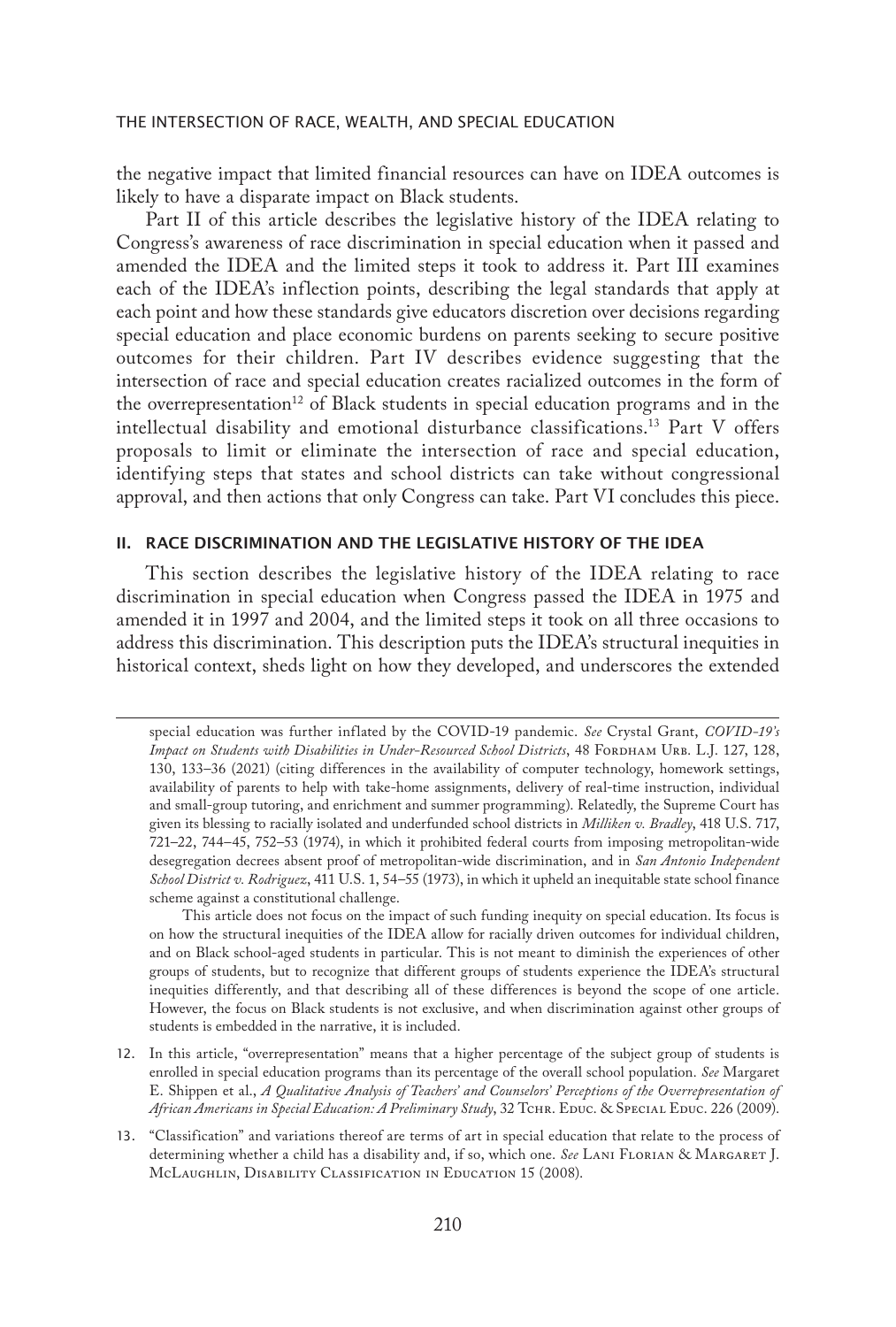and continued duration of the intersection of race, wealth, and special education and the need for immediate, meaningful reform.

## *A. The 1975 Passage of the IDEA*

The legislative history of the IDEA's passage includes evidence that school districts were discriminating against Black and Latino students by misclassifying them with intellectual disabilities or emotional disturbance and placing them in separate classrooms. The evidence pointed to school districts' use of the results of racially discriminatory standardized tests as the primary culprit.14 There was also evidence that intentional discrimination and an insufficient number of educators qualified to evaluate the educational performance of children of color were to blame.15 Despite this evidence of race discrimination, Congress took limited steps to eliminate it.

## *1. Litigation Alleging Race Discrimination in Special Education*

The legislative history<sup>16</sup> includes examples of several pending lawsuits alleging that school districts discriminated against children of color in special education programs.17 The lawsuits alleged that the school districts utilized the results of culturally-biased IQ and other standardized tests to improperly classify plaintiffs as having intellectual disabilities and then inappropriately placed them in separate

- 16. *See Education of the Handicapped Act Amendments: Hearings on H.R. 4199 Before the Select Subcomm. on Educ. of the H. Comm. on Educ. & Lab.*, 93d Cong. 119–27 (1973) [hereinafter *House EHA Amendments Hearings*]. Those lawsuits are also described in Frederick J. Weintraub & Alan R. Abeson, *Appropriate Education for All Handicapped Children: A Growing Issue*, 23 Syracuse L. Rev. 1037, 1051–55 (1972), which was attached as an exhibit to the hearing record concerning amendments to the Education of the Handicapped Act. *See Education of the Handicapped Act Amendments: Hearings on S. 896 Before the Subcomm. on the Handicapped of the S. Comm. on Lab. & Pub. Welfare*, 93d Cong. 154–76 (1973).
- 17. *See*, *e.g.*, Diana v. State Bd. of Educ., No. C-70-37, 1973 U.S. Dist. LEXIS 15618, at \*1–6 (N.D. Cal. June 18, 1973) (approving and adopting as the court's order a stipulation in which the parties agreed that the defendant school district must correct its inappropriately placing Mexican American students from Spanish-speaking homes into classes for children with intellectual disabilities based on assessments that, to quote Weintraub & Abeson, *supra* note 16, at 1052, "placed heavy emphasis on verbal skills requiring facility with the English language, [contained] questions [that] were culturally biased, and . . . were standardized on white, native[-]born Americans"); *Larry P.*, 343 F. Supp. at 1307–08 (challenging placement of Black elementary school students, whom the school district diagnosed as having intellectual disabilities, in special education classrooms because that placement, according to Weintraub & Abeson, *supra* note 16, at 1053, was based on "a testing procedure which fails to recognize [a Black child's] unfamiliarity with the white middle class cultural background and which ignores the learning experiences which they may have had in their homes"); Lebanks v. Spears, 60 F.R.D. 135, 153 (E.D. La. 1973) (alleging that the tests and procedures the school district used to diagnose students discriminated against Black children); Guadalupe Org. *ex rel.* Cmty. of Guadalupe v. Tempe Elementary Sch. Dist. No. 3, No. 71-435-Phx., at \*1 (D. Ariz. Jan. 24, 1972) (stipulation and order) (alleging that the school district assigned a disproportionately high number of bilingual children to classes for children with intellectual disabilities).

<sup>14.</sup> *See, e.g.*, Lucille P. *ex rel.* Larry P. v. Riles, 343 F. Supp. 1306, 1313–14 (N.D. Cal. 1972), *aff 'd*, 502 F.2d 963, 964–65 (9th Cir. 1974).

<sup>15.</sup> *Id.* at 1314 (suggesting that a qualified educator would be "prepared to consider the cultural background of the child, preferably a person of similar ethnic background as the child being evaluated").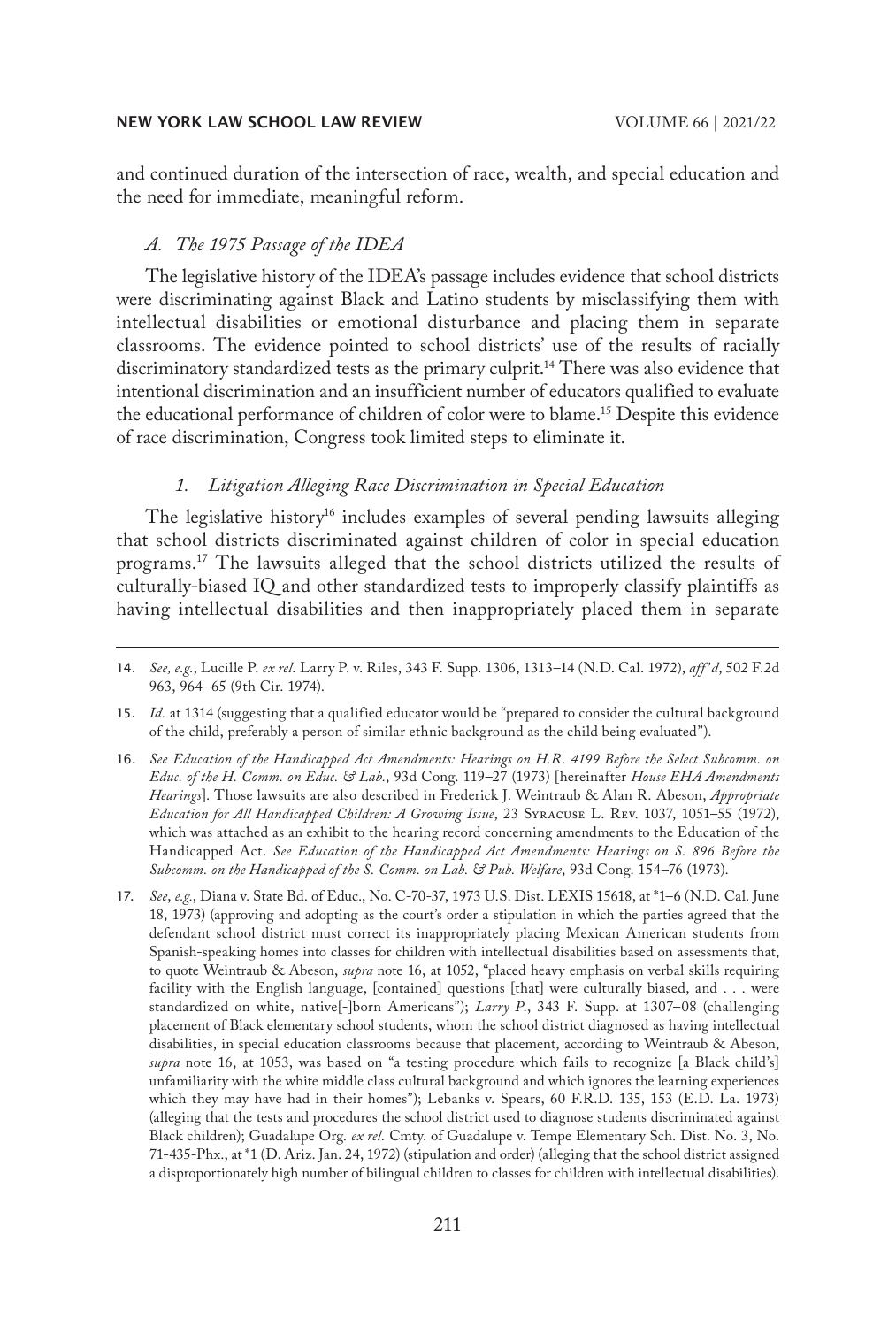classrooms for such children.18 The lawsuits also alleged that school personnel were unqualified to administer or interpret the test results of children of color.19 As a result of these discriminatory practices, Black and Latino students were overrepresented in segregated special education classes where they received "a substantially different education than children retained in regular programs."20

The plaintiffs in the 1972 cases of *Larry P. v. Riles* and *Guadalupe Organization, Inc. v. Tempe Elementary School District No. 3* and in the 1973 case of *Lebanks v. Spears*, reached successful results. In *Larry P.*, the court issued a preliminary injunction prohibiting the defendants from placing Black students in separate classes for students with intellectual disabilities based primarily on the students' IQ scores.<sup>21</sup> The school district in *Lebanks* agreed to set clear rules for placing students in classes for children with disabilities, including accounting for sociocultural factors when evaluating a student's IQ and adaptive behavior skills.<sup>22</sup> Similarly, in *Guadalupe*, a settlement reached between the school district and the plaintiffs required the district to follow a number of directives, including reevaluation of all bilingual children presently enrolled in special education programs in their primary language and examination of a child's "developmental history, cultural background, and school achievement" prior to assigning them to a separate class for children with intellectual disabilities.<sup>23</sup>

## *2. Testimony and Studies*

Witnesses presented evidence of race discrimination in special education to Congress that mirrored and expanded on the allegations in the lawsuits. This included evidence of standardized test bias against students of color, $24$  intentional discrimination against Black students by placement in special education classes, $2^5$ 

- 20. *House EHA Amendments Hearings*, *supra* note 16, at 123–24; *see*, *e.g.*, *Larry P.*, 343 F. Supp. at 1307–08; *Guadalupe Org.*, No. 71-435-Phx., at \*4.
- 21. *Larry P.*, 343 F. Supp. at 1314–15.
- 22. *Lebanks*, 60 F.R.D. at 139–41.
- 23. No. 71-435-Phx., at \*2–4. The stipulation and order also imposed a "compelling educational justification" standard on the school district, which it must meet if there exists a "disproportionate enrollment" of children of color in special education classes. *Id.* at \*4.
- 24. One witness criticized standardized tests as biased because they were scored based on the performance of white students. *Education for All Handicapped Children, 1973–74, Part 2: Hearings on S. 6 Before the Subcomm. on the Handicapped of the S. Comm. on Lab. & Pub. Welfare*, 93d Cong. 787 (1974) [hereinafter *1973–74 Hearings*, *Part 2*] (statement of Dr. Oliver L. Hurley, Associate Professor of Special Education, University of Georgia, Athens).
- 25. Another witness cited a study showing a school district that assigned the majority of Black students who scored between fifty and seventy on IQ tests to special education classes, but less than half of white children who scored in the same range to such classes. *Id.* at 764–65 (statement of Fred Weintraub,

<sup>18.</sup> *See*, *e.g.*, *Larry P.*, 343 F. Supp. at 1307–08; *Lebanks*, 60 F.R.D. at 153.

<sup>19.</sup> *E.g.*, *Larry P*., 343 F. Supp. at 1314 (seeking a preliminary injunction requiring the school district to hire Black and other psychologists of color who are "adequately prepared" to interpret test scores by accounting for the "cultural background of the child").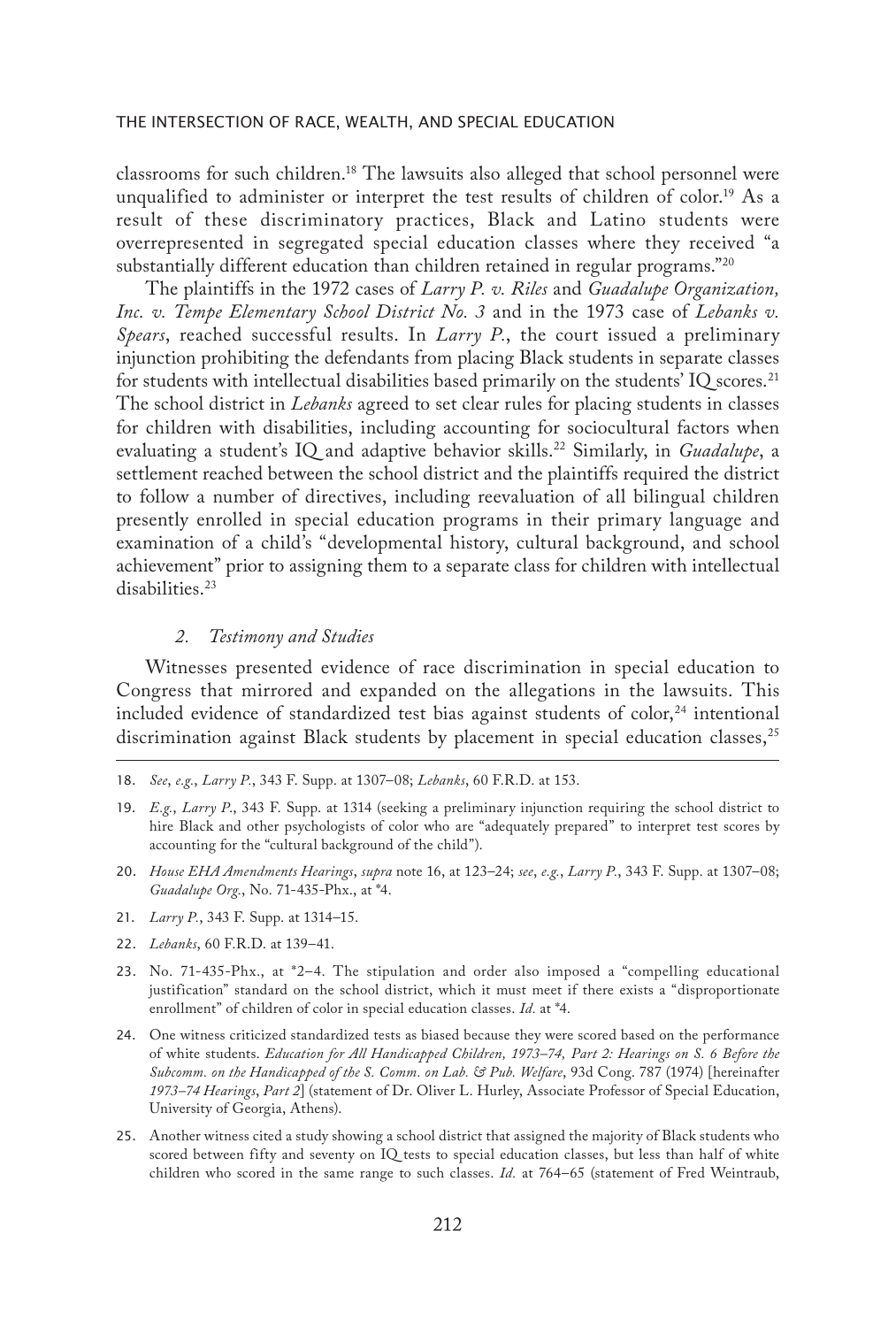power imbalances between educators and parents of color,<sup>26</sup> and culturally incompetent educators.<sup>27</sup> These factors resulted in the overrepresentation of Black and Latino students in classes for students with emotional disturbances and intellectual disabilities.28

## *3. Congressional Response*

Congress' response to evidence of race discrimination in special education was limited. Congress required states to include assurances in their applications for IDEA funding that their respective school districts would utilize non-discriminatory evaluative materials for determining whether a child has a disability, administer them in a non-discriminatory way, provide the materials in a child's native language, and not use a single procedure as the sole criterion for determining whether a child has a disability.<sup>29</sup> Although these requirements are important, they fall short of the

Assistant Executive Director, Council for Exceptional Children). The average score on the WISC-R the IQ test administered to those under age sixteen—was approximately 102 in 1970. Evan J. Giangrande et al., *Genetically Informed, Multilevel Analysis of the Flynn Effect Across Four Decades and Three WISC Versions*, 93 Child Dev. e47, e55 fig.3 (2021).

- 26. *1973–74 Hearings*, *Part 2*, *supra* note 24, at 670 (statement of Dr. Charles Barnett, Comm'r, South Carolina Department of Mental Retardation) (stating that a parent of a child of color might not be "able to speak out, [or] doesn't know how to speak out sometimes, to raise questions about the services provided").
- 27. *See Education for All Handicapped Children, 1973–74, Part 1: Hearings on S. 6 Before the Subcomm. on the Handicapped of the S. Comm. on Lab. & Pub. Welfare*, 93d Cong. 579 (1973).
- 28. *See, e.g.*, *1973–74 Hearings*, *Part 2*, *supra* note 24, at 669 (statement of Dr. Dorothy Fleetwood, Director, Habilitation Services, Partlow State School & Hospital, Alabama Department of Mental Health) (stating that she observed more Black children than she expected in special education classes and that, in her opinion, they were misclassified); *id.* at 760 (statement of Dr. Jan Mercer, University of California, Riverside) (presenting a study which showed that, in Riverside, California, approximately five times more Mexican American students were in special education classes than their proportion in the overall school population, and roughly three times more Black students were in such classes than their proportion in the school-age population); *Education for All Handicapped Children, 1975: Hearings on S. 6 Before the Subcomm. on the Handicapped of the S. Comm. on Lab. & Pub. Welfare*, 94th Cong. 228–29 (1975) (statement of Kate Long, Special Education Professional, Oak Hill, West Virginia) (presenting a study of 505 school districts that showed 80 percent of children enrolled in special education classes were Black despite Black children making up "less than 40 percent" of these districts' total school-age population); *Education for All Handicapped Children, 1973–74, Part 3: Hearings on S. 6 Before the Subcomm. on the Handicapped of the S. Comm. on Lab. & Pub. Welfare*, 93d Cong. 1289 (1974) (statement of Dr. Maynard C. Reynolds, Professor of Special Education, College of Education, University of Minnesota) ("A large city school system enroll[ed] Black children in [classes for children with intellectual disabilities and for children with emotional disturbances] at two to four times the rate applied to white children.").
- 29. Education for All Handicapped Children Act of 1975, Pub. L. No. 94-142, 89 Stat. 780–81 (codified at 20 U.S.C § 1412(a)(6)(B)) (conditioning federal funds in part on a state establishing "procedures to assure that testing and evaluation materials and procedures utilized for the purposes of evaluation and placement of [children with disabilities] will be selected and administered so as not to be racially or culturally discriminatory"). Congress did not prescribe a specific penalty for states that did not enforce these requirements. *See id.*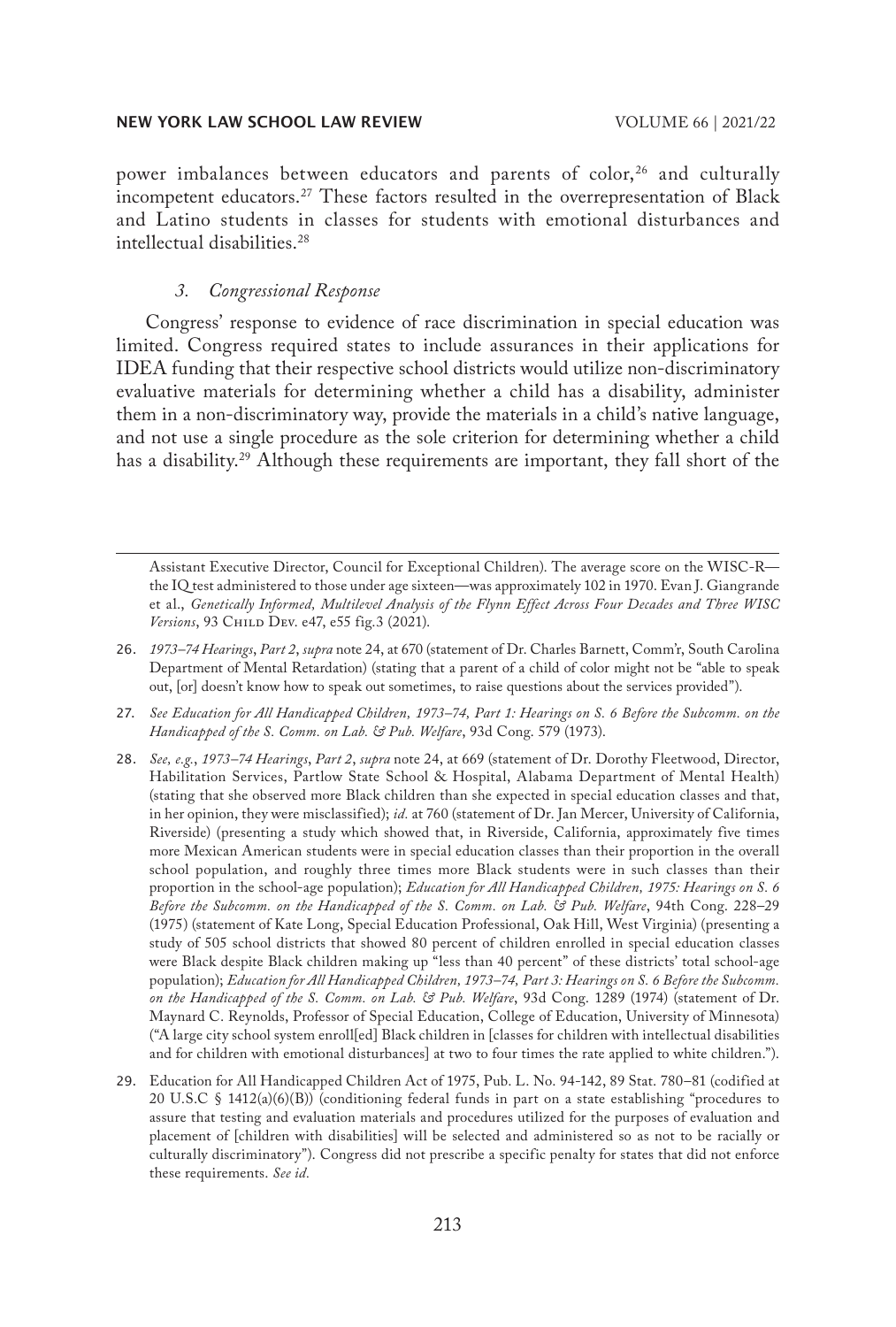remedial measures that the evidence showed were necessary to address race discrimination in special education effectively.<sup>30</sup>

## *B. The 1997 Amendments to the IDEA*

Congress next addressed race in special education when it amended the IDEA in 1997.31 Congress found that children of color were disproportionately represented in special education programs.<sup>32</sup> It stated that "[g] reater efforts are needed" to prevent this overrepresentation,  $33$  including bringing more people of color into education.  $34$ Congress required states to report the numbers and percentages of children by race and ethnicity who were receiving special education.<sup>35</sup> The legislation required states to review and, if necessary, revise a school district's policies relating to class placement if the state found that the district had a "significant disproportionality" of children by race or ethnicity in special education.<sup>36</sup> The legislation did not define "significant disproportionality" and did not impose specific penalties on states that failed to comply with this requirement.<sup>37</sup>

- 31. S. Rep. No. 105-17, at 5 (1997) (stating that one goal of the 1997 amendments to the IDEA was to give "increased attention to racial, ethnic, and linguistic diversity to prevent inappropriate identification and mislabeling").
- 32. Individuals with Disabilities Education Act Amendments of 1997, Pub. L. No. 105-17, sec. 101, §§ 601(c)(8)(A)–(D), 111 Stat. 40–41 (codified as amended at 20 U.S.C. §§ 1400(c)(12)(A)–(E)). Congress found that, at the time, Black children from low-income households were 2.3 times more likely to be identified as having intellectual disabilities than white students and that Black students represented 16 percent of elementary school students but 21 percent of the special education population. *Id.* §§ 601(c) (8)(C)–(D) (codified as amended at 20 U.S.C. §§ 1400(c)(12)(C)–(D)).
- 33. *Id.* § 601(c)(8)(A) (codified as amended at 20 U.S.C. § 1400(c)(12)(A)).
- 34. *Id.* § 601(c)(7)(E) (codified as amended at 20 U.S.C. § 1400(c)(10)(D)).
- 35. *Id.* § 618(a) (codified as amended at 20 U.S.C. §§ 1418(a)(1)(A), (b)).
- 36. *Id.* § 618(c) (codified as amended at 20 U.S.C. § 1418(d)).
- 37. The IDEA allows the federal government to withhold education funding or refer the matter to the U.S. Department of Justice for appropriate enforcement action when states fail to comply with the act. 20 U.S.C. §§ 1416(e)(2), (3). However, these remedies are rare. *See generally* NAT'L COUNCIL ON DISABILITY, IDEA Series: Federal Monitoring and Enforcement of IDEA Compliance (2018).

When [the Office of Special Education Programs (OSEP)] determines that a state's data discloses deficiencies in IDEA implementation, OSEP will point out those deficiencies but will not impose sanctions; rather, OSEP will simply offer technical assistance to the state to help correct the problem. Some [stakeholders, such as U.S. Department of Education officials, state and local administrators, researchers, representatives from disability rights organizations, and parent organizations reported] that while technical assistance is welcomed and can work, in many instances, use of more severe sanctions authorized by IDEA (e.g., withholding of federal funds, referral to DOJ for enforcement action) should be employed, or at least explored, more than

<sup>30.</sup> For a discussion of steps Congress can and should take to remedy race discrimination in special education, see *infra* Section V.B. The plaintiffs in *Larry P.* suggested that "nothing short of elimination of all culturally biased tests and immediate evaluation of [B]lack students already in [special education] classes" would be a sufficient remedy. Lucille P. *ex rel.* Larry P. v. Riles 343 F. Supp. 1306, 1314 (N.D. Cal. 1972), *aff 'd*, 502 F.2d 963 (9th Cir. 1974).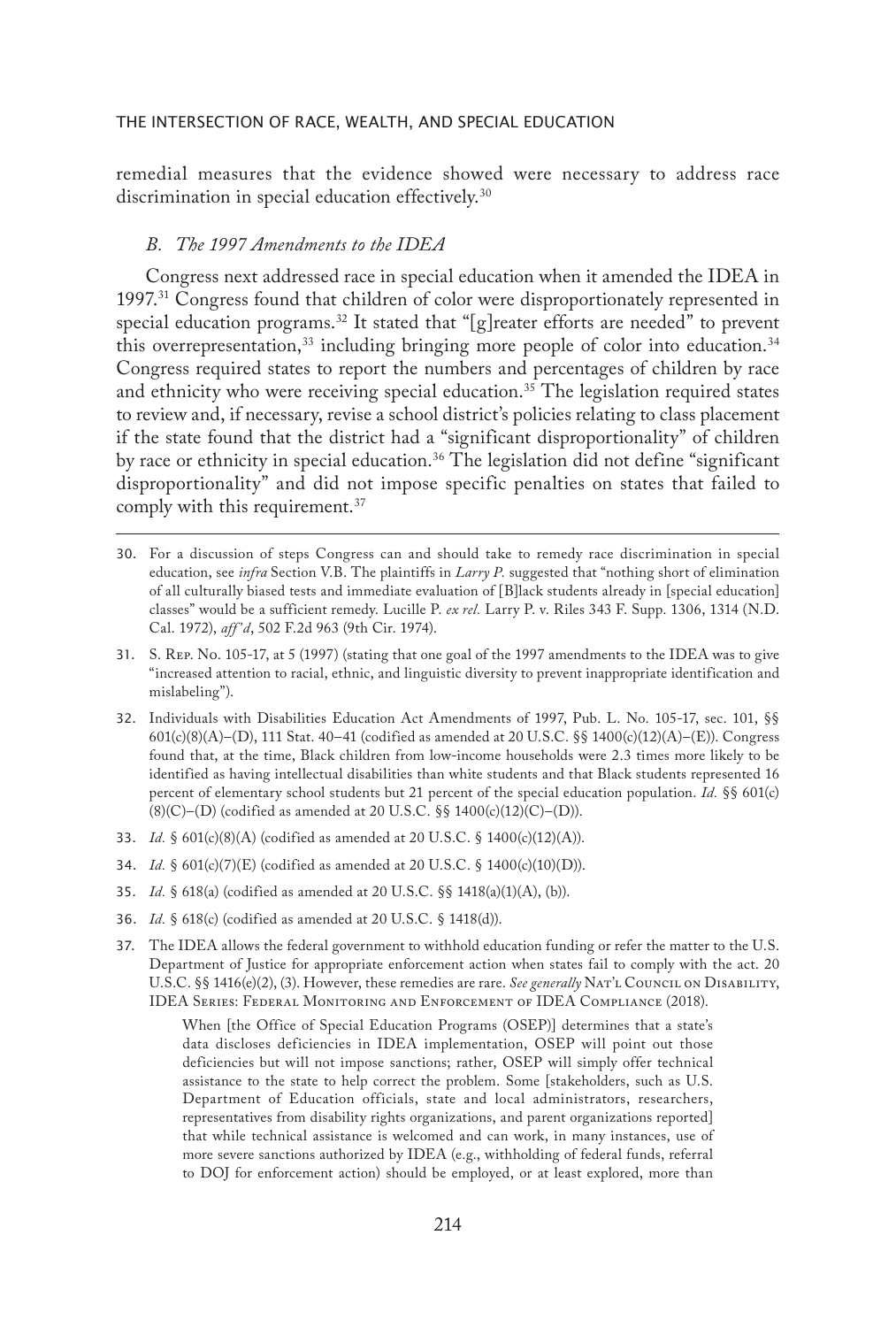Finally, Congress required school districts to utilize non-discriminatory tests and procedures to evaluate children for disabilities, $38$  adding this to the pre-existing requirement that states ensure that school districts do so. But again, Congress did not create a specific remedy for parents when school districts failed to comply.<sup>39</sup>

## *C. The 2004 Amendments to the IDEA*

When Congress amended the IDEA in 2004, evidence continued to show overrepresentation of children of color in special education programs.40 One area of concern was the overrepresentation of Black students classified with an intellectual disability or emotional disturbance.<sup>41</sup> One reason for this concern was that school districts often moved students with these disabilities to separate special education classrooms where they did not have access to the core academic curriculum.<sup>42</sup> Congress responded to the continued evidence of race discrimination in special education by expanding the disproportionality requirement it passed in 1997 to require school districts with significant disproportionality to use 15 percent of their IDEA funds to provide early intervening services to children who are struggling prior to referring them for evaluations.<sup>43</sup>

they are now. The view of some was that there is insufficient follow-up by OSEP, and problems can be left unremedied.

*Id.* at 44. Additionally, parents who believe that a school district has violated this provision can request an impartial hearing to challenge this failure and seek an appropriate remedy. 20 U.S.C. § 1415(f).

- 38. Suggested best practices for non-discriminatory testing and procedures can be found at 34 C.F.R. § 300.304 (2022).
- 39. *See* 143 Cong. Rec. S4299 (daily ed. May 12, 1997) (statement of Sen. Tom Harkin (D-IA)) (describing the requirements of non-discriminatory testing); Individuals with Disabilities Education Act Amendments of 1997 § 612(a)(6)(B) (codified at 20 U.S.C § 1412(a)(6)(B)).
- 40. H.R. Rep. No. 108-77, at 84 (2003); *Overidentification Issues within the Individuals with Disabilities Education Act and the Need for Reform: Hearing Before the H. Comm. on Educ. & the Workforce*, 107th Cong. 2–3 (2002) [hereinafter *2001 House Hearing*] (statement of Rep. John Boehner (R-OH), Chairman, House Committee on Education and the Workforce); *id*. at 35 (statement of Rep. Chaka Fattah (D-PA)); *id*. at 108 (statement of Dr. Thomas Hehir, Director, School Leadership Program, Harvard Graduate School of Education) [hereinafter Hehir, *2001 House Hearing*]; *id.* at 7, 77–78 (statement of Roderick R. Paige, Secretary of Education, U.S. Department of Education) [hereinafter Paige, *2001 House Hearing*].
- 41. H.R. Rep. No. 108-77, at 84, 98. Black students were more than twice as likely as all other students to be identified as having an intellectual disability and 1.5 times more likely to be identified as having an emotional disturbance; specifically, 2.2 percent of all Black students were identified as having an intellectual disability compared to 0.8 percent of other students, and 1.3 percent of Black students compared to 0.87 percent of all white students were identified as having an emotional disturbance. Paige, *2001 House Hearing*, *supra* note 40, at 7; *see also* Hehir, *2001 House Hearing*, *supra* note 40, at 109.
- 42. H.R. Rep. No. 108-77, 84, 98; Hehir, *2001 House Hearing*, *supra* note 40, at 109.
- 43. H.R. Rep. No. 108-77, at 84. In doing so, Congress essentially required school districts to take money from one group of struggling students and give it to another. *See id.* This is a disincentive for states to find significant disproportionality. *Id.*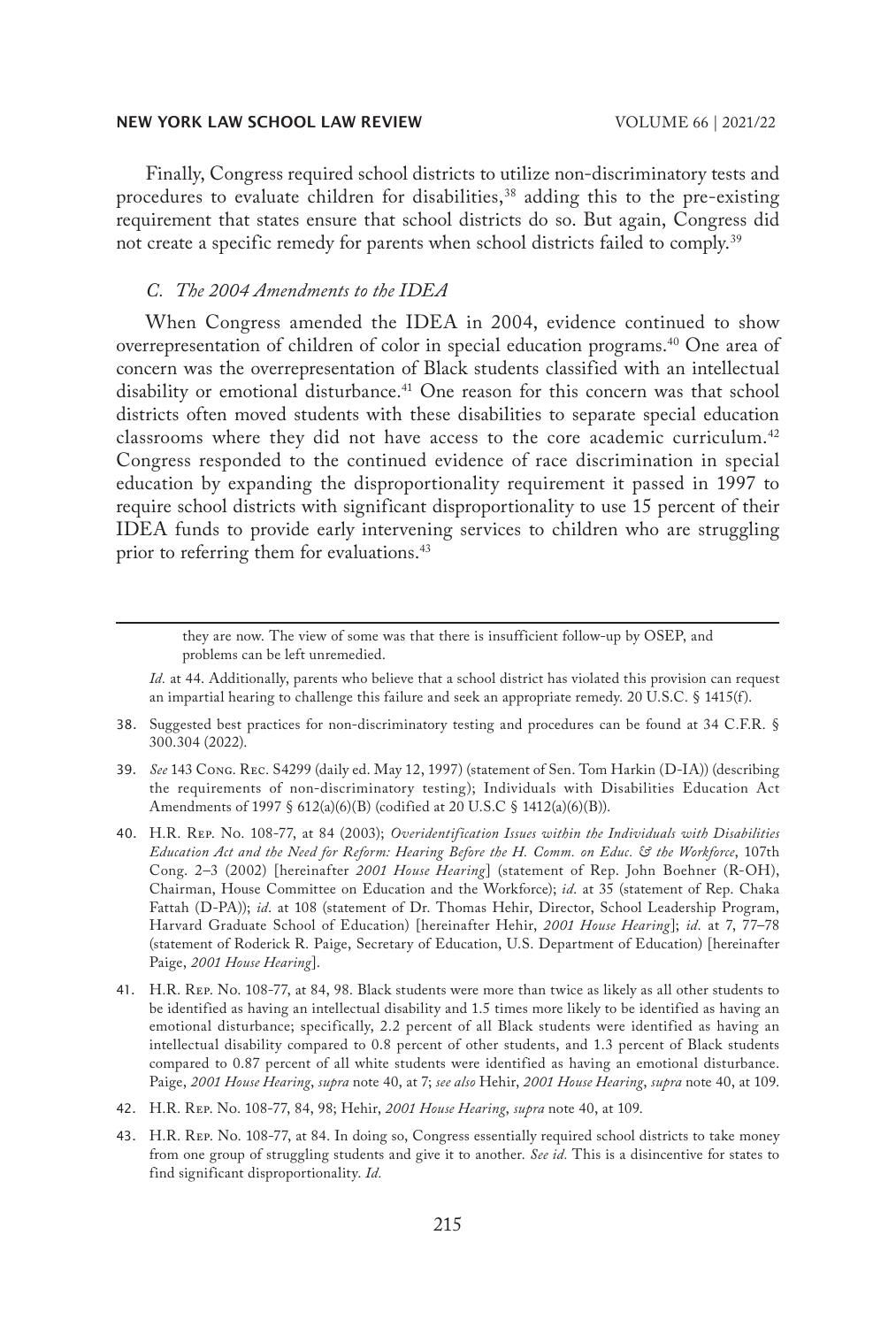## *D. Summary*

Faced with compelling evidence that school districts were discriminating on the basis of race in special education when it passed and amended the IDEA, Congress did not take decisive steps to prevent it. Instead, it made findings, stated aspirations, and required school districts to use non-discriminatory assessment procedures and tools, but did not create a specific penalty for school districts that failed to do so. Further, Congress required school districts with significant disproportionality to take IDEA funds away from students whom they had identified as having disabilities and use the funds instead for students whom they had not identified as having disabilities but were nevertheless struggling.

## III. THE IDEA'S INFLECTION POINTS AND THEIR RACIAL IMPACT

The IDEA's inflection points are presented in three categories that reflect its structure. First, the IDEA creates an extensive set of procedures for developing and providing special education to a child with a disability. These include identifying a child whom the school district reasonably believes has a disability, evaluating the child, determining whether the child is eligible for special education, and preparing the child's individualized education program (IEP). The second category includes the IDEA's substantive educational provisions, which require school districts to provide children with disabilities a free appropriate public education (FAPE) in the least restrictive environment (LRE). Finally, the IDEA creates enforcement mechanisms that give parents the opportunity to challenge the provision of special education to their child. These enforcement mechanisms include the final three inflection points: advocacy rights and opportunities, remedies, and the administrative exhaustion requirement.

## *A. The IDEA's Procedures for Developing and Providing Special Education*

#### *1. Inflection Point One: Identifying a Child Suspected of Having a Disability*

"Child-find" is the common name given to the IDEA's requirement that a school district identify and refer for evaluation a child it reasonably suspects has a disability.<sup>44</sup> Child-find is not an exact science, and case law gives educators significant discretion in deciding whether to refer a child for evaluation.<sup>45</sup> The Office of Civil Rights (OCR) of the U.S. Department of Education recognizes that "referr[ing] . . . a student for evaluation is one of a series of decision points" that raise concerns about race discrimination, "especially to the extent that it entails the subjective exercise of

<sup>44.</sup> 20 U.S.C. §§ 1412(a)(3), 1414(a)(1)(A); *see, e.g.*, Stephen K. *ex. rel.* D.K. v. Abington Sch. Dist., 696 F.3d 233, 249 (3d Cir. 2012) (referring to the IDEA's "child-find" requirement).

<sup>45.</sup> *D.K.*, 696 F.3d at 250–52 (ruling that the process for determining whether a child is eligible for special education begins when the school district reasonably suspects that a child has a disability); *see also*  Archer & Marsico, *supra* note 6, at 333–39 (collecting cases).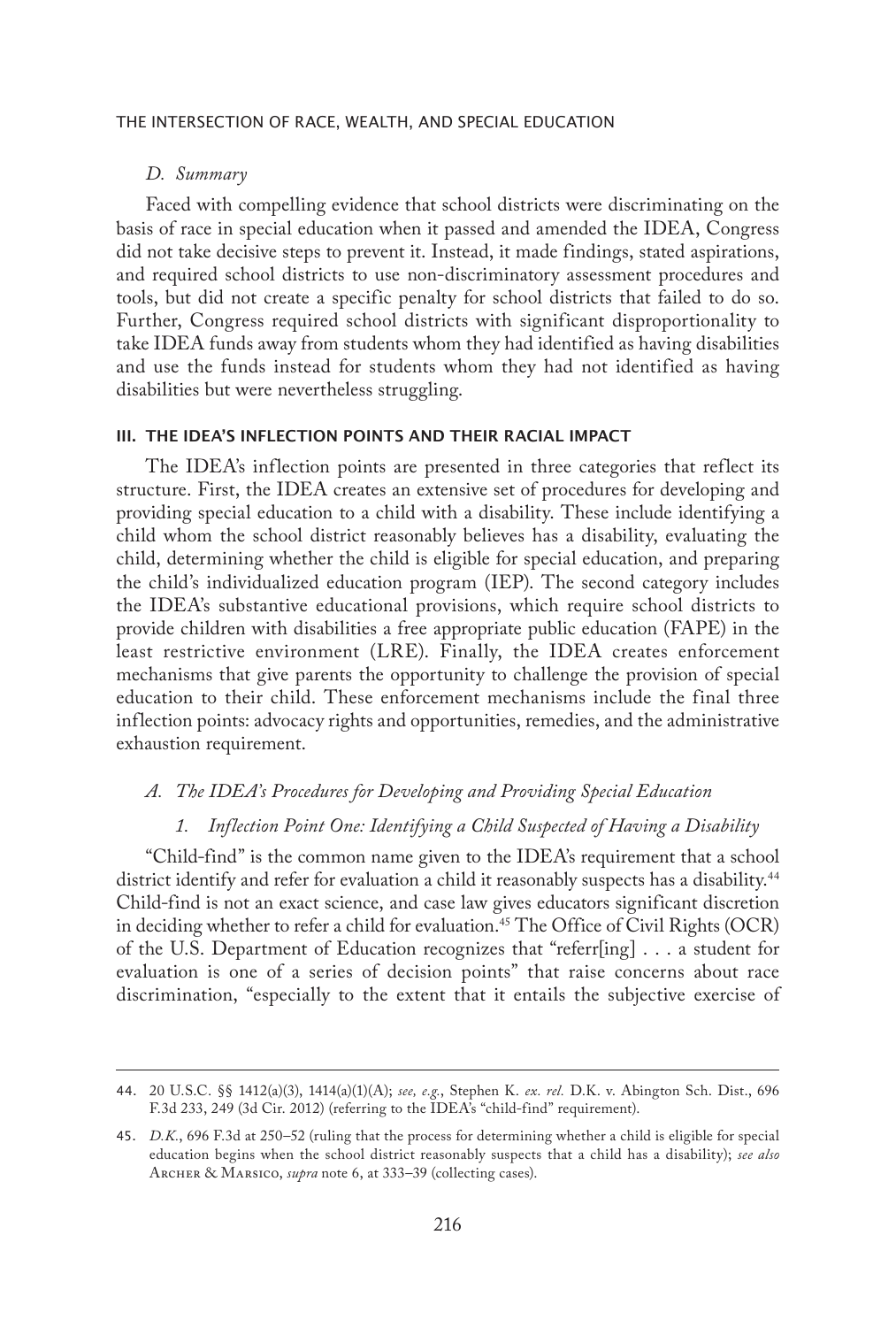unguided discretion in which racial biases or stereotypes . . . may be manifested.<sup>746</sup> The OCR's concerns are justified. A 2005 article suggested that white teachers are more likely than teachers of color to refer Black students for evaluations<sup>47</sup> and that white teachers are also more likely to refer Black students than white students for evaluations.<sup>48</sup> Finally, as the percentage of Black teachers in a school district increases, the percentage of Black children in that district's special education program decreases.<sup>49</sup>

The 2007 case of *Lee v. Lee County Board of Education* provides an example of how the exercise of discretion can lead to racialized outcomes in child-find and how to prevent them.50 In *Lee*, Black students were overrepresented in the emotional disturbance and intellectual disability classifications. The district reformed its childfind process by providing awareness training,<sup>51</sup> requiring teachers to include more information on special education referral forms, and requiring special education review teams to consider whether a child's poor academic performance could be attributed to environmental, cultural, linguistic, or economic issues, rather than to a disability.<sup>52</sup> In

46. U.S. Dep't of Educ. Off. for C.R., Dear Colleague Letter: Preventing Racial Discrimination in Special Education 11 (2016) [hereinafter Dear Colleague Letter]; *see* J. John Harris III et al., *African Americans and Multicultural Education: A Proposed Remedy for Disproportionate Special Education*  Placement and Underinclusion in Gifted Education, 36 EDUC. & URB. Soc'y 304, 318 (2004); Patrick Linehan, *Guarding the Dumping Ground: Equal Protection, Title VII and Justifying the Use of Race in the*  Hiring of Special Educators, 2001 BYU Educ. & L.J. 179, 185 (2001) ("An unfortunate outgrowth created by the combination of vague legal classifications defining 'disability' and the broad discretion left to teachers and other school personnel involved in student placement is the disproportional placement of [B]lack and other minority students in special education programs."); Torin D. Togut, *The Gestalt of the School-to-Prison Pipeline: The Duality of Overrepresentation of Minorities in Special Education and Racial Disparity in School Discipline on Minorities*, 20 Am. U. J. Gender, Soc. Pol'y & L. 163, 164 (2011) (citing unconscious bias as a cause of disproportionate representation of children of color in special education); Rebecca Vallas, Note, *The Disproportionality Problem: The Overrepresentation of Black Students in Special Education and Recommendations for Reform*, 17 Va. J. Soc. Pol'y & L. 181, 188 (2009) ("[P]ossible bias or prejudice on the part of teachers is often raised as a potential contributing factor in the disproportionality problem."); Margaret M. Wakelin, Comment, *Challenging Disparities in Special Education: Moving Parents from Disempowered Team Members to Ardent Advocates*, 3 Nw. J.L. & Soc. Pol'y 263, 264 (2008) (listing "teachers' unconscious cultural biases" as a reason for the disproportionate representation of children of color in special education programs).

- 47. Garda, *supra* note 10, at 1092**.**
- 48. *Id.*; *see also infra* notes 159–63.
- 49. Linehan, *supra* note 46, at 192 ("[W]here there is a high percentage of African American teachers in a school district, there is a decrease in the overrepresentation of [B]lack students in special education.").
- 50. 476 F. Supp. 2d 1356, 1359–60, 1367–68 (M.D. Ala. 2007).
- 51. *Lee* describes "awareness training" as follows:

52. *Id.* at 1362–63.

<sup>[</sup>Awareness training] was designed to inform the educators about the reasons for racial disproportionality in the areas of [intellectual disability], [emotional disturbance], and [specific learning disability], the characteristics of students who actually met the criteria to be deemed eligible under those exceptionalities, and the purpose and significance of placement of a student in special education.

*Id.* at 1362.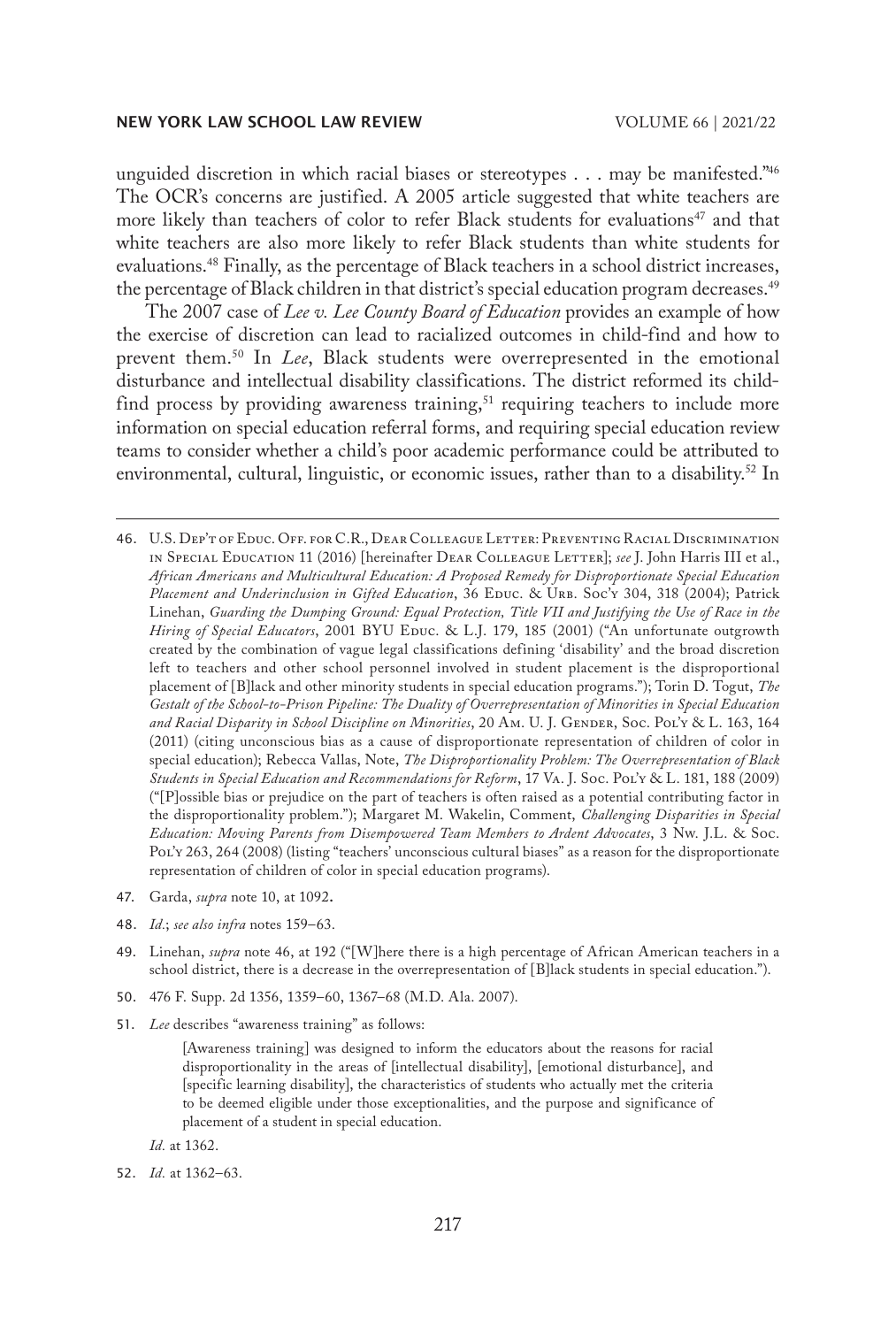six years, the overrepresentation of Black students classified with an intellectual disability or emotional disturbance declined.<sup>53</sup>

## *2. Inflection Point Two: Evaluating a Child for a Disability*

Once a school district identifies a child for an evaluation, the district must conduct a "full and individual" evaluation of the child.<sup>54</sup> Similar to identifying a child, evaluating a child is not an exact science, and bias, subjectivity, and power imbalances can affect the outcome.<sup>55</sup> Parents without sufficient means are not in a good position to secure favorable evaluation results.56

The IDEA requires a school district to notify parents if it plans to evaluate their child, describe the evaluative procedures it plans to use, and receive parental consent.<sup>57</sup> This gives parents with sufficient resources the opportunity to ensure that the district complies with the IDEA's mandates relating to evaluations, including using a variety of assessment tools and strategies that are technically sound and administered by qualified personnel,<sup>58</sup> that are not racially or culturally discriminatory, and that are administered in the child's native language.<sup>59</sup>

Once the school district completes the evaluation, it must provide a copy to the child's parents.<sup>60</sup> Evaluation reports can be many pages long and contain jargon, data, and charts that are not easy to understand without training or expert assistance. Parents who can afford to do so can secure evaluations at their expense and provide them to the district for its consideration.61 Parents who disagree with the district's evaluations, are familiar with the IDEA's intricacies, and have the resources, can ask

- 54. 20 U.S.C. §§ 1414(a)(1)(A), (b)(3)(B).
- 55. Daniel J. Losen & Kevin G. Welner, *Disabling Discrimination in Our Public Schools: Comprehensive Legal Challenges to Inappropriate and Inadequate Special Education Services for Minority Children*, 36 Harv. C.R.-C.L. L. Rev. 407, 420 (2001) (identifying bias in the content of assessment tools, subjectivity in conducting and interpreting evaluations, and power imbalances between school administrators and parents as factors that influence evaluation results).
- 56. Joseph Fluehr, Note, *Navigating Without a Compass: Incorporating Better Parental Guidance Systems into the IDEA's Dispute Resolution Process*, 8 Drexel L. Rev. 155, 171 (2016) (citing difficulties that lowincome families have with obtaining professional assistance in the evaluation of their children); Jyoti Nanda, *The Construction and Criminalization of Disability in School Incarceration*, 9 Colum. J. Race & L. 265, 305 (2019) (asserting that parental race, class, social capital, and agency can make a difference in the evaluation process).
- 57. 20 U.S.C. §§ 1414(a)(1)(D), (b)(1).
- 58. *Id.* §§ 1414(b)(3)(B), (b)(2)(A)–(C), (b)(3)(A)(iv).
- 59. *Id.* §§ 1414(b)(3)(A)(i)–(ii).
- 60. *Id.* § 1414(b)(4)(B).
- 61. *See id.* § 1415(b)(1); Z.B. v. District of Columbia, 888 F.3d 515, 525 (D.C. Cir. 2018) ("[N]ot all parents have the resources or expertise to obtain an accurate evaluation." (citing Eloise Pasachoff, *Special Education, Poverty, and the Limits of Private Enforcement*, 86 Notre Dame L. Rev. 1413, 1437–39 (2011))).

<sup>53.</sup> *Id.* at 1364. The likelihood that Black students would be diagnosed with an intellectual disability compared with white students dropped from 3.24:1 to 2.18:1, and from 1.14:1 to 1.11:1 for emotional disturbance diagnoses. *Id.*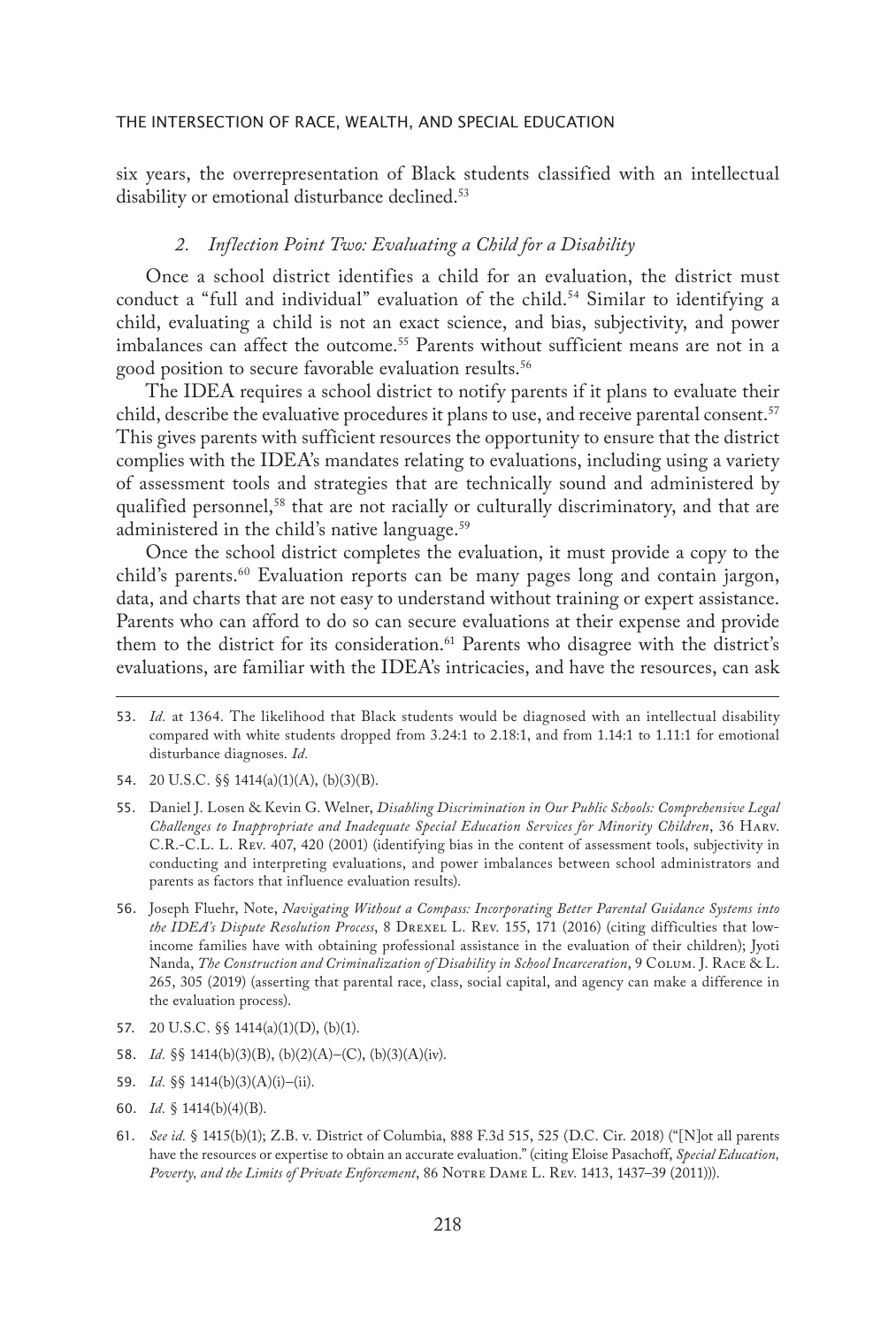the school district to reimburse them for the cost of an independent educational evaluation by an expert of the parents' choice.<sup>62</sup>

## *3. Inflection Point Three: Determining Eligibility for Special Education*

To be eligible for special education, a child must be classified with at least one of the IDEA's thirteen enumerated disabilities.<sup>63</sup> The regulatory definitions of "intellectual disability" and "emotional disturbance" require subjective judgments about vague criteria that can be applied in a racially discriminatory way.<sup>64</sup> A child with an "intellectual disability" is one who shows "significantly subaverage general intellectual functioning, existing concurrently with deficits in adaptive behavior . . . that adversely affects a child's educational performance."65 Classifying a child as having an "emotional disturbance" requires educators to determine whether the child has a "condition" that shows one of five characteristics over a "long period of time and to a marked degree that adversely affects a child's educational performance."<sup>66</sup> In addition, culturally- and racially-biased standardized tests continue to be the most common assessments educators use to diagnose children with intellectual disabilities.<sup>67</sup>

- 63. 20 U.S.C. § 1401(3)(A). The thirteen disabilities are autism, deaf-blindness, deafness, emotional disturbance, hearing impairment, intellectual disability, multiple disabilities, orthopedic impairment, other health impairment, specific learning disability, speech or language impairment, traumatic brain injury, and visual impairment. 34 C.F.R. § 300.8(c)(1)–(13) (2022); 20 U.S.C. § 1401(3)(A)(i).
- 64. *See* Garda, *supra* note 10, at 1079 ("[D]iagnosing a child with [an intellectual disability or emotional disturbance] is a subjective clinical judgment that merely reflects social and cultural beliefs about appropriate learning and behavior in the school setting."); Nanda, *supra* note 56, at 311 ("Diagnosing a child with [an emotional disturbance] requires a subjective assessment and interpretation of key elements such as 'long period of time,' 'marked degree,' 'satisfactory,' 'inappropriate,' and 'unhappiness.'"); Vallas, *supra* note 46, at 183 (using "behavior, intelligence, social skills, and communication abilities" to diagnose cases of intellectual disability and emotional disturbance).
- 65. 34 C.F.R. § 300.8(c)(6) (2022).
- 66. *Id*. § 300.8(c)(4)(i). The five characteristics are:

(A) [a]n inability to learn that cannot be explained by intellectual, sensory, or health factors[;] (B) [a]n inability to build or maintain *satisfactory* interpersonal relationships with peers and teachers[;] (C) [*i*]*nappropriate* types of behavior or feelings under *normal circumstances*[;] (D) a *general pervasive* mood of *unhappiness* or *depression*[;] (E) [a] *tendency* to develop physical symptoms or fears associated with school or personal problems.

*Id*. (emphasis added).

67. Vallas, *supra* note 46, at 188 ("[S]tandardized tests remain the tool most frequently used for assessing whether students have [intellectual disabilities] and [learning disabilities], likely causing many [B]lack students to be inappropriately identified as needing special education services on the basis of poor test scores that fail to accurately assess their actual disabilities.").

<sup>62.</sup> 34 C.F.R. § 300.502(b)(1) (2022); *see* Elisa Hyman et al., *How IDEA Fails Families Without Means:*  Causes and Corrections from the Frontlines of Special Education Lawyering, 20 Am. U. J. GENDER, Soc. Pol'y, & L. 107, 126–28 (2011) (describing the challenges in obtaining an independent educational evaluation); Erin Phillips, Note, *When Parents Aren't Enough: External Advocacy in Special Education*, 117 Yale L.J. 1802, 1827–29 (2008) (citing procedural obstacles to requesting and obtaining an independent educational evaluation).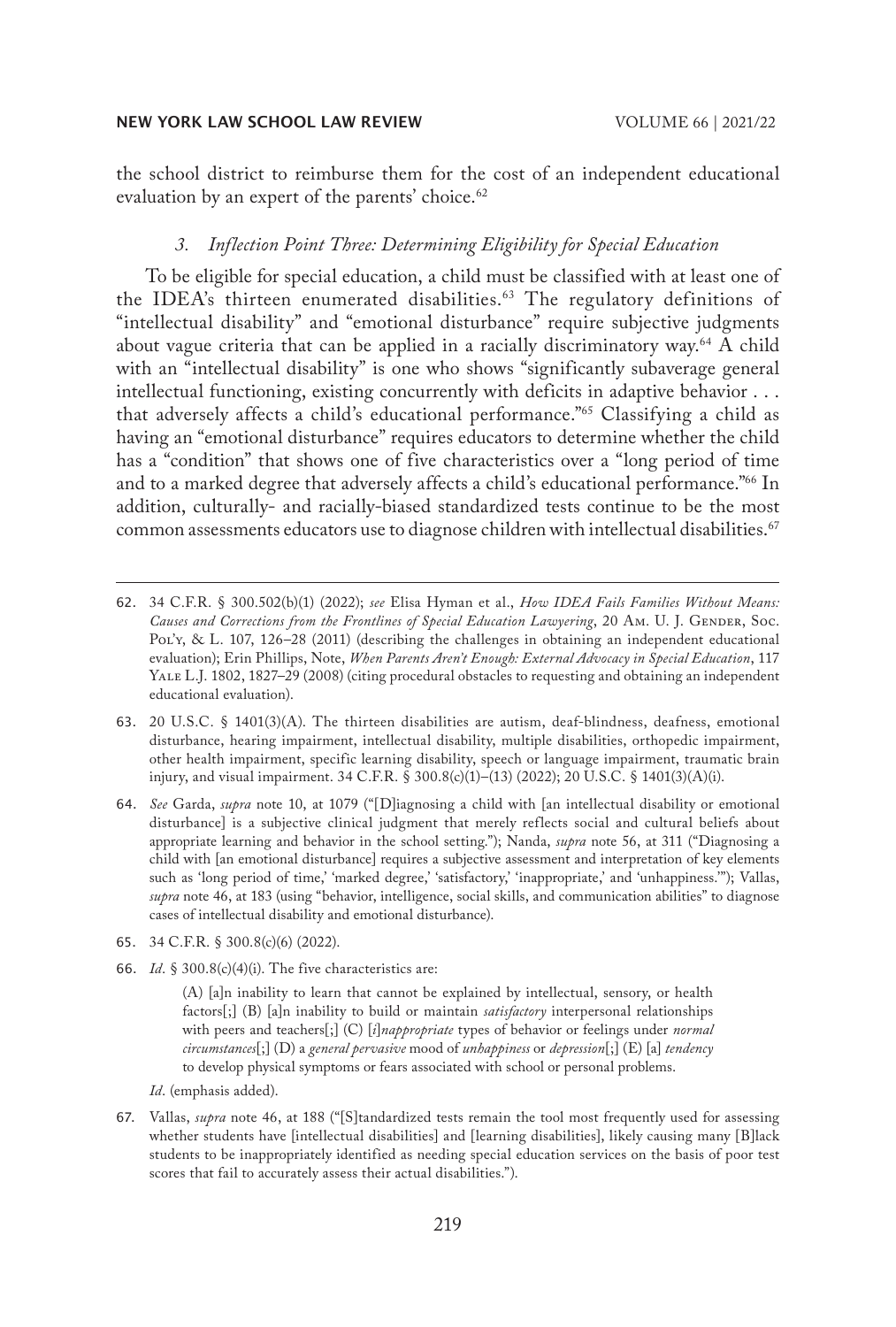School districts have used the intellectual disability and emotional disturbance categories to perpetuate racial segregation.<sup>68</sup> In the 1987 case of *United States v*. *Yonkers Board of Education*, the Second Circuit Court of Appeals affirmed the district court's ruling that Yonkers operated its special education program in "an unlawfully discriminatory manner."69 The Second Circuit found Yonkers' practices to be motivated by racial animus and agreed with the district court that such practices

resulted in the placement of a disproportionate number of minority children in [special education] classes for the emotionally disturbed, [and] "operated in an unlawfully discriminatory manner." The evaluative process was particularly prone to unwarranted racial assumptions and was unusually discriminatory in its impact. No race-neutral factor was likely to explain the disproportionately high numbers of minority children in such classes  $\ldots$ .<sup>70</sup>

School districts also assign students to the intellectual disability and emotional disturbance classifications to undermine desegregation orders.71 Indeed, the existence of a desegregation order has a positive correlation with a higher proportion of Black students in programs for students with intellectual disabilities.72

Parents with sufficient resources can challenge a school district's decision to classify their child as having an intellectual disability or emotional disturbance and seek to change it to another disability that schools treat more inclusively, such as a

- 69. 837 F.2d 1181, 1212–13, 1222, 1239 (2d Cir. 1987) (quoting United States v. Yonkers Bd. of Educ., 624 F. Supp. 1276, 1461 (S.D.N.Y. 1985)).
- 70. *Id.* at 1212 (quoting *Yonkers Bd. of Educ.*, 624 F. Supp. at 1461).

<sup>68.</sup> Marcia C. Arceneaux, *The Impact of the Special Education System on the Black-White Achievement Gap: Signs of Hope for a Unified System of Education*, 59 Loy. L. Rev. 381, 386 (2013) ("[S]tudents with [intellectual disabilities] continued to attend special, segregated schools whose student population was disproportionately African-American—resulting in effectively de facto segregation."); Jonathan Feldman, *Racial Perspectives on Eligibility for Special Education for Students of Color Who Are Struggling, Is*  Special Education a Potential Evil or a Potential Good?, 20 Am. U. J. GENDER, Soc. Pol'y & L. 183, 187 (2011) ("[S]chool districts hostile to integration used special education as a means to exclude children of color . . . ."); Vallas, *supra* note 46, at 193 ("An additional means by which schools sought to fight the effects of desegregation was the referral of large numbers of African-American students to special education classes.").

<sup>71.</sup> Beth A. Ferri & David J. Connor, *Tools of Exclusion: Race, Disability, and (Re)segregated Education*, 107 Tchrs. Coll. Rec. 453, 454, 456 (2005). The latest Civil Rights Data Collection from 2017 to 2018 showed that 317 school districts nationwide reported having desegregation orders or plans in place. *2017– 18 State and National Estimations*, C.R. Data Collection, https://ocrdata.ed.gov/estimations/2017-2018 (last visited Apr. 16, 2022) (click "Restraint and Seclusion" then click "Seclusion IDEA/Non IDEA" from dropdown).

<sup>72.</sup> *See* Tamela McNulty Eitle, *Special Education or Racial Segregation: Understanding Variation in the Representation of Black Students in Educable Mentally Handicapped Programs*, 43 Socio. Q. 575, 582–84 (2002). In *Vaughns ex rel. Vaughns v. Board of Education of Prince George's County*, it was successfully alleged that an increase in Black students in special education corresponded with a court-ordered decrease in segregated schooling. 758 F.2d 983, 991 (4th Cir. 1985) (burdening the school district to "prov[e] that present racial disparities in placement in the special education program[ were not] causally related to [its] pre-1973 segregation").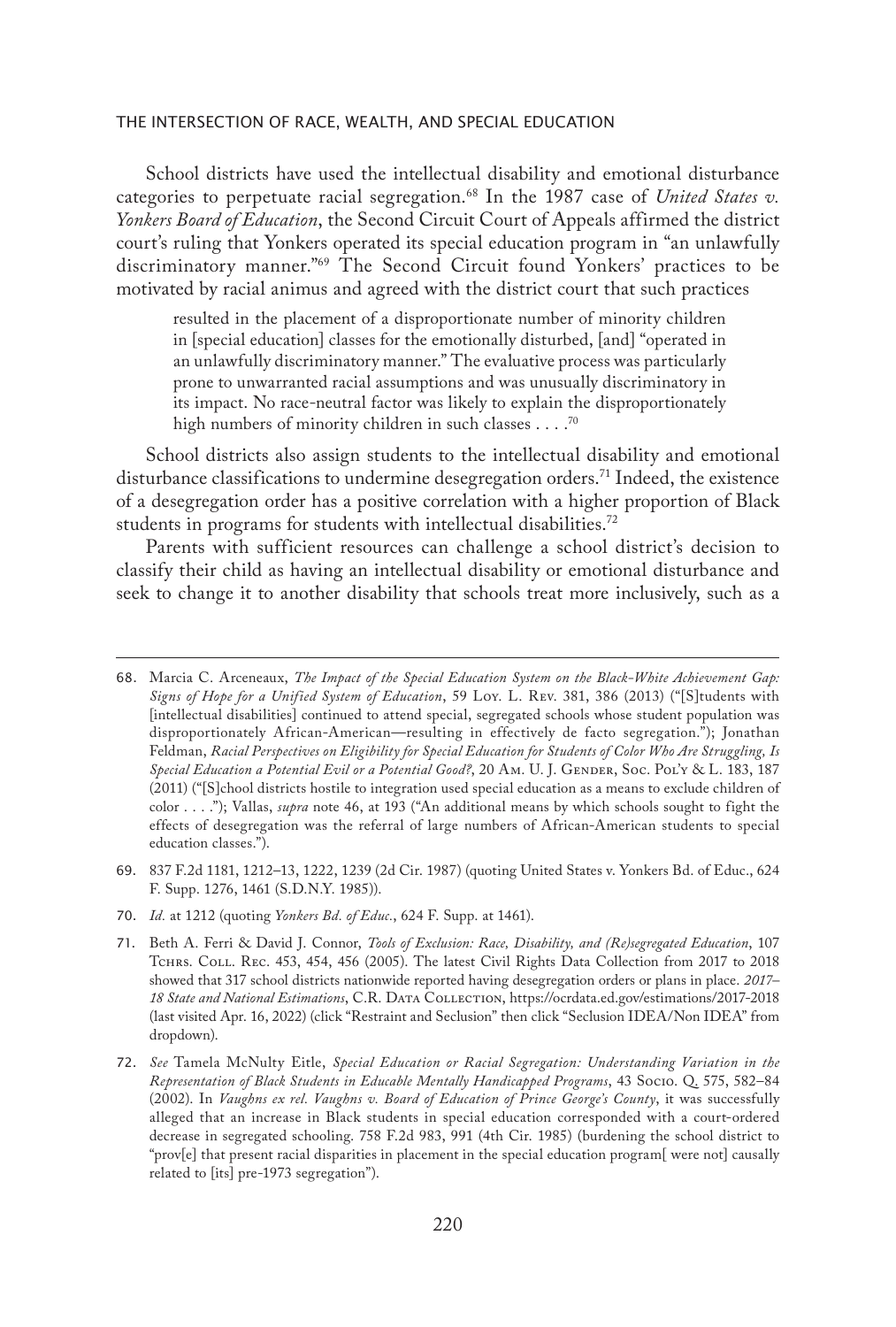learning disability.73 In *Lee*, for example, after the district took remedial action to change its evaluation procedures, the number of Black children it classified as having an intellectual disability or emotional disturbance decreased, and the number of Black children it classified with learning disabilities increased.<sup>74</sup>

## *4. Inflection Point Four: Preparing a Child's Individualized Education Program*

If a school district determines that a child is eligible for special education, the district's next step is to convene a meeting to prepare the child's IEP.<sup>75</sup> The IEP is the foundational document for providing special education to a child with a disability.76 Recognizing this, the IDEA creates, and the courts have recognized, a significant role for parents in preparing the IEP, but this role is difficult to play for parents without sufficient resources.

## *a. Contents of the IEP*

An IEP is not readily understandable to a parent without training or the assistance of experts. It is lengthy, often containing more than a dozen pages.<sup>77</sup> It includes testing data, medical terminology, detailed teacher observations, educational acronyms and jargon, the child's disability classification, information about the child's academic and functional performance levels, the capacity of the child to be educated in a general education setting, measurable annual goals, and progress report mechanisms.78 It also includes the special education, related services, supplementary aids, services, program modifications, and supports the school district will provide to the student.79

79. *Id.*

<sup>73.</sup> See Fast Facts: Inclusion of Students with Disabilities, NAT'L CTR. FOR EDUC. STATS. [hereinafter NCES Inclusion Statistics], https://nces.ed.gov/fastfacts/display.asp?id=59 (last visited Apr. 16, 2022).

<sup>74.</sup> *See* Lee v. Lee Cnty. Bd. of Educ., 476 F. Supp. 2d 1356, 1364 (M.D. Ala. 2007).

<sup>75.</sup> 20 U.S.C. §§ 1401(14), 1414(d)(1)(A).

<sup>76.</sup> The Supreme Court has referred to the IEP as "the centerpiece of the [IDEA's] education delivery system for disabled children." Honig v. Doe, 484 U.S. 305, 311 (1988).

<sup>77.</sup> New York's IEP template is eight pages. *Individualized Education Program (IEP) and Optional Student*  Information Summary Form, N.Y. STATE EDUC. DEP'T., http://www.p12.nysed.gov/specialed/ formsnotices/IEP/home.html (Dec. 31, 2015) (click "Word" hyperlink following "Individualized Education Program Form" under "Attachments"). It is divided into fourteen sections and twenty subsections, which concern, for example, the student's level of performance, interaction with students without disabilities, individual needs relating to special factors, post-secondary goals, and annual goals; progress reports to parents; recommended special education programs and services, and placement recommendations; state- and district-wide assessments; and transportation. *Id.* California IEPs include seventy-two components, which concern, for example, the student's level of academic achievement and functional performance, annual goals, and interaction with non-disabled persons; evaluative reports and accommodations; and special education and related services. CAL. EDUC. CODE  $\S$  56345 (Deering, LEXIS through Ch. 14 of 2022 Reg. Sess.); *see also* Phillips, *supra* note 62, at 1826.

<sup>78.</sup> 20 U.S.C. § 1414(d)(1)(A)(i).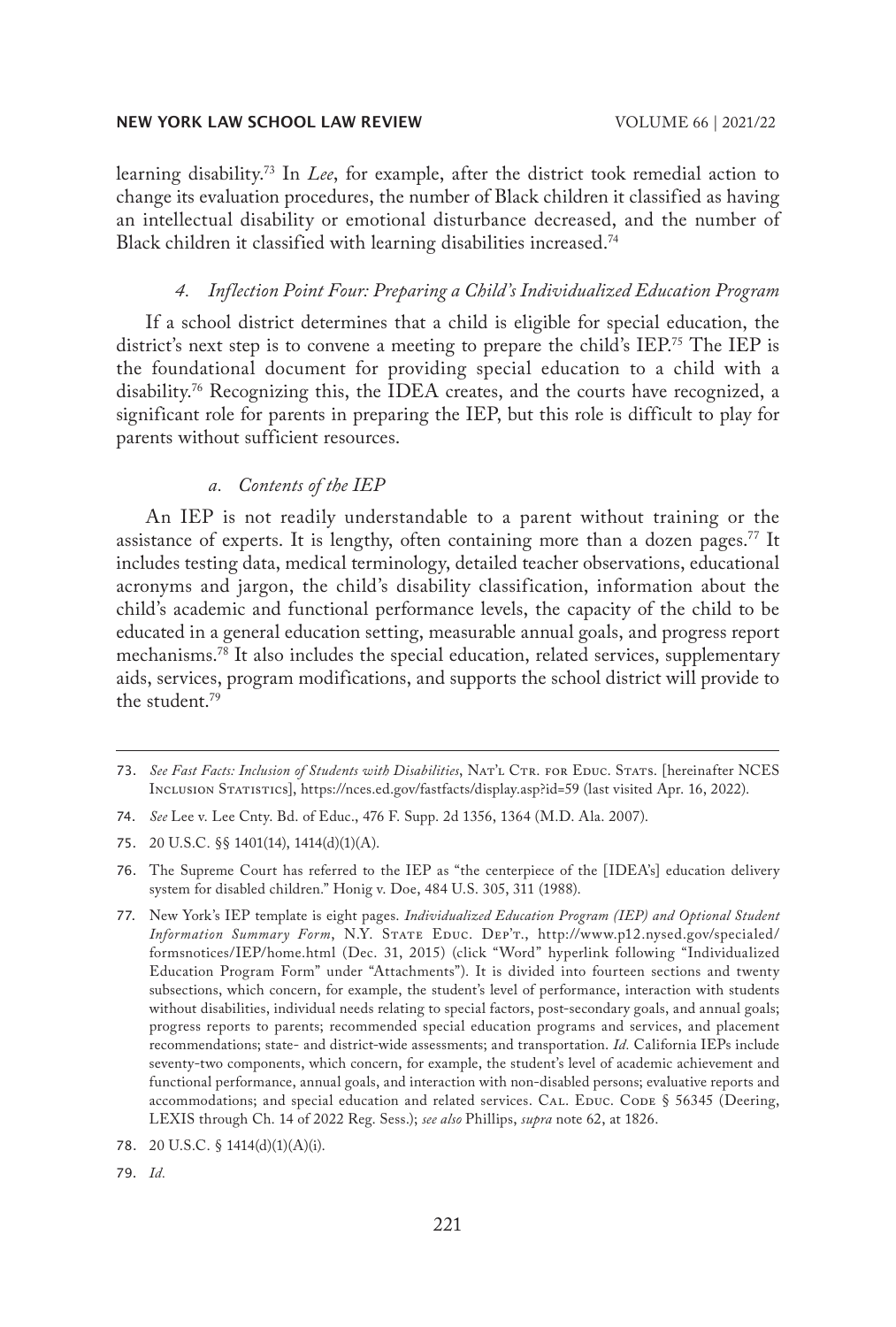## *b. Preparing the IEP*

The IEP is prepared annually by a unique team for each student that includes administrators, experts, and the student's parents and teachers.<sup>80</sup> The annual IEP meeting is perhaps the most important opportunity the IDEA offers for parents of a child with a disability to advocate on behalf of their child. It is so important that failure to include willing parents in an IEP meeting without a very good reason violates the IDEA.<sup>81</sup> Parents who are able to take advantage of this opportunity can have a prominent role in the IEP meeting.<sup>82</sup> They can provide additional information about their child, challenge the district's proposed disability classification, raise questions about their child's assessments and progress reports, provide input about the child's goals, ask questions about the educational services the district proposes to provide to the child, make their own suggestions, and share their thoughts about the child's participation in the general education curriculum. School administrators must listen and remain open to parents' descriptions of their child's needs and abilities, and thoughts and proposals regarding their child's educational program and services.<sup>83</sup>

Despite the opportunity the IEP meeting offers to parents to advocate for their child, parents without sufficient means to hire attorneys or educational advocates to accompany them or advise them prior to the meeting are not readily able to benefit from it.<sup>84</sup> The IEP meeting is generally held in a school district conference room where the parents are outnumbered by district administrators and teachers, who are trained professionals and possibly unknown to the parents.85 Parents generally are not familiar with the legal requirements of the IDEA, do not know how to measure a child's academic potential or progress, and are not familiar with the instructional practices

<sup>80.</sup> *Id.* § 1414(d)(1)(B).

<sup>81.</sup> *See* Shapiro *ex rel.* Shapiro v. Paradise Valley Unified Sch. Dist. No. 69, 317 F.3d 1072, 1077–79 (9th Cir. 2003), *superseded on other grounds by* U.S.C. § 1414(d)(1)(B).

<sup>82.</sup> *See* Steven Marchese, *Putting Square Pegs into Round Holes: Mediation and the Rights of Children with Disabilities Under the IDEA*, 53 RUTGERS L. REV. 333, 341 (2001) ("[T]he IEP conference becomes the central focus of the process and effective parental input at that level may determine whether a child will receive an appropriate education . . . ."); Patricia A. Massey & Stephen A. Rosenbaum, *Disability Matters: Toward a Law School Clinical Model for Serving Youth with Special Education Needs*, 11 Clinical L. Rev. 271, 276 (2005) ("The IDEA statute and regulations envision the parent as an equal member of the [IEP] planning team, along with school personnel."); Stephen A. Rosenbaum, *When It's Not Apparent: Some Modest Advice to Parent Advocates for Students with Disabilities*, 5 U.C. Davis J. Juv. L. & Pol'y 159, 165 (2001) ("Parents are assigned a substantial role in decisionmaking [sic] . . . through the IEP.").

<sup>83.</sup> *See* Deal v. Hamilton Cnty. Bd. of Educ., 392 F.3d 840, 857–59 (6th Cir. 2004) (holding that predetermining the terms of a child's IEP before the IEP team meeting violates the IDEA).

<sup>84.</sup> Daniela Caruso, *Bargaining and Distribution in Special Education*, 14 CORNELL J.L. & PUB. POL'Y 171, 178 (2005) (providing that parents with more financial and educational resources have greater bargaining power to obtain IEPs with greater educational benefits); Wakelin, *supra* note 46, at 278 ("[T]he problems that hinder parents from employing the due process protections of the IDEA fall disproportionately on low-income, minority parents." (citing Massey & Rosenbaum, *supra* note 82, at 281)).

<sup>85.</sup> *See* Wakelin, *supra* note 46, at 275.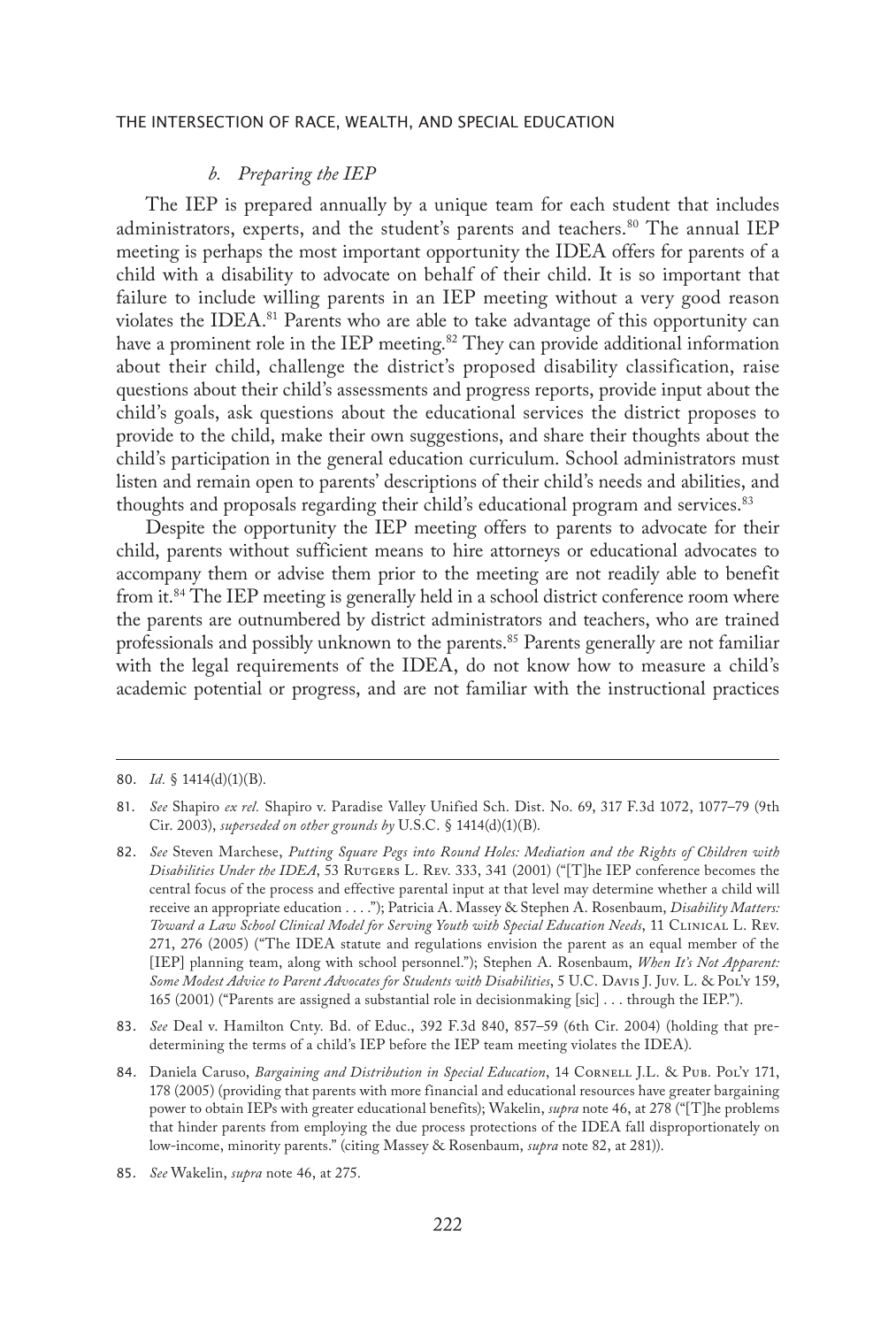available to meet their child's needs or the jargon that educators use to describe them.<sup>86</sup> In contrast, educators come to the meeting on familiar ground, armed with authority from the Supreme Court, which has made clear that courts must defer to their educational judgments.87 Educators are allowed to hold planning meetings without parents prior to an IEP meeting as long as they have not "predetermined" the child's educational program and come to the IEP meeting with an open mind, but courts do not strictly enforce this rule.<sup>88</sup> Educators tend to see the IEP meeting as an opportunity to present information to parents rather than to collaborate with them to develop a program that meets their child's unique needs.89 Parents, on the other hand, can be intimidated when speaking with school officials.<sup>90</sup> This feeling is often exacerbated in relationships between parents of color and school officials.<sup>91</sup>

- 86. Marchese, *supra* note 82, at 343 (stating that parents might not be aware of educational alternatives, the child's right to a FAPE, or the procedural mechanisms to challenge the district's decisions); Phillips, *supra* note 62, at 1828 (citing parents' inability to diagnose a child's disability, lack of awareness of educational options, and difficulty interfacing with school officials); Wakelin, *supra* note 46, at 275 ("Parents are placed at a disadvantage because they do not know when schools are in noncompliance with IEPs, when the IEPs are not resulting in academic progress, or what the best instructional practices are for their children's disabilities." (citing David M. Engel, *Law, Culture, and Children with Disabilities: Educational Rights and the Construction of Difference*, 1991 Duke L.J. 166, 187)).
- 87. Bd. of Educ. of Hendrick Hudson Cent. Sch. Dist. v. Rowley *ex rel.* Rowley, 458 U.S. 176, 207 (1982) ("In assuring that the requirements of the [IDEA] have been met, courts must be careful to avoid imposing their view of preferable educational methods upon the States."); Joseph F. *ex rel.* Endrew F. v. Douglas Cnty. Sch. Dist. RE-1, 137 S. Ct. 988, 1001 (2017) (stating that the Court's new educational benchmark for children with disabilities is not an "invitation" to courts to abandon deference to the decisions of state educators announced in *Rowley*).
- 88. T.P. *ex rel.* S.P. v. Mamaroneck Union Free Sch. Dist., 554 F.3d 247, 253 (2d Cir. 2009) ("IDEA regulations allow school districts to engage in 'preparatory activities . . . to develop a proposal or response to a parent proposal that will be discussed at a later meeting' without affording the parents an opportunity to participate." (quoting 34 C.F.R. §§ 300.501(b)(1), (b)(3) (2022))); Archer & Marsico, *supra* note 6, at 371–73 (collecting cases). Studies have shown that educators most frequently decide on the child's educational program prior to the IEP meeting. Phillips, *supra* note 62, at 1834.
- 89. Phillips, *supra* note 62, at 1834 & n.151 ("IEP conferences frequently are highly formal, noninteractive, and replete with educational jargon." (quoting William H. Clune & Mark H. Van Pelt, *A Political Method of Evaluating the Education for All Handicapped Children Act of 1975 and the Several Gaps of Gap Analysis*, 48 L. & Contemp. Probs. 7, 33 (1985))); Wakelin, *supra* note 46, at 275 ("Most teachers and school administrators view the IEP conference as a time to disseminate information to the parent, rather than an opportunity to collaboratively plan the child's education." (citing Engel, *supra* note 86, at 187)).
- 90. Massey & Rosenbaum, *supra* note 82, at 280 (listing factors that interfere with a parent's ability to advocate for their children, including "fear of retaliation against the student," "cultural norms that place educators in positions of unquestioned authority," and "a sense of powerlessness"); Wakelin, *supra* note 46, at 275 (reporting that parents feel "terrified and inarticulate" at IEP meetings (quoting Rosenbaum, *supra* note 82, at 166)).
- 91. *See* Togut, *supra* note 46, at 164 (citing power differentials between parents of students of color and school officials as a reason for the disproportionate representation of students of color in special education).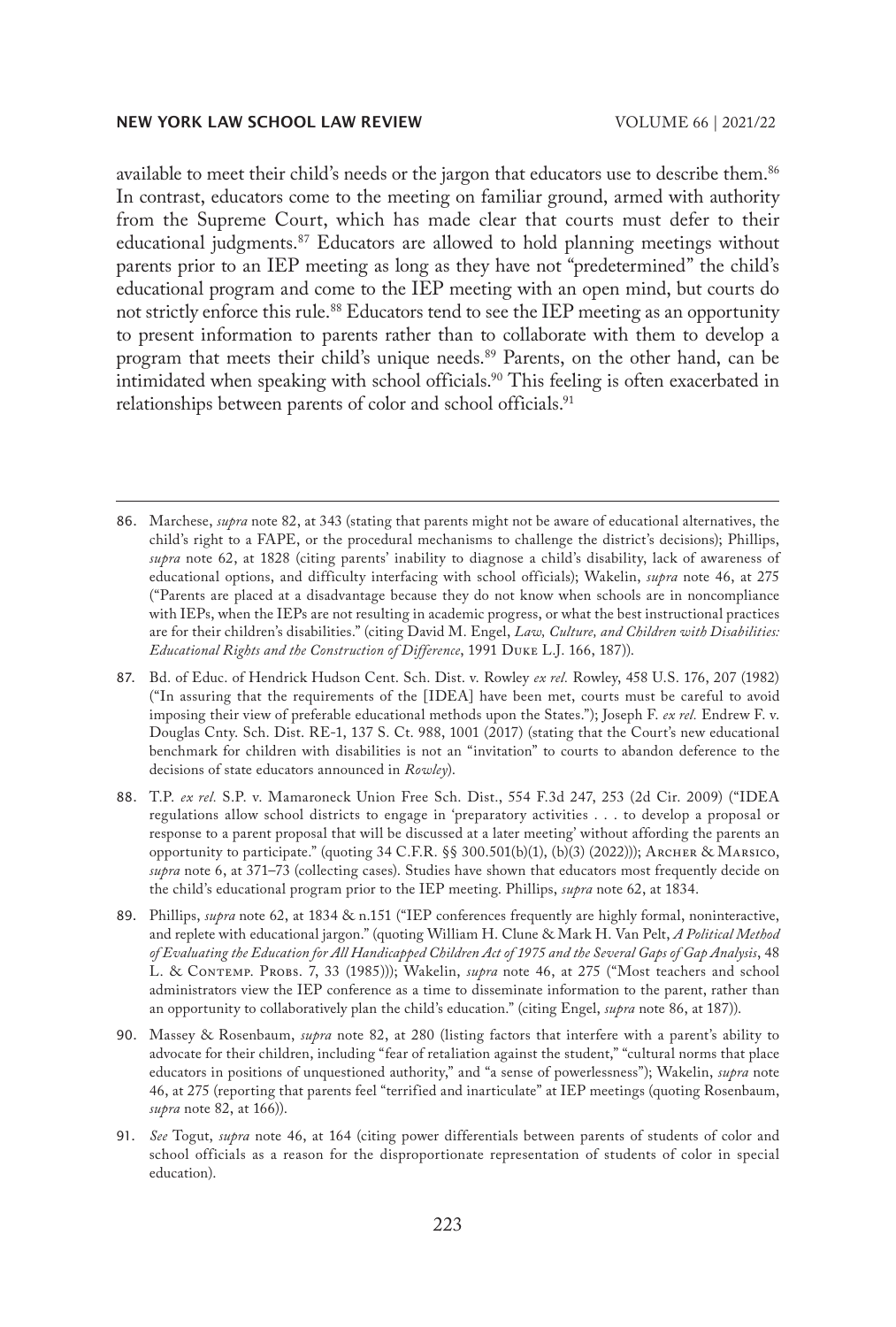## *B. The IDEA's Substantive Educational Requirements*

## *1. Inflection Point Five: Determining the Elements of a Free Appropriate Public Education*

The IDEA requires school districts that receive federal special education funds to provide a FAPE to children with disabilities.<sup>92</sup> This section of Part III examines the broad discretion that the IDEA gives educators to define the elements of a FAPE and the educational services they will provide to children with disabilities. This section also examines the burden the Supreme Court has placed on parents to ensure that their children receive a FAPE. This combination of educator discretion and parental burden makes it very difficult for parents without sufficient economic resources to challenge the discretion educators have in designing a FAPE and securing a positive outcome for their child.

## *a. Discretion in Determining the Elements of a FAPE*

## *i. Lack of an Educational Benchmark*

The IDEA defines a "FAPE" as having two components that must be made available by the state to qualifying schoolchildren: "special education" and "related services."<sup>93</sup> This definition does not include a substantive student achievement benchmark to determine whether a state, or more precisely, a school district, has met the unique educational needs of a child with a disability. The Supreme Court has twice rebuffed parents who argued that the IDEA requires school districts to give students with disabilities an opportunity to reach their potential that is equal to the opportunity they give to children whom the school district has not identified as having a disability.<sup>94</sup> Instead, the Court has ruled that a district provides a FAPE if it develops an IEP that is "reasonably calculated to enable a child to make progress appropriate in light of the child's circumstances."95 This is a vague standard that is open to subjective interpretation and discretionary implementation, leaving several critical questions to the discretion of educators, including the meaning of "reasonably calculated," how much "progress" is "appropriate," and which "circumstances" are relevant.

## *ii. Open-Ended Definitions of 'Special Education' and 'Related Services'*

The definitions of the two statutory components of a FAPE—"special education" and "related services"—are vague. "Special education" is defined as "specially designed instruction, at no cost to parents, to meet the unique needs of a child with a disability."96

<sup>92.</sup> 20 U.S.C. § 1412(a)(1)(A).

<sup>93.</sup> *Id.* §§ 1401(9), (26), (29) (defining "FAPE" and then "related services" and then "special education").

<sup>94.</sup> Joseph F. *ex rel.* Endrew F. v. Douglas Cnty. Sch. Dist. RE-1, 137 S. Ct. 988, 1001 (2017); Bd. of Educ. of Hendrick Hudson Cent. Sch. Dist. v. Rowley *ex rel.* Rowley, 458 U.S. 176, 198 (1982).

<sup>95.</sup> *Endrew F.*, 137 S. Ct. at 999.

<sup>96.</sup> 20 U.S.C. § 1401(29).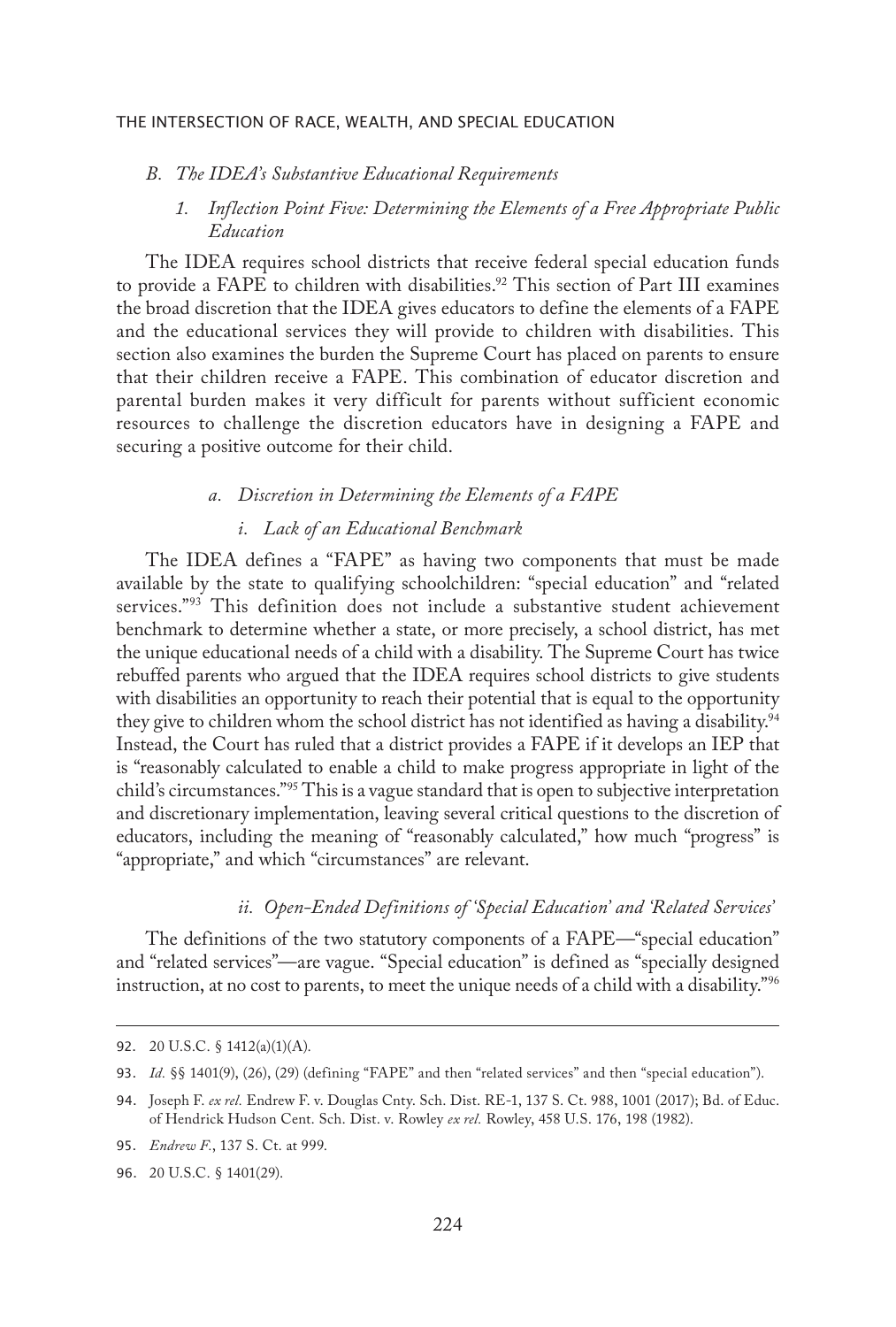The IDEA does not include examples of "specially designed instruction."97 Instead, special education takes many forms that are not specifically described in the IDEA. These include education in a private school for students with disabilities; pedagogical methods that address different disabilities such as autism or learning disabilities in math and reading; resource room services; special education teacher support services; special education itinerant teacher services; study skills training; extended-school-year services; integrated co-teaching classes; and separate, smaller classes with specially designed curricula for teaching Mathematics, Social Studies, Science, and English.<sup>98</sup> The IDEA does not provide any guidance regarding the services that children with particular disabilities should receive, leaving this instead to the discretion of educators.<sup>99</sup>

"Related services" are "such developmental, corrective, and other supportive services . . . as may be required to assist a child with a disability to benefit from special education."<sup>100</sup> The IDEA includes a list with thirteen specific examples.<sup>101</sup> Although the definition for "related services" is thus more specific than the definition of "special education," it excludes many important details, particularly the eligibility criteria for each service, the appropriate duration and frequency of a given service, and whether services should be provided individually or in a group, leaving these important details to the discretion of educators.

## *b. An Unrealistic Role for Parents?*

The open-ended nature of a FAPE reinforces the importance of the role parents can play in advocating for their children. The IDEA recognizes this, as it provides two scenarios in which a school district may be found to have denied a FAPE. First, a school district denies a FAPE if it fails to provide an education that is appropriate in light of the child's circumstances.102 Second, a school district denies a FAPE if it "significantly impede[s] the parents' opportunity to participate in the decisionmaking process regarding the provision of a [FAPE] to the parents' child."103

- 99. *See supra* note 98 and accompanying text.
- 100. 20 U.S.C. § 1401(26)(A).
- 101. *Id.* Examples given for "related services" include transportation, speech-language pathology, audiology, interpreting, psychological services, physical therapy, occupational therapy, recreation, social work, school nurse services, counseling, orientation and mobility services, and medical services for diagnostic and evaluation purposes only. *Id.*

102. *Id.* § 1415(f)(3)(E)(ii)(I).

<sup>97.</sup> The IDEA notes that "specially designed instruction" can be provided in a classroom, at home, or in a hospital or similar setting. *Id.*

<sup>98.</sup> *See* L.R. v. N.Y.C. Dep't of Educ., 193 F. Supp. 3d 209, 216 (E.D.N.Y. 2016) (deferring to school district's decision on class size and instructional programming); C.U. v. N.Y.C. Dep't of Educ., 23 F. Supp. 3d 210, 231 (S.D.N.Y. 2014) (deferring to school district's discretion as to the sufficiency of educational goals and strategies); R.E. v. N.Y.C. Dep't of Educ., 694 F.3d 167, 192 (2d Cir. 2012) (deferring to school district's decision to provide a 1:1 aide instead of a teacher to a student).

<sup>103.</sup> *Id.* § 1415(f)(3)(E)(ii)(II).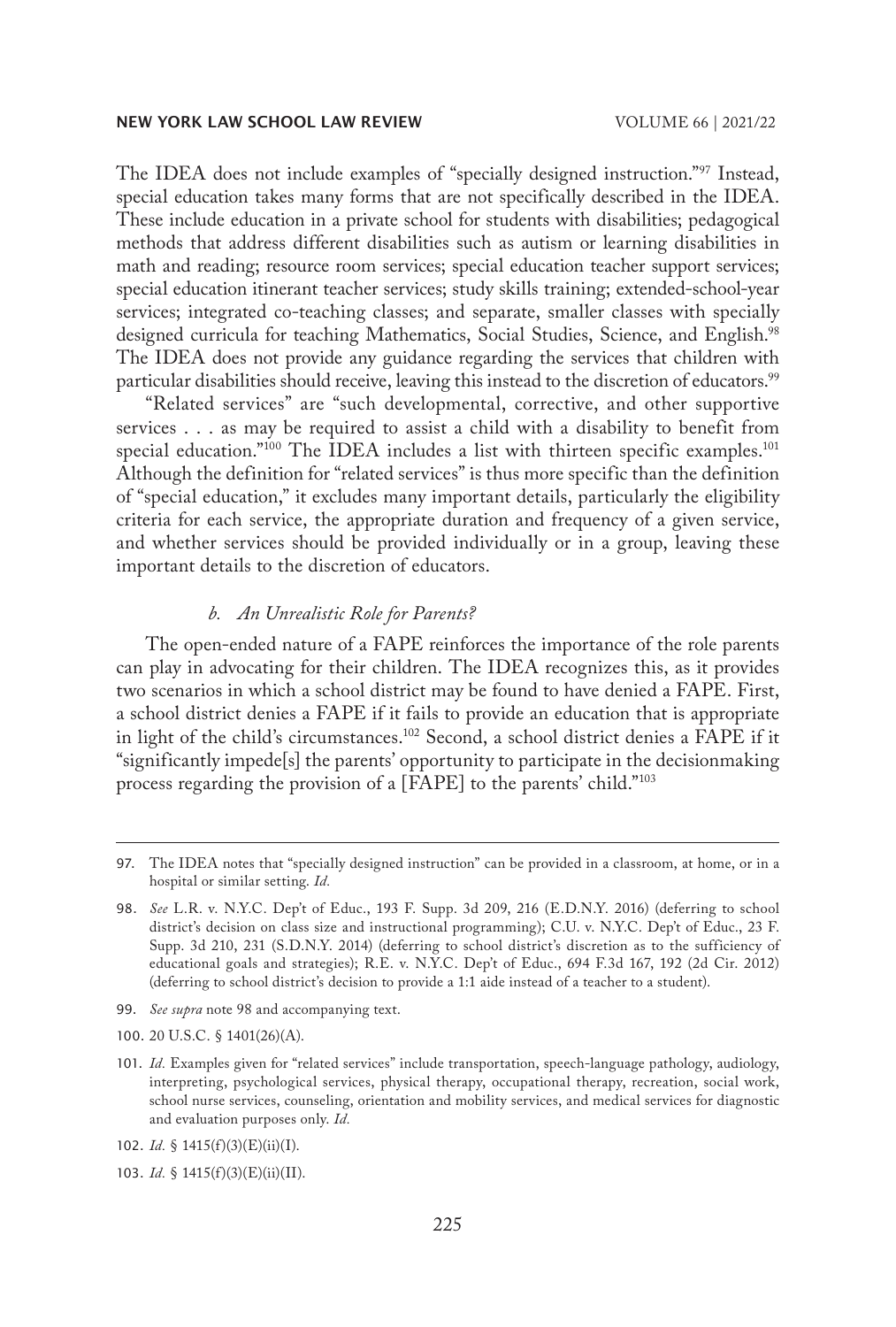The Supreme Court also recognizes the important role that parents play in developing their child's special education program. It has elevated their role to one of great significance, essentially relying on parents to ensure that their child receives a FAPE.104 Although this exalted role has a nice echo in the halls of justice, it does not fully capture reality. While it empowers some parents, it places unrealistic expectations on parents who do not have sufficient resources to embrace it.<sup>105</sup>

### *2. Inflection Point Six: Identifying the Least Restrictive Environment*

A school district must provide a FAPE in the LRE, meaning that "[t]o the maximum extent appropriate," the school district must restrict children with disabilities from the general education classroom "only when the nature or severity of the disability of a child is such that education in regular classes with the use of supplementary aids and services cannot be achieved satisfactorily."106 The definition of the LRE leaves many questions to the discretion of educators: What are the criteria for determining the maximum extent appropriate? How do we know if education in the general education classroom cannot be achieved satisfactorily? Which objective yields when there is a conflict—educational progress or access to the general education classroom?

The criteria for making placement decisions are subject to the discretion of educators. The standard guiding this discretion is "reasonableness," requiring school districts to make "reasonable efforts to accommodate the child in a regular classroom," to determine the benefits the child will receive therein "with appropriate supplementary aids and services," and to consider the "possible negative effects" of including the child in the general education classroom.107 If a school district determines that it cannot

It seems to us no exaggeration to say that Congress placed every bit as much emphasis upon compliance with procedures giving parents and guardians a large measure of participation at every stage of the administrative process . . . as it did upon the measurement of the resulting IEP against a substantive standard.

*Id.* (citation omitted); *see also* Marchese, *supra* note 82, at 341 ("[E]mphasis on procedure places great weight on parental involvement to ensure compliance with the statute." (citing Engel, *supra* note 86, at 179–80)); Massey & Rosenbaum, *supra* note 82, at 277 (noting procedural protections as a counterbalance to the lack of substantive protections).

105. "[T]he Supreme Court may have relied too heavily on the IDEA's procedural terms and the alleged 'ardent advocacy' that would be pursued by parents to the detriment of a substantive standard." Hyman et al., *supra* note 62, at 149 (footnote omitted); *see also* Marchese, *supra* note 82, at 337 (footnote omitted) ("[M]any parents lack the skills, education, money, or time to effectively participate in the process of their children's education.").

Several conditions have contributed to parental success in advocating for their children, including knowledge of their rights and their child's disability, willingness and ability to speak out, an understanding of what is happening at the IEP meeting, and the ability to utilize legal resources. Massey & Rosenbaum, *supra* note 82, at 279. "[I]n a school with more limited resources or professional expertise, well-intentioned parental advocacy is often not enough to prevent children from falling through the proverbial cracks." Phillips, *supra* note 62, at 1806.

- 106. 20 U.S.C. § 1412(a)(5)(A).
- 107. *See* Oberti *ex rel.* Oberti v. Bd. of Educ. of Clementon Sch. Dist., 995 F.2d 1204, 1217–18 (3d Cir. 1993), *abrogated on other grounds by* Schaffer *ex rel.* Schaffer v. Weast, 546 U.S. 49, 62 (2005).

<sup>104.</sup> Bd. of Educ. of Hendrick Hudson Cent. Sch. Dist. v. Rowley *ex rel.* Rowley, 458 U.S. 176, 205–06 (1982).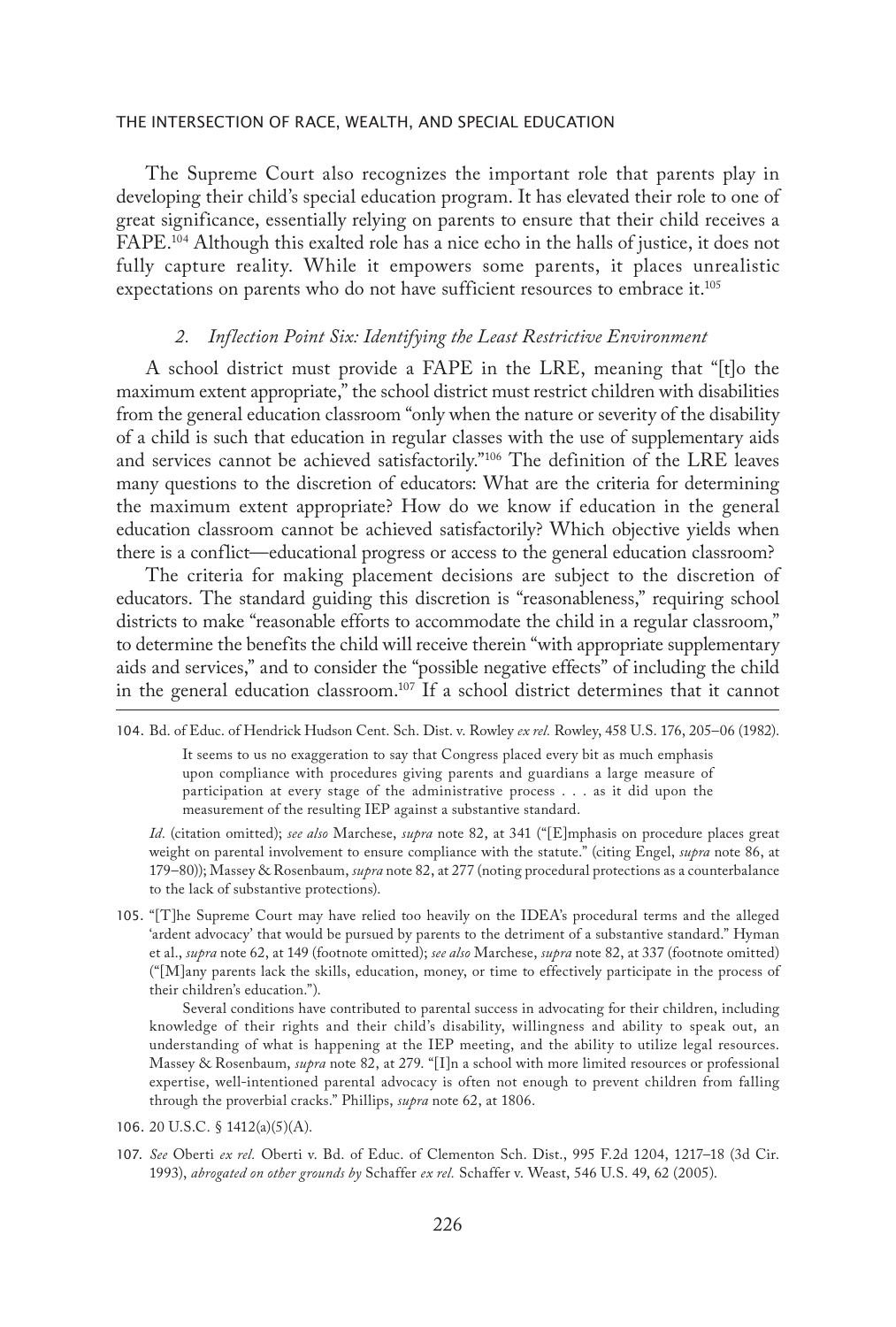appropriately educate a child with a disability in a general education classroom, it must include the child in school programs with children whom the school district has not identified as having a disability "to the maximum extent appropriate."<sup>108</sup>

There are several different placement alternatives, each along a continuum from less to more restrictive, giving educators a significant amount of discretion in determining what constitutes the LRE for a particular child. The placements on the continuum include the general education classroom; an integrated co-teaching classroom that includes one general education and one special education teacher, where roughly 60 percent of the students have not been identified as having a disability and 40 percent have; a "self-contained" classroom populated exclusively by children with disabilities, with student-teacher ratios that are lower than average, such as 15:1, 12:1, and 8:1, and often accompanied by a full-time classroom aide; a private school; and an institutional setting.<sup>109</sup>

#### *C. The IDEA's Enforcement Mechanisms*

## *1. Inflection Point Seven: Advocacy Rights and Opportunities*

The seventh inflection point is the IDEA's elaborate set of procedural rights and protections for parents that give them the opportunity to advocate for the special education rights of their children.110 The procedures are complex and difficult to navigate successfully, even with annual notice of these procedural safeguards and the support and assistance of experts. The Supreme Court has contributed to this difficulty by issuing decisions that assign to parents the burden of proof in special education administrative hearings and prohibit parents who prevail in administrative hearings from recovering expert witness fees, making it nearly impossible for parents with limited financial resources to advocate successfully for their children.<sup>111</sup> The lower courts have also contributed to these difficulties by restricting the IDEA's feeshifting provision.

## *a. Notices*

Parents of children with disabilities receive an annual procedural safeguards notice.112 The notice is lengthy, dense, and not readily accessible.113 Buried in the

- 108. *Id.* at 1218 (citation omitted); Walczak v. Fla. Union Free Sch. Dist., 142 F.3d 119, 122 (2d Cir. 1998), *abrogated on other grounds by Schaffer*, 546 U.S. at 62.
- 109. *See, e.g.*, N.Y. Comp. Codes R. & Regs. tit. 8, § 200.6 (LEXIS through Apr. 22, 2022).

- 111. *Schaffer*, 546 U.S. at 62; Arlington Cent. Sch. Dist. Bd. of Educ. v. Murphy, 548 U.S. 291, 297–300 (2006).
- 112. 20 U.S.C. § 1415(d).
- 113. *See* Phillips, *supra* note 62, at 1805 & n.4 ("These safeguards often require an additional level of ability and knowledge: [M]any documents detail the processes in dense, inaccessible language."). Virginia's notice is forty-one pages and "frequently employs acronyms unknown to the average parent." *Id.* (citation omitted). New York's notice is forty-six pages and holds its own with acronyms. N.Y. State

<sup>110.</sup> 20 U.S.C. § 1415.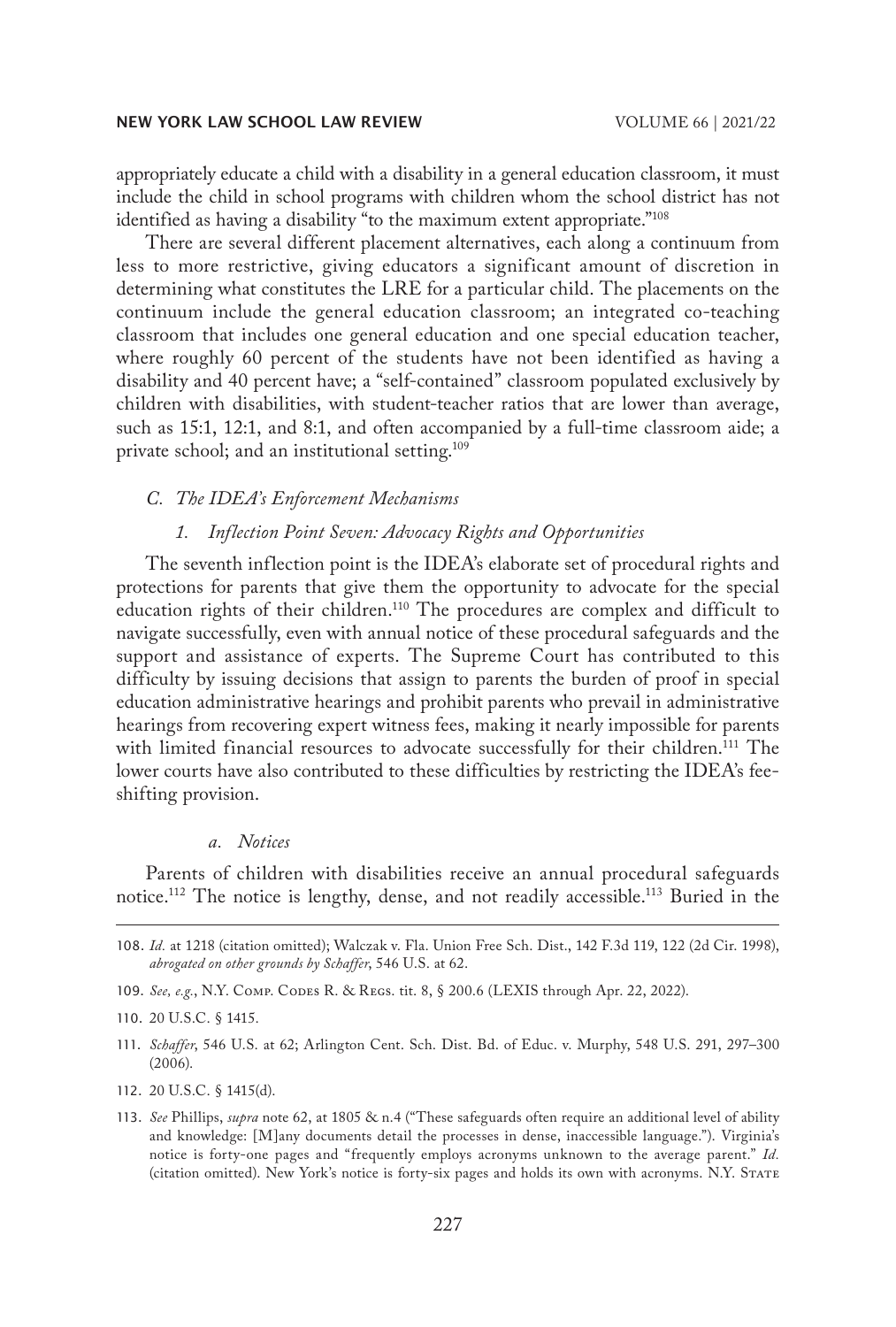notice is crucial information about the right to an independent educational evaluation, parental consent requirements, and access to records.114 Parents must also receive prior written notice of any action the district proposes relating to their child's special education, which gives parents with sufficient resources the opportunity to advocate for their children.<sup>115</sup>

## *b. Impartial Hearings*

## *i. The Basics*

Parents have a right to file a complaint with their school district about any aspect of their child's special education.116 The school district must immediately schedule a resolution session to discuss and attempt to resolve the complaint.<sup>117</sup> The district must also provide an impartial hearing, presided over by an impartial hearing officer (IHO), to address the complaint.118 The impartial hearing is relatively formal and not designed for parents without training in litigation skills. Parties must exchange evidence five business days before the hearing;<sup>119</sup> they have the right to present evidence and confront, cross-examine, and compel the attendance of witnesses; and parents have a right to be represented by counsel (but not to appointed counsel) and to bring other persons with knowledge or training in special education.120

## *ii. The Burden of Proof*

The IDEA does not specify the burden of proof in impartial hearings. In the 2015 case of *Schaffer ex rel. Schaffer v. Weast*, the Supreme Court ruled that the burden of proof is on the moving party, which is most frequently the parent.<sup>121</sup> The parents in *Schaffer* argued that, because the IDEA places an affirmative obligation on school districts to provide a FAPE, the burden in impartial hearings should be on the school district to show that they provided one. They also argued that placing the burden on school districts to come forward with evidence would adjust the information and resource imbalance between school districts and parents. The Supreme Court rejected these arguments, finding no reason to abandon the

- 115. *Id.* §§ 1415(b)(3), (c)(1)(B), (E)–(F).
- 116. *Id.* § 1415(b)(6)(A).
- 117. *Id.* § 1415(f)(1)(B)(i).
- 118. *Id.* § 1415(f)(1)(A).
- 119. *E.g.*, Off. of Special Educ., N.Y. State Educ. Dep't, Questions and Answers on Impartial Due Process Hearings for Students with Disabilities 12–13 (2018).
- 120. 20 U.S.C. § 1415(h).
- 121. 546 U.S. 49, 62 (2005).

Educ. Dep't, Procedural Safeguards Notice: Rights for Parents of Children with Disabilities, Ages 3–21 (2017).

<sup>114.</sup> 20 U.S.C. § 1415(d)(2).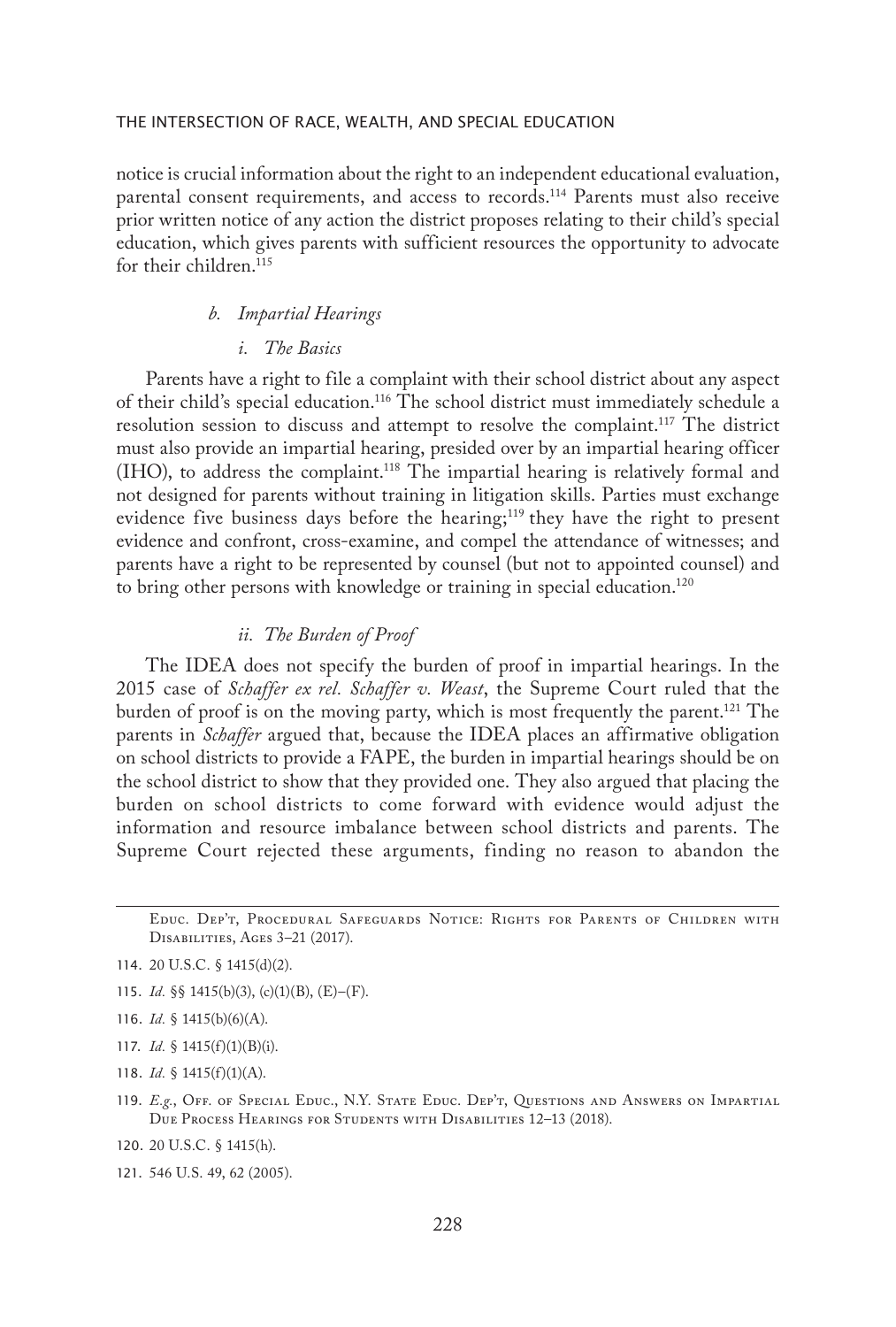"traditional" rule that the party seeking relief has the burden of proof.<sup>122</sup> It shrugged off concerns about the imbalance of power, stating that the procedural protection the IDEA provides to parents level the playing field.123

The Court's confidence was misplaced. Understanding the burden of proof—let alone carrying it—is beyond the capacity of most lay persons.124 Additionally, the Court's confidence did not account for the economic inequities built into the IDEA's procedural protections and the difficulties parents with limited means have with taking advantage of them. The procedural protections are also too weak to accomplish the mission the Supreme Court gave them. The protections neither require a district to provide all of its information about a child to the parents nor equalize a parent's ability to carry the burden of proof; nor do they provide parents with the resources to enable them to hire attorneys or experts to help them carry the burden of proof. As a direct consequence of *Schaffer*, parents who cannot afford counsel to represent them will find it very difficult to advocate for their children successfully in impartial hearings.<sup>125</sup>

## *c. The Ban on Recovering Expert Fees*

The IDEA states that a court may award "costs" to prevailing parties.126 In the 2006 case of *Arlington Central School District Board of Education v. Murphy*, the Supreme Court ruled that "costs" do not include expert fees.127 Although there was a vigorous dissent that pointed out the clear intent of Congress to include expert fees as costs,<sup>128</sup> the majority decided that "costs" traditionally cover things like filing fees and deposition transcripts and do not refer to expert fees.<sup>129</sup>

Experts such as doctors, psychologists, educators, and therapists are essential to assist parents in proving that a school district denied their child a FAPE.130 Experts can explain evaluation reports, review treatment and placement options, conduct evaluations, and help attorneys prepare to cross-examine the district's experts. They

128. *Id.* at 308–09 (Breyer, J., dissenting).

<sup>122.</sup> *Id.* at 61–62.

<sup>123.</sup> *Id.* at 60–61.

<sup>124.</sup> *See* Phillips, *supra* note 62, at 1835 ("In what is already a complicated and difficult process, parents must now attempt to gather evidence to satisfy their burden of proof in an administrative hearing challenging an IEP.").

<sup>125.</sup> *See* Hyman et al., *supra* note 62, at 143–44 (describing the disparate impact of *Schaffer*); Massey & Rosenbaum, *supra* note 82, at 278–82 (highlighting several factors that make it difficult for parents to represent themselves at impartial hearings, including "lack of negotiation skills or familiarity with 'educationese'" and "limited training in evaluating and marshalling evidence"); Wakelin, *supra* note 46, at 278 n.166 (noting that the most important factor in succeeding at an impartial hearing is representation by counsel (citing Melanie Archer, Access and Equity in the Due Process System: Attorney Representation and Hearing Outcomes in Illinois, 1997–2002, at 7 (2002))).

<sup>126.</sup> 20 U.S.C. § 1415(i)(3)(B)(i).

<sup>127.</sup> 548 U.S. 291, 293–94 (2006).

<sup>129.</sup> *Id.* at 297–98 (majority opinion).

<sup>130.</sup> Fluehr, *supra* note 56, at 177–78.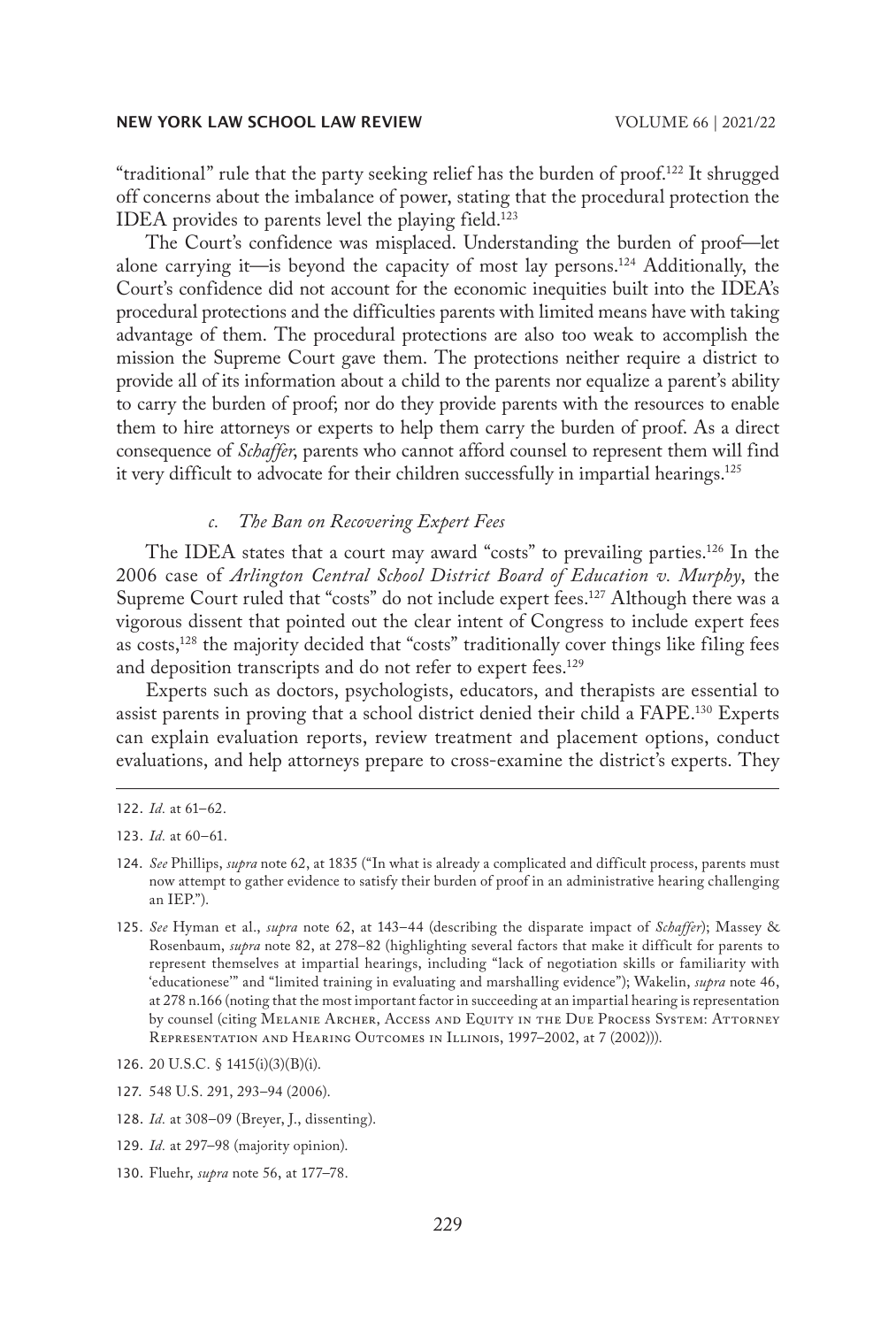can testify at trial, both in opposition to the district's experts and in support of their own evaluations, and in support of claims for compensatory education. Prohibiting parents from recovering expert fees creates a substantial burden on parents with limited resources seeking to enforce their child's rights.

## *d. Judicial Review*

The IDEA provides for limited judicial review of impartial hearing decisions.<sup>131</sup> Parents have their own right to a FAPE and as a result can represent themselves pro se if they appeal the decision of an IHO to state or federal court.<sup>132</sup> This right is important, as it gives parents without the resources to hire an attorney the power to bring their case to court, but it is also illusory for parents without the training, capacity, or financial means to take advantage of this opportunity.

## *e. Restrictions on Attorney Fees*

Parents do not have a right to appointed counsel at impartial hearings, and many cannot afford to hire an attorney.<sup>133</sup> The IDEA addresses this through a fee-shifting provision that allows courts in their discretion to award attorneys fees to the "prevailing party."134 The courts, however, have construed "prevailing party" narrowly to require a judicially approved change in the legal relationship between the parties.<sup>135</sup> This creates a disincentive for attorneys to take IDEA cases. If a case settles without an agreement on attorney fees, fees are not available. This places attorneys and parents in IDEA cases in an adverse position, creating an additional disincentive for attorneys to take cases. The IDEA creates another disincentive by prohibiting recovery of attorneys fees for time spent participating in crucial parts of the IDEA process, including IEP meetings, resolution sessions, and mediations.136

## *2. Inflection Point Eight: Remedies*

The IDEA's remedial provision is open-ended and gives courts and IHOs discretion to award "appropriate" relief.<sup>137</sup> The courts have decided that "appropriate"

- 133. Wakelin, *supra* note 46, at 277–78.
- 134. 20 U.S.C. § 1415(i)(3)(B)(i)(I).
- 135. *See, e.g.*, Doe v. Bos. Pub. Schs., 358 F.3d 20, 25 (1st Cir. 2004) (holding that the victor in a private settlement was not a "prevailing party" for purposes of the IDEA's fee-shifting provision); T.D. v. LaGrange Sch. Dist. No. 102, 349 F.3d 469, 474 (7th Cir. 2003) ("'[P]revailing party' [i]s 'a legal term of art,' which signifie[s] . . . the party . . . granted relief by a court." (quoting Buckhannon Bd. & Care Home, Inc. v. W. Va. Dep't of Health & Hum. Res., 532 U.S. 598, 603 (2001), *superseded by statute*, OPEN Government Act of 2007, Pub. L. No. 110-175, 121 Stat. 2524 (codified at 5 U.S.C. § 552(a)(4) (E)))); *see also* Archer & Marsico, *supra* note 6, at 709–10, 714–17 (collecting cases).
- 136. 20 U.S.C. §§ 1415(i)(3)(D)(ii)–(iii).
- 137. *Id.* § 1415(i)(2)(C)(iii).

<sup>131.</sup> 20 U.S.C. § 1415(i)(2)(A).

<sup>132.</sup> Winkelman *ex rel.* Winkelman v. Parma City Sch. Dist., 550 U.S. 516, 535 (2007).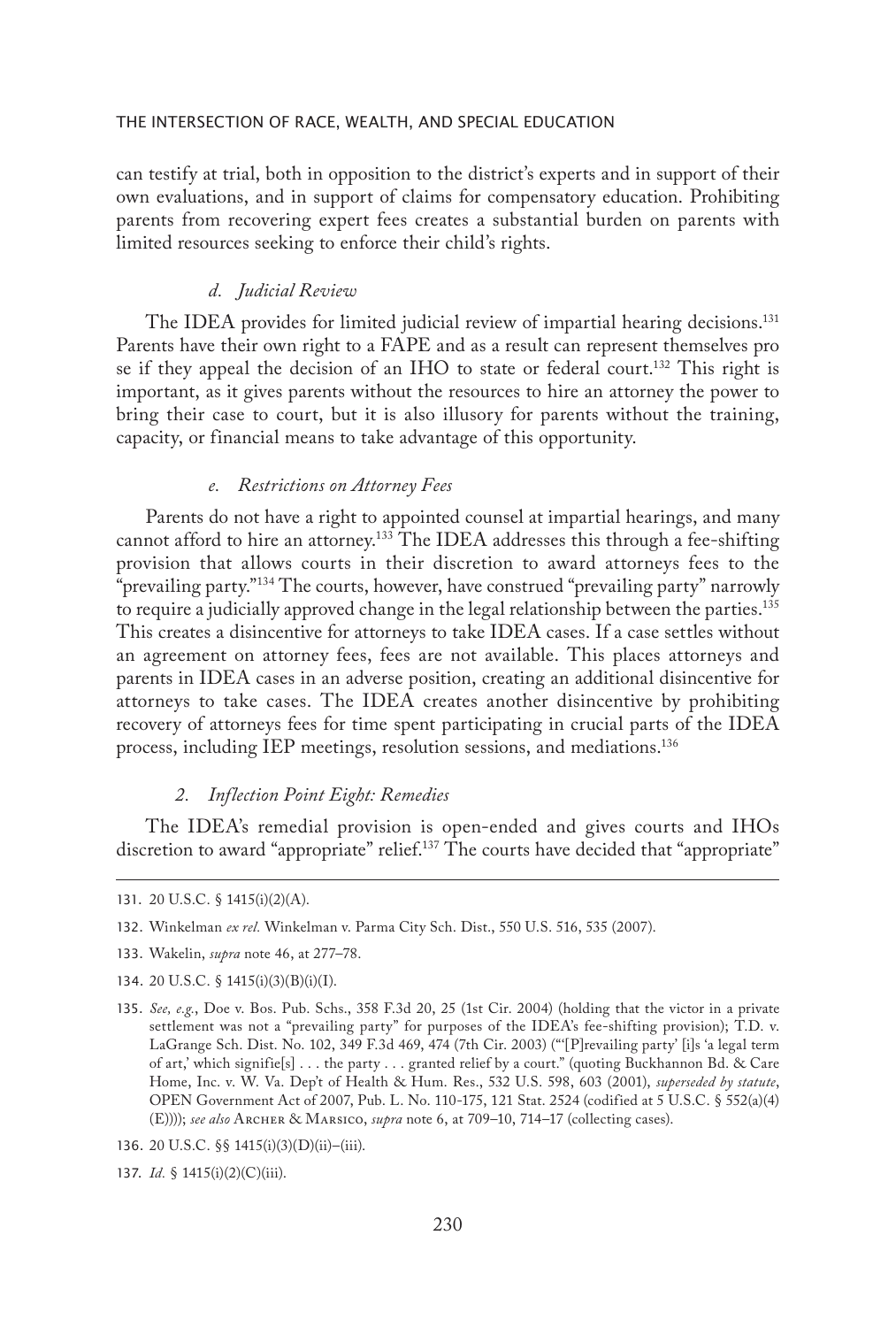relief does not include monetary damages.138 Instead, the courts have ruled that appropriate relief includes only equitable remedies and have recognized two main types: tuition reimbursement<sup>139</sup> and compensatory education.<sup>140</sup> This two-tiered remedial system together with the unavailability of monetary damages has a disproportionately negative impact on people with limited economic resources.

## *a. The Two-Tiered Remedial System*

If a parent of a child with a disability removes her child from public school because she believes her child is not receiving a FAPE and subsequently places her child in a private school, that parent is entitled to tuition reimbursement from her child's school district if she can prove three things: (1) the school district denied her child a FAPE; (2) the private school provided the child with an appropriate education; and  $(3)$  the equities favor the parent.<sup>141</sup> In contrast, if a parent who believes that the school district is denying her child a FAPE but who lacks the means to pay private school tuition files a complaint, her child remains in an educational setting the parent believes is inappropriate. If the parent prevails, the child will be eligible for an award of compensatory education.

Compared with tuition reimbursement, compensatory education is inequitable and inadequate. While the child with wealthy parents is in a private school that his parents select, the child whose parents lack similar resources remains in a school setting that his parents believe is inappropriate. Additionally, courts generally do not provide one hour of compensatory education for each hour the child did not receive a FAPE. Instead, the majority approach is to award the amount of compensatory education that is necessary to restore the child to where he would have been academically had the school district provided a FAPE.142 This is an elusive standard that is difficult for parents to meet in general, but it is especially difficult if they do not have the resources to hire attorneys or experts to establish the threshold. Some courts, recognizing the inequities and inadequacies of compensatory education, have issued creative awards that reduce these inequities, but these decisions are not the

- 141. *Forest Grove*, 557 U.S. at 247; *Florence*, 510 U.S. at 9–10, 15–16; *Burlington*, 471 U.S. at 374.
- 142. Reid *ex rel.* Reid v. District of Columbia, 401 F.3d 516, 524 (D.C. Cir. 2005); *see also* Archer & Marsico, *supra* note 6, at 684. Some courts calculate compensatory education awards using an hourfor-hour approach or a hybrid approach that considers both the total number of hours lost and an individualized analysis of the child's needs. *See id.* at 684–86.

<sup>138.</sup> Sellers *ex rel.* Sellers v. Sch. Bd. of Manassas, 141 F.3d 524, 525 (4th Cir. 1998); *see also* Archer & Marsico, *supra* note 6, at 671 (collecting cases).

<sup>139.</sup> Forest Grove Sch. Dist. v. T.A., 557 U.S. 230, 232 (2009); Florence Cnty. Sch. Dist. Four v. Carter *ex rel.* Carter, 510 U.S. 7, 9–10 (1993); Sch. Comm. of Burlington v. Dep't of Educ. of Mass., 471 U.S. 359, 369 (1985). The right to tuition reimbursement has been codified at 20 U.S.C. § 1412(a)(10)(C).

<sup>140.</sup> Miener *ex rel.* Miener v. Missouri, 800 F.2d 749, 751, 753–54 (8th Cir. 1986); *see also* Archer & Marsico, *supra* note 6, at 671 (collecting cases).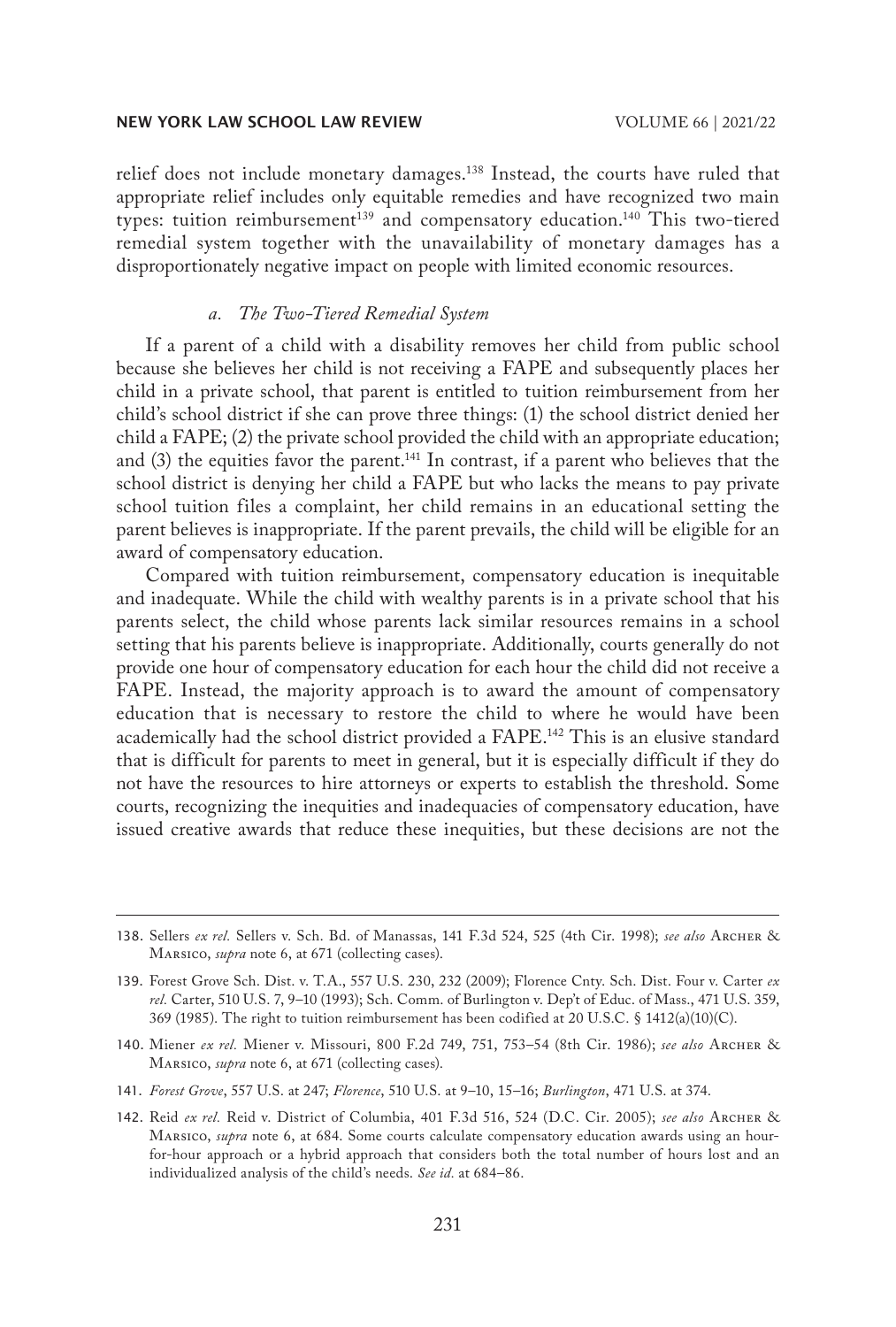norm, not codified in the IDEA, and in some cases, rely on private schools to be flexible in their financial arrangements with parents.<sup>143</sup>

The IDEA's inequitable two-tiered remedial structure has a secondary impact on parents with limited resources. A court order requiring a school district to reimburse parents for private school tuition can cost the district tens of thousands of dollars in tuition, and its attorneys fees, the parents' attorneys fees, and the IHO's fee can add tens of thousands of dollars more to the bill. The school district also suffers the intangible costs of administrators, therapists, and teachers taking time away from their teaching and other responsibilities to prepare for and participate in the impartial hearing. Public school budgets are limited, and the money and time school districts lose in tuition reimbursement cases is money that is not being spent on children with disabilities who must remain in the district without a FAPE because their parents do not have the resources to send them to private school in the hopes of receiving reimbursement.

## *b. The Ban on Monetary Damages*

Courts have decided that monetary damages are not available under the IDEA, largely on grounds that such awards would be difficult to calculate and would constitute "educational malpractice" claims.144 These decisions are questionable because, for example, monetary damages are available for violations of section 504 of the Rehabilitation Act,<sup>145</sup> which protects rights in educational settings that are similar to the rights protected by the IDEA.<sup>146</sup>

The ban on monetary damages disproportionately harms parents with limited resources who could use monetary damages to obtain services for their child not covered by a compensatory education award. In addition, they would benefit from the secondary effects of monetary damages in IDEA cases, including the incentive that the potential liability for monetary damages would create for school districts to comply with the IDEA and for attorneys to take IDEA cases on contingency. The

<sup>143.</sup> *See, e.g.*, A. *ex rel.* D.A. v. N.Y.C. Dep't of Educ., 769 F. Supp. 2d 403, 430 (S.D.N.Y. 2011) (ordering school district to pay tuition directly to private school even though the parents had not yet paid tuition); Draper v. Atlanta Indep. Sch. Sys., 518 F.3d 1275, 1286–87 (11th Cir. 2008) (ordering prospective payment of private school tuition); Sabatini v. Corning-Painted Post Area Sch. Dist., 78 F. Supp. 2d 138, 147 (W.D.N.Y. 1999) (ordering school district to place student in private school and pay tuition).

<sup>144.</sup> *See* Sellers *ex rel.* Sellers v. Sch. Bd. of Manassas, 141 F.3d 524, 526–27 (4th Cir. 1998); Archer & Marsico, *supra* note 6, at 647–49 (collecting cases). Educational malpractice claims have taken two main forms, both of which courts generally decline to entertain. *Id.* One such form concerns the general education context—"failure of the school system to provide basic academic skills." Frank D. Aquila, *Educational Malpractice: A Tort* En Ventre, 39 Clev. St. L. Rev. 323, 327 (1991). The other concerns the special education context—"failure [of the school system] to implement its guaranteed policies and procedures in a specific area such as special education." *Id.*

<sup>145.</sup> Section 504 prohibits discrimination based on disability in federally-funded programs. 29 U.S.C. § 794. Monetary damages are also available under this provision. Franklin v. Gwinnett Cnty. Pub. Schs., 503 U.S. 60, 70–71 (1992).

<sup>146.</sup> The Americans with Disabilities Act (ADA) prohibits discrimination against persons with disabilities, including by schools. 42 U.S.C. §§ 12101–12213.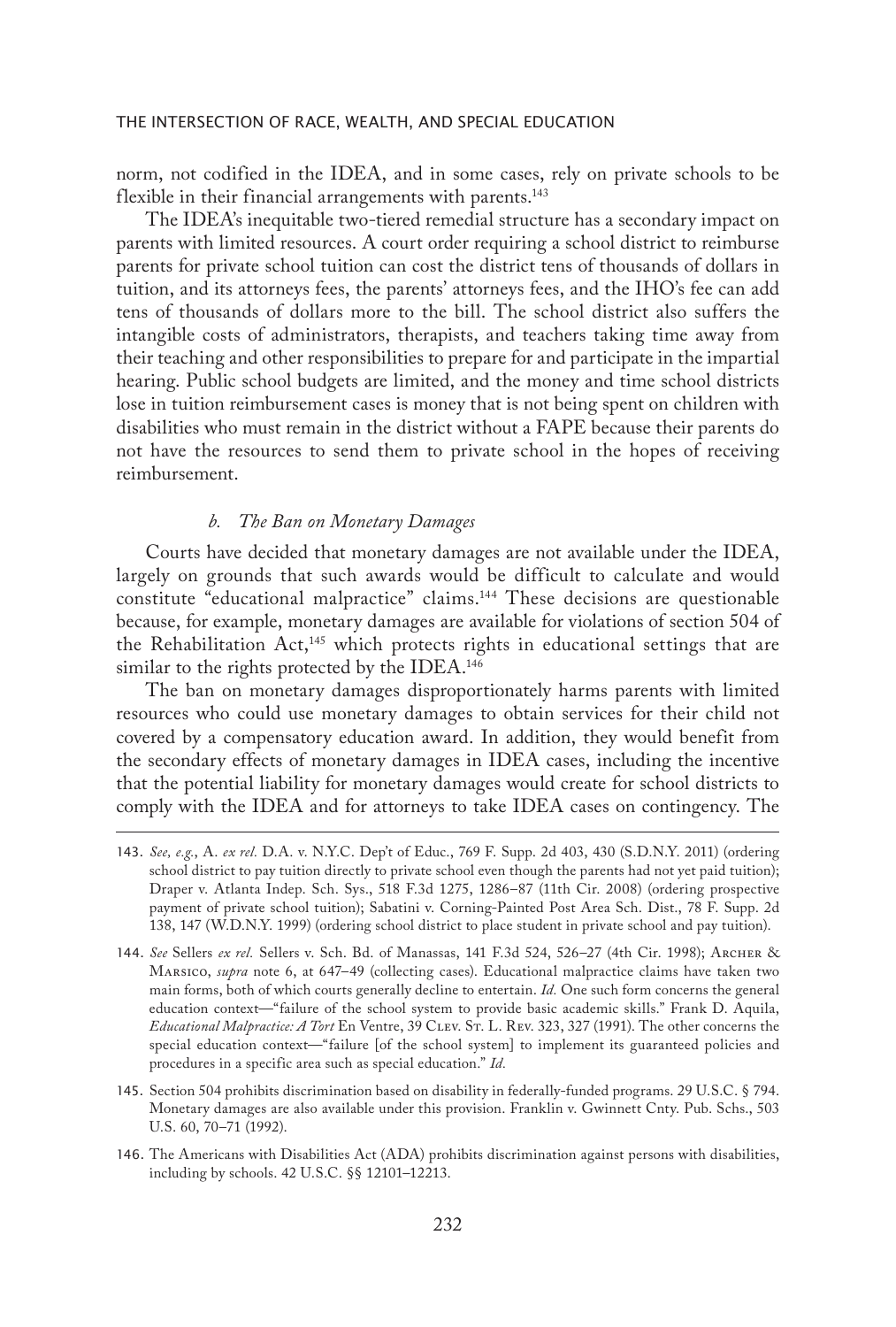judicial ban on monetary damages also has a disparate impact on Black children who are disproportionately classified with intellectual disabilities or emotional disturbances.147 They suffer tangible harm by spending much of their time separated from the general education classroom and curriculum to their educational detriment but are ineligible for monetary damages to compensate them accordingly.<sup>148</sup>

## *3. Inflection Point Nine: The Administrative Exhaustion Requirement*

The IDEA does not prohibit race discrimination in special education. Thus, a parent who claims that her child's school district discriminated against her child in the provision of special education cannot obtain relief for this in an impartial hearing. However, the Equal Protection Clause<sup>149</sup> and Title VI of the Civil Rights Act of  $1964^{150}$  prohibit race discrimination in education, including special education.<sup>151</sup>

Even though it is not possible to pursue a race discrimination claim in an impartial hearing, the IDEA's exhaustion requirement, as construed by the courts, creates an obstacle for parents who want to file a special education race discrimination claim in court pursuant to the Equal Protection Clause and Title VI. The exhaustion requirement states that, before a plaintiff may file a case under a law seeking relief "that is also available" under the IDEA, the plaintiff must exhaust the IDEA's "administrative remedies."<sup>152</sup> Despite this plain language, the Supreme Court requires plaintiffs to exhaust their administrative remedies, even if they are not seeking relief that is also available under the IDEA, if the "gravamen" of the complaint is an IDEA

148. *See* Dear Colleague Letter, *supra* note 46, at 5 (stating that special education services that are inappropriate for particular students "may have negative consequences for the[ir] educational development . . . by limiting [their] access to proper instruction"); Floyd D. Weatherspoon, *Racial Justice and Equity for African-American Males in the American Educational System: A Dream Forever Deferred*, 29 N.C. CENT. L. REV. 1, 26-27 (2006) (providing that the placement of Black male students in special education classes has a negative impact on progress in school).

The court in *Larry P*., in granting a preliminary injunction, found irreparable injury in part because the curriculum in separate classes was "minimal academically." Lucille P. *ex rel* Larry P. v. Riles, 343 F. Supp. 1306, 1308 (N.D. Cal. 1972), *aff 'd*, 502 F.2d 963 (9th Cir. 1974).

- 149. U.S. Const. amend. XIV, § 1, cl. 2.
- 150. 42 U.S.C. §§ 2000d–2000d-4. Title VI provides that, "[n]o person in the United States shall, on the ground of race, color, or national origin, be excluded from participation in, be denied the benefits of, or be subjected to discrimination under any program or activity receiving Federal financial assistance." *Id.* § 2000d.
- 151. *See* Brown v. Bd. of Educ., 347 U.S. 483, 495 (1954). The OCR interprets Title VI to require that "students of all races, colors, and national origins have equitable access to general education interventions and to a timely referral for an evaluation under the IDEA." DEAR COLLEAGUE LETTER, *supra* note 46, at 3. According to the OCR, "Title VI requires students of all races and national origins to be treated equitably in the evaluation process, in the quality of special education services and supports they receive, and in the degree of restrictiveness of their educational environment." *Id.*

152. 20 U.S.C. § 1415(l).

<sup>147.</sup> *See Sellers*, 141 F.3d at 528 (holding that monetary damages are generally unavailable under the IDEA); see also Indicator 9: Students with Disabilities, NAT'L CTR. FOR EDUC. STATS., https://nces.ed.gov/ programs/raceindicators/indicator\_rbd.asp (Feb. 2019) (showing that Black students make up the highest percentage of students served under the IDEA for an intellectual disability).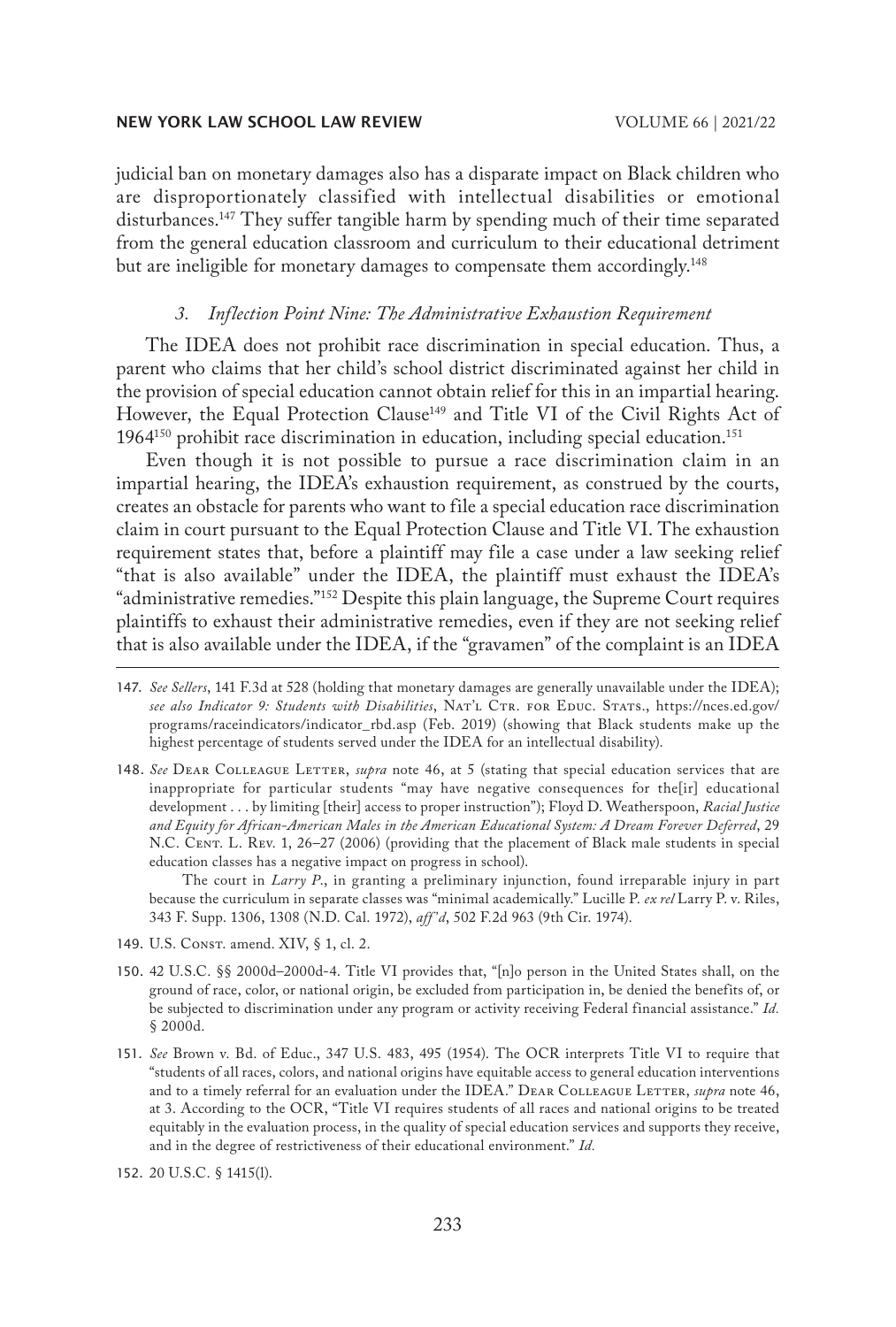violation.153 Most courts that have applied the exhaustion provision to Title VI and equal protection claims have ruled that plaintiffs must first exhaust the IDEA's administrative procedures.<sup>154</sup> This has a disparate impact on parents of color who wish to challenge race discrimination in special education, particularly if they lack the resources to file an administrative complaint followed by a civil action.

## IV. DATA SHOWING RACIALIZED OUTCOMES IN SPECIAL EDUCATION

Because of limits in federal and state information disclosure requirements, most of the public data regarding race and special education is limited to the outcome of the first three inflection points: the decision whether to place a child in special education, and if so, the child's disability classification. There are limited data showing racialized outcomes relating to placement in the least restrictive environment,<sup>155</sup> school suspensions,<sup>156</sup> and access to and success in impartial

One court allowed a Title VI claim to proceed even though the plaintiffs did not exhaust the IDEA's administrative remedies. Blunt v. Lower Merion Sch. Dist., 767 F.3d 247, 271 (3d Cir. 2014) (delineating exceptions to the "strong" exhaustion policy in the IDEA context).

<sup>153.</sup> Fry *ex rel.* E.F. v. Napoleon Cmty. Schs., 137 S. Ct. 743, 755 (2017).

<sup>154.</sup> *E.g.*, Waters v. S. Bend Cmty. Sch. Corp., No. 98-3365, 1999 U.S. App. LEXIS 17743, at \*11–12 (7th Cir. July 22, 1999) (dismissing for failure to exhaust administrative remedies); Henry v. Sch. Dist. of Phila., No. 19-1115, 2019 U.S. Dist. LEXIS 151933, at \*25–29 (E.D. Pa. Sept. 6, 2019) (dismissing for failure to exhaust administrative remedies when gravamen of complaint sought redress for failure to provide IDEA services); Mixon *ex rel.* A.M. v. Fresno Unified Sch. Dist., No. 16-cv-725, 2017 U.S. Dist. LEXIS 202559, at \*26–29 (E.D. Cal. Dec. 8, 2017) (dismissing for failure to exhaust administrative remedies when gravamen of complaint sought redress for denial of FAPE); Reyes v. Bedford Cent. Sch. Dist., No. 16-CV-2768, 2017 U.S. Dist. LEXIS 159568, at \*23 (S.D.N.Y. Sept. 27, 2017) (dismissing for failure to exhaust administrative remedies when complaint "focused on the deprivation of educational services owed . . . under the IDEA"); Ely v. Mobile Cnty. Sch. Bd., No. 15-566, 2016 U.S. Dist. LEXIS 73665, at \*9–12 (S.D. Ala. May 11, 2016) (dismissing because claim was "inextricably intertwined" with IDEA); Barnett v. Baldwin Cnty. Bd. of Educ., 60 F. Supp. 3d 1216, 1229–30 (S.D. Ala. 2014) (same); Wang *ex rel.* KG v. Williamsville Cent. Sch. Dist., No. 8-CV-575S, 2010 U.S. Dist. LEXIS 39468, at \*5–6 (W.D.N.Y. Apr. 21, 2010) (same); Karlen *ex rel.* J.K. v. Westport Bd. of Educ., 638 F. Supp. 2d 293, 299–300 (D. Conn. 2009) (same); DiStiso *ex rel.* DiStiso v. Town of Wolcott, No. 05cv01910, 2006 U.S. Dist. LEXIS 83835, at \*1, 4–5 (D. Conn. Nov. 16, 2006) (same); M. v. Bridgeport Bd. of Educ., 96 F. Supp. 2d 124, 127, 130–31, 134–35 (D. Conn. 2000) (dismissing for failure to exhaust administrative remedies when claim alleged district misidentified Black children as having intellectual disabilities); Hope v. Cortines, 872 F. Supp. 14, 23 (E.D.N.Y. 1995) (dismissing claim alleging discriminatory educational services).

<sup>155.</sup> *See* Angela A. Ciolfi & James E. Ryan, *Race and Response-to-Intervention in Special Education*, 54 How. L.J. 303, 327 & n.134 (2011) ("[Black] children were more likely than their peers with the same disability to be placed in more restrictive settings and less likely than their peers with the same disability to be served in the least restrictive environment." (alteration in original) (quoting Russell J. Skiba et al., *Disparate Access: The Disproportionality of African American Students with Disabilities Across Educational Environments*, 72 Exceptional Child. 411, 420 (2006))).

<sup>156.</sup> Black students with disabilities are suspended at higher rates than other students. *See* U.S. Comm'n on C.R., Beyond Suspensions: Examining School Discipline Policies and Connections to the SCHOOL-TO-PRISON PIPELINE FOR STUDENTS OF COLOR WITH DISABILITIES 11 (2019); Renee Ryberg et al., *Despite Reductions Since 2011–12, Black Students and Students with Disabilities Remain More Likely to Experience Suspension*, Child Trends (Aug. 9, 2021), https://www.childtrends.org/publications/despitereductions-black-students-and-students-with-disabilities-remain-more-likely-to-experience-suspension; Ciolfi & Ryan, *supra* note 155, at 326 (reporting that Black students in Indiana were more than three times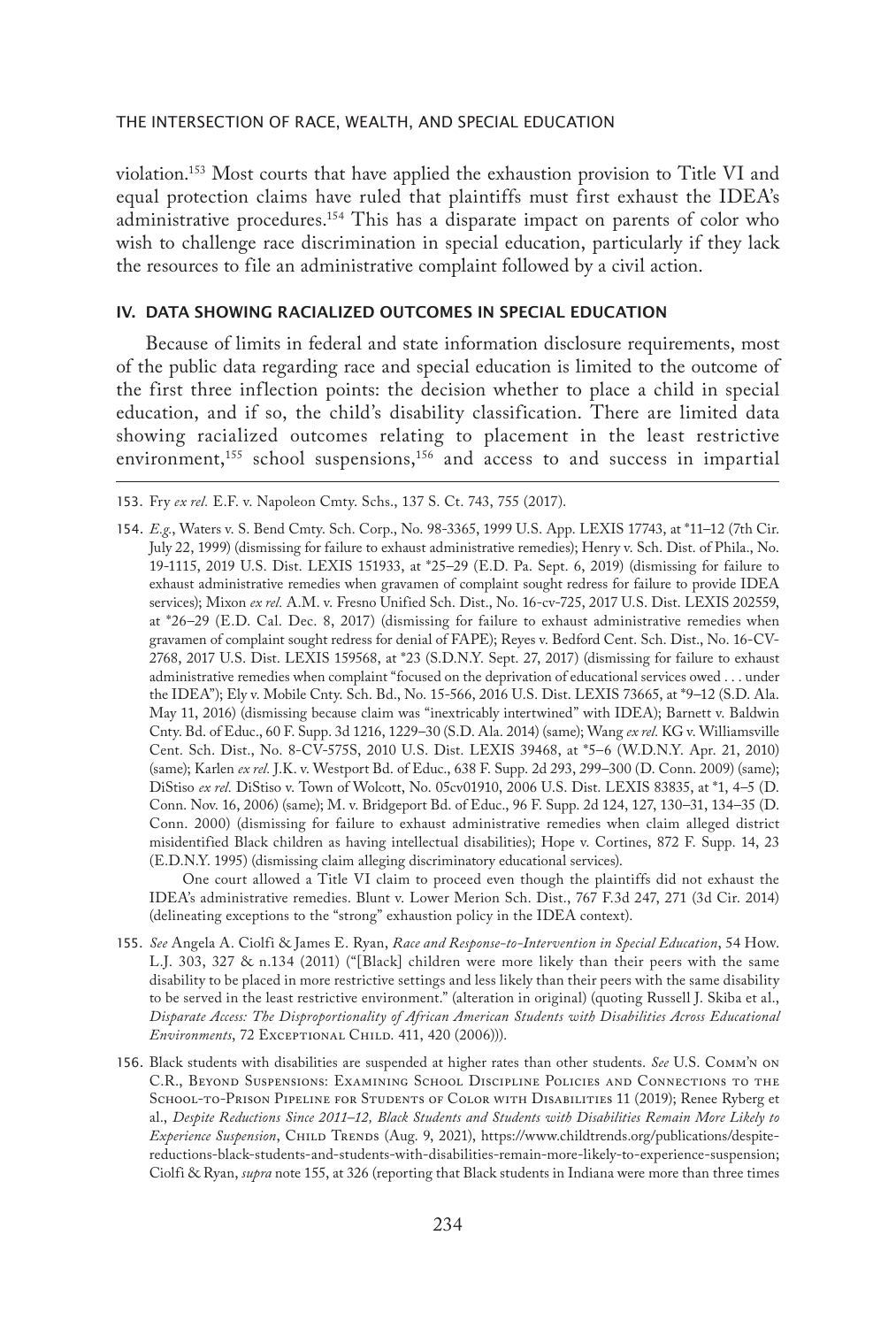hearings.157 There are virtually no public data about the contents of IEPs or the special education and related services that children receive. It is thus not easy, if even possible, to determine whether there is an uneven distribution based on race of desirable special education placements and programs, related services, or supplemental aids and accommodations. Nor are there public data about relief in IDEA cases, again making it impossible to know the distribution by race of tuition reimbursement and compensatory education awards.158 Given these limits in the data, Part IV focuses on data relating to placement in special education and disability classifications.

## *A. Placement in Special Education*

As described in Part II, evidence before Congress when it passed and amended the IDEA showed that Black children were overrepresented in special education programs. Studies dating from 1955 and continuing until the present are consistent with this.159

- 158. This article attempts to make the case that race discrimination in these areas can be inferred from the structural inequities of the IDEA. *See id.* at 1072–75.
- 159. Russell J. Skiba et al., *Risks and Consequences of Oversimplifying Educational Inequities: A Response to Morgan et al.* (2015), 45 EDUC. RESEARCHER 221, 221 (2016) ("Disproportionality in special education, primarily expressed as racial and ethnic overrepresentation for certain groups, has been among the key educational equity issues in the field for nearly 50 years."); *see also* Linehan, *supra* note 46, at 186–87 (referencing a 1955 study that showed four predominantly Black census tracts in Milwaukee, Wisconsin, accounting for twice as many referrals of students for evaluations than the rest of the city); Alfredo J. Artiles & Stanley C. Trent, *Overrepresentation of Minority Students in Special Education: A Continuing Debate*, 27 J. Special Educ. 410, 410–15 (1994) (describing a disproportionately high representation of children of color in special education since 1968); Togut, *supra* note 46, at 164 (studying findings from the 1970s that Black children were the most disproportionately represented group among special education programs); Losen & Welner, *supra* note 55, at 411–12 (finding a disproportionately high representation of children of color in special education classes since 1982); Weatherspoon, *supra* note 148, at 27–28 (showing Black students disproportionately represented in special education programs).

Courts have also acknowledged the overrepresentation of Black children in special education programs. *E.g.*, Spain v. Mecklenburg Cnty. Sch. Bd., 54 F. App'x 129, 131 (4th Cir. 2002) ("[T]he OCR concluded that there was a disproportionate assignment of African-American students to special education curricula and a failure to place African-American students in available accelerated programs in the county."); Vaughns *ex rel.* Vaughns v. Bd. of Educ. of Prince George's Cnty., 758 F.2d 983, 991 (4th Cir. 1985) (noting the OCR's ranking of the county school system "as fourteenth worst in the nation with regard to minority overrepresentation in special education"); Lee v. Lee Cnty. Bd. of Educ., 476 F. Supp. 2d 1356, 1359–60 (M.D. Ala. 2007) (finding Black students to be "greatly overrepresented" among the intellectual disability and emotional disturbance categories).

as likely than their peers to be suspended or expelled for ten or more days); Nanda, *supra* note 56, at 307 n.145 (citations omitted) (finding that children of color were disproportionately subject to discipline).

The IDEA includes protections for students with disabilities who face discipline, but they apply only after the school has decided to discipline the child. *See* 20 U.S.C. §§ 1415(k)(1)–(4). As with other provisions of the IDEA, the rules for disciplining children are vague and formalistic and are difficult for parents without sufficient economic resources, education, or familiarity with the law to utilize effectively. Archer & Marsico, *supra* note 6, at 310–21. For purposes of this article, discipline is not included as an inflection point because discipline originates from school disciplinary codes that are neither part of nor governed by the IDEA. *Cf.* Goss v. Lopez, 419 U.S. 565, 581 (1975) (requiring school districts to provide limited due process protection to public school students prior to suspension).

<sup>157.</sup> Black parents use the IDEA's advocacy opportunities less frequently than white parents and are less likely to succeed when they do. *See* Garda, *supra* note 10, at 1084–85.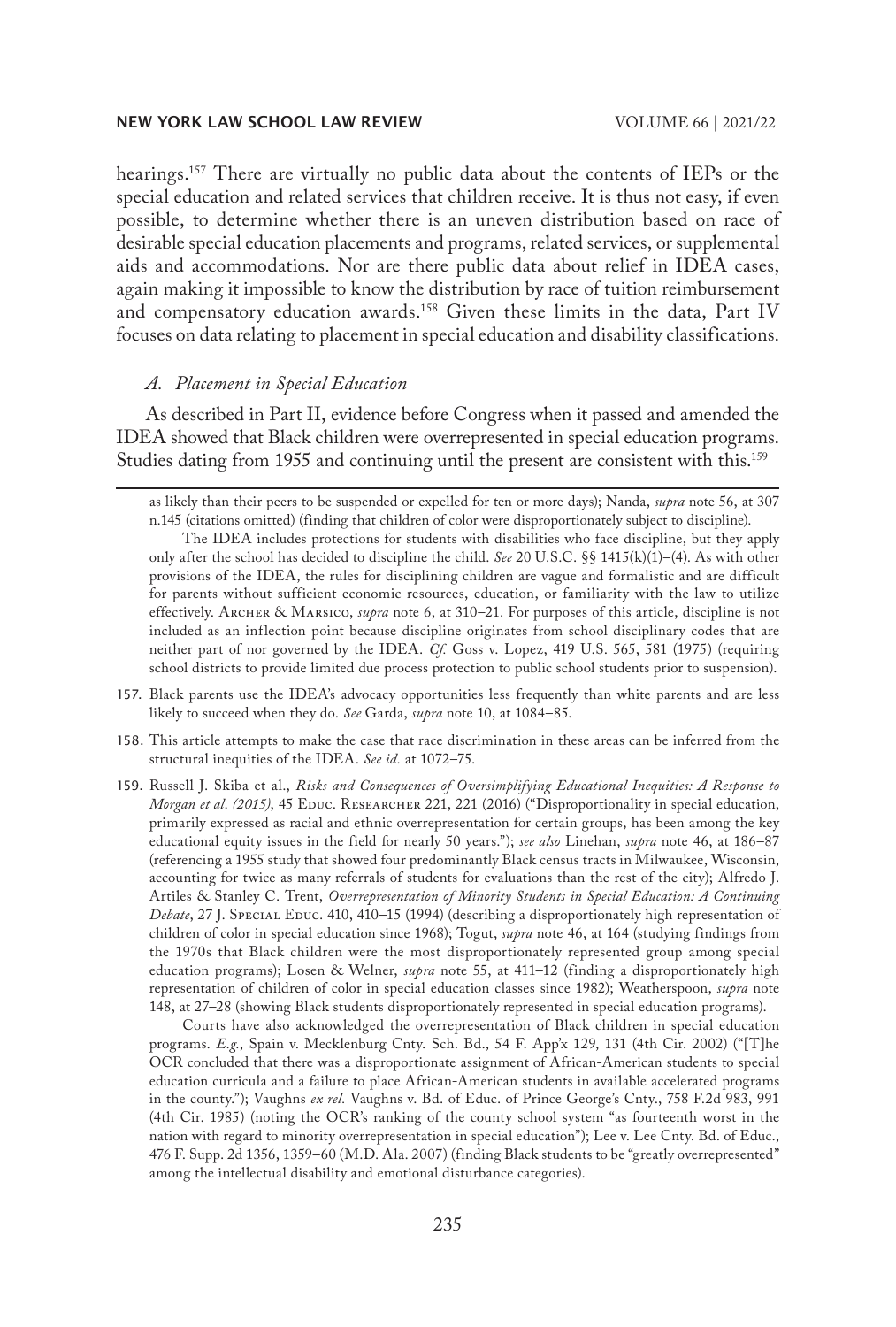In the 2018–2019 academic year, there were approximately 1.3 million Black children in special education programs.160 They were 1.2 times more likely than all children to be assigned to special education programs.<sup>161</sup> If Black children were assigned to special education programs at the same rate as all students, there would have been roughly 1.1 million Black children in special education, a reduction of more than 180,000 children.<sup>162</sup> Thus, nearly one in seven Black children in special education programs should not be there.

One team of researchers disputes whether students of color are overrepresented in special education. They concluded, based on their study that controlled for factors relating to assignment to special education, that more children of color should be receiving special education.<sup>163</sup> These findings have fueled a debate over whether children of color are overrepresented or underrepresented in special education.<sup>164</sup> Resolving this debate will require further study and analysis by social scientists and is beyond the scope of this legal analysis of the IDEA's structural inequities. However, the debate invites a pause: if students of color are underrepresented in special education programs, what are the implications for the hypothesis of this article, that the IDEA's structural inequities lead to discriminatory outcomes?

This article offers two responses. First, even if children of color are underrepresented in the special education system, this does not mean that no children of color are improperly placed in special education programs. School districts diagnose children at the individual level.165 A school district can improperly place some children in special

- 164. Nanda, *supra* note 56, at 308 n.148.
- 165. *See* Feldman, *supra* note 68, at 189.

While disproportionality comparisons at the national level are instructive . . . fundamentally, disproportionality must be measured at the school district or [local] level. Eligibility determinations are made at the school district level, and "true disproportionality" only arises, as a statistical matter, if students of color within a given school or school district are classified at a higher rate than white students.

*Id.* (citations omitted).

<sup>160.</sup> NCES STATISTICS II, *supra* note 7.

<sup>161.</sup> *Id.* The data showed that 16.3 percent of Black students were assigned to special education programs compared to 14.1 percent of students overall. *Id.*

<sup>162.</sup> *See id.*; NCES Statistics I, *supra* note 7. These numbers were calculated as follows: The total number of Black students in public school was 7,648,150, derived by dividing the total number of children enrolled in public school (50,650,000) by the percentage of Black children enrolled in public school (15.1 percent). *Id.* There were 1,251,037 Black children in special education programs, comprising 16.3 percent of all children in special education programs. NCES STATISTICS II, *supra* note 7. If Black children represented 15.1 percent (their proportion of all enrollment in public school) of all children in special education programs, there would have been 1,078,389 Black children in special education, a reduction of 172,648 from the 1,251,037 Black children enrolled in special education at the time the studies were taken. *See* NCES STATISTICS I, *supra* note 7.

<sup>163.</sup> *See* Skiba et al., *supra* note 159, at 305 ("Among children who were otherwise similar in their academic achievement, poverty exposure, gender, and English language learner status, racial or ethnic minority children were consistently *less* likely than [w]hite children to be identified as having disabilities.").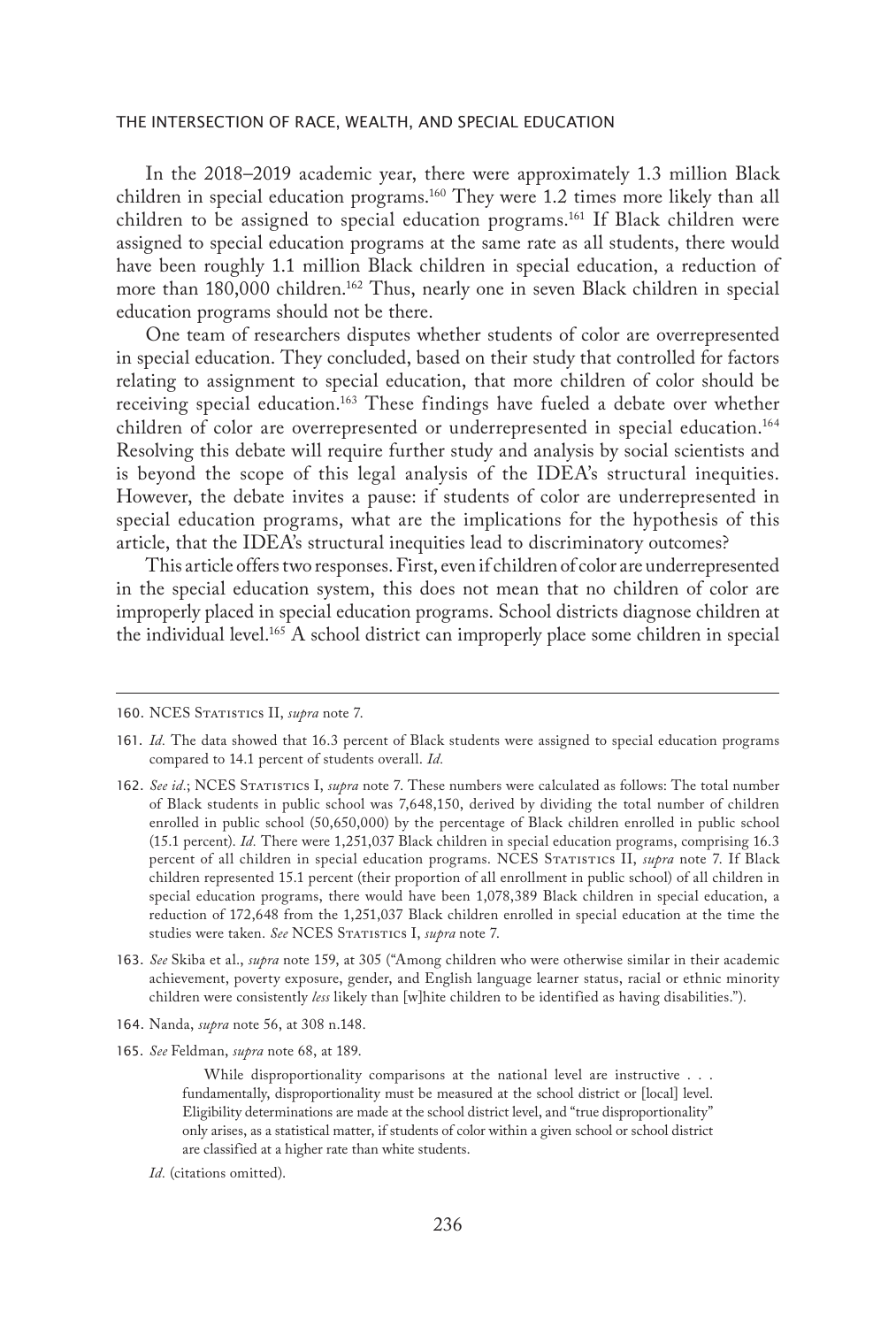education and improperly fail to place other children in special education.166 Aggregate data might show underrepresentation based on race, but this does not change racialized outcomes in individual cases. The OCR has recognized this, as it has described the possibility of teachers referring white students for special education but not comparable students of color, and vice versa.<sup>167</sup>

Second, if children of color are underrepresented in special education, this would invite an analysis of whether this could be the result of structural inequities in the IDEA. There is evidence that this could be the case. Many parents seek special education programs for their child if they perceive that their child is struggling in school, seeing special education as a way to secure the resources their child needs.<sup>168</sup> Parents with sufficient economic resources are more likely able to afford to take the necessary steps to obtain special education for their children, including hiring experts to evaluate their child, challenging the school district's evaluations, requesting an independent educational evaluation, and taking advantage of the opportunities to advocate for their child during the identification and evaluation processes, and at an impartial hearing, if necessary.<sup>169</sup>

## *B. Disability Classification*

Also as described in Part II, evidence before Congress when it passed and amended the IDEA showed that Black students were overrepresented in the intellectual disability and emotional disturbance classifications. Studies going back decades support this.<sup>170</sup>

- 169. *See* Losen & Welner, *supra* note 55, at 422 (comparing white parents' power with the relative lack of power of parents of color).
- 170. *See*, *e.g.*, Togut, *supra* note 46, at 164–65 (reporting that, in the 1980s, Black students represented 16 percent of the public school population but 38 percent of classes for children with intellectual disabilities, and that nearly forty years later the respective numbers were virtually unchanged at 17 percent and 33 percent); Vallas, *supra* note 46, at 184–85 (finding Black students 2.5 times more likely than white students to be classified as having an intellectual disability and 1.5 times more likely than white students to be classified as having a serious emotional disturbance); Wakelin, *supra* note 46, at 264 ("[Children of color are] more likely than other students with disabilities to be isolated within the school and experience educational disenfranchisement."); Ferri & Connor, *supra* note 71, at 459 (describing Black students as more likely to be placed in segregated settings than white students (citing THE C.R. PROJECT AT HARVARD UNIV., RACIAL INEQUITY *IN* SPECIAL EDUCATION, at xv (Daniel J. Losen & Gary Orfield eds., 2002))); Harris III et al., *supra* note 46, at 314 (finding Black students represented only 16 percent of the publicschool population but 27 percent of those classified with an intellectual disability or emotional disturbance); Eitle, *supra* note 72, at 576 (recording particularly high racial disparities in classes for children with intellectual disabilities); Losen & Welner, *supra* note 55, at 412–13 (observing overrepresentation of Black students in the emotional disturbance category in all fifty states); Ann C. McGinley & Frank Rudy Cooper, *Intersectional Cohorts, Dis/ability, and Class Actions*, 47 FORDHAM URB. L.J. 293, 315 (2020) (finding Black students three times more likely than their peers to be diagnosed with an intellectual disability); Nanda, *supra* note 56, at 309 & n.152 ("Black boys are twice as likely as their [w]hite male peers

<sup>166.</sup> *See* Dear Colleague Letter, *supra* note 46, at 2, 11.

<sup>167.</sup> *Id.* at 11.

<sup>168.</sup> *See* Wakelin, *supra* note 46, at 271 ("[P]arents in wealthy, majority-white school districts use special education laws to gain additional resources, accommodations, and assistance for their children with disabilities." (citing Losen & Welner, *supra* note 55, at 419)).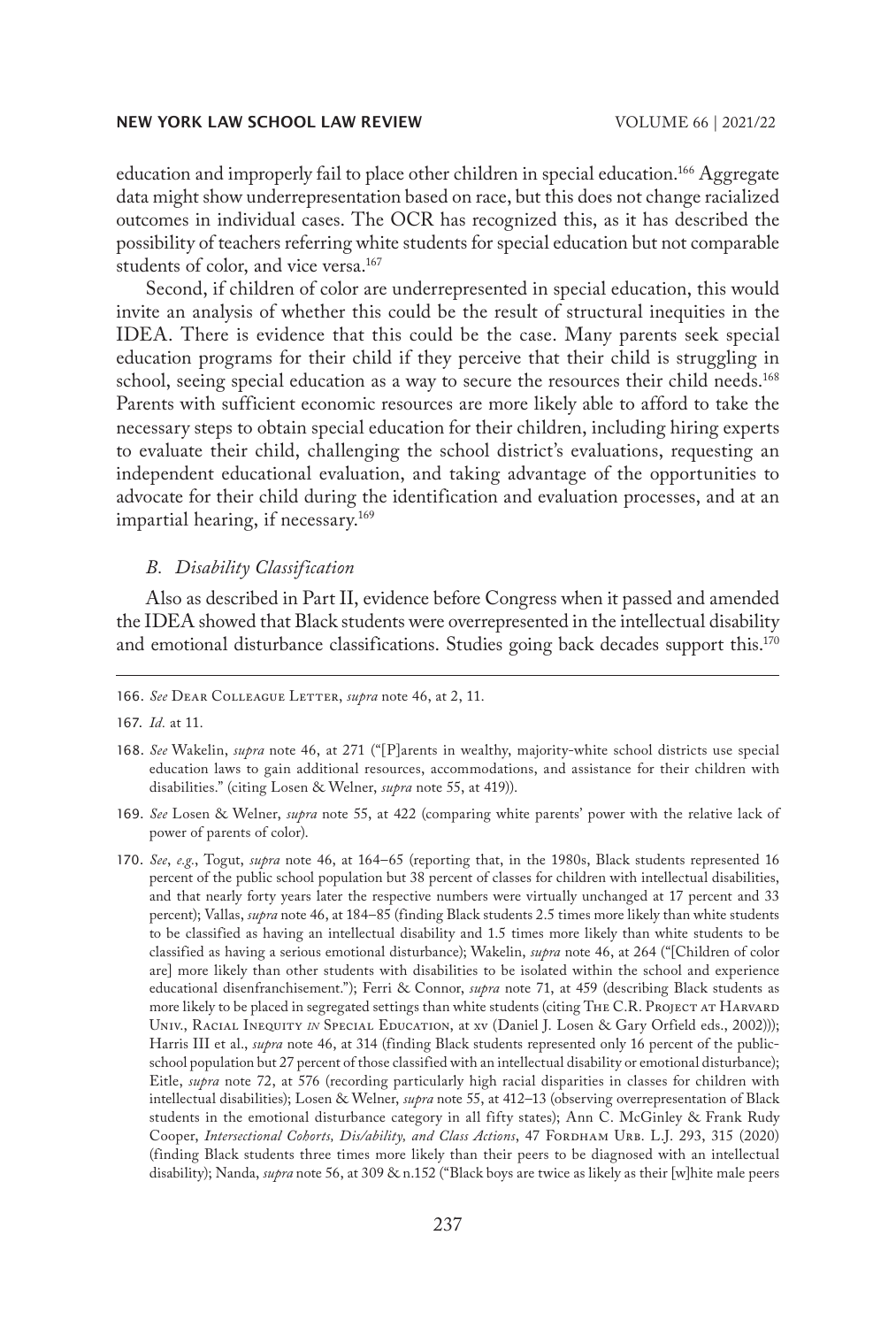The most recent data do as well.<sup>171</sup> In the 2018–2019 academic year, Black students nationwide were 1.6 times more likely than all other students to be classified with an emotional disturbance and 1.7 times more likely to be classified with an intellectual disability.172

Overall, approximately 83,000 Black children were classified with an emotional disturbance and more than 112,000 with an intellectual disability.<sup>173</sup> If Black children were classified in these categories at the same rate as all students, there would have been roughly 62,000 Black students diagnosed with emotional disturbance, a reduction of more than twenty thousand students, $174$  and slightly more than 77,000 Black students diagnosed with an intellectual disability, a reduction of more than 35,000 students.<sup>175</sup> Otherwise stated, based on these data, one in four Black children in programs for children with emotional disturbance should not have been there, and one in three Black children in programs for students with intellectual disabilities should not have been there.

Among the various disability classifications, children classified with an intellectual disability spend the least amount of time in the general education classroom.176 They are often placed into separate classrooms, where they are deprived of the opportunity to participate in the general education curriculum.<sup>177</sup> Students

- 174. This number was calculated by multiplying the total number of Black students assigned to special education programs (1,251,037) by the percentage of all students diagnosed with an emotional disturbance (5 percent) and subtracting the result (62,552) from the actual number of Black students diagnosed with an emotional disturbance (83,356). *Id.*
- 175. This number was calculated by multiplying the total number of Black students assigned to special education programs (1,251,037) by the percentage of all students diagnosed with an intellectual disability (6.2 percent) and subtracting the result (77,564) from the actual number of Black students diagnosed with an intellectual disability (112,719). *Id.*
- 176. The "general education classroom" is the idealized version of a classroom in which there are mostly children whom the school district has not identified as having a disability and a few children whom the district has identified as having a disability but whose needs are relatively low and can be met by a combination of education in the general classroom and limited support services. *See* Jeff Grabmeier, *Kids*  with Intellectual Disabilities Spend Too Little Time in General Classes, OHIO STATE UNIV. COLL. EDUC. & Hum. Ecology (May 24, 2018), https://ehe.osu.edu/news/listing/kids-intellectual-disabilities-spendtoo-little-time-general-classes (reporting that between 55 percent and 73 percent of students with intellectual disabilities spend most or all of the school day in self-contained classrooms).
- 177. NCES Inclusion Statistics, *supra* note 73. In 2018, nearly half (48.5 percent) of all students with intellectual disabilities spent less than 40 percent of their time in the general education classroom and less than 20 percent spent more than 80 percent of their time in the general education classroom. *Id.*; *see also*

to be put into this category." (first citing OFF.OF SPECIAL EDUC. & REHAB. SERVS., U.S. DEP'T OF EDUC., Thirty-Eighth Annual Report to Congress on the Implementation of the Individuals with DISABILITIES EDUCATION ACT, at xxvi (2016); and then citing NAT'L CTR. FOR EDUC. STATS., CHILDREN and Youth with Disabilities (2017))).

<sup>171.</sup> NCES STATISTICS II, *supra* note 7.

<sup>172.</sup> The data showed that 1.1 percent of Black students were diagnosed with an emotional disturbance compared to 0.7 percent of all students and that 1.5 percent of all Black students were diagnosed as having an intellectual disability compared with 0.9 percent of all students. *Id.*

<sup>173.</sup> *Id.*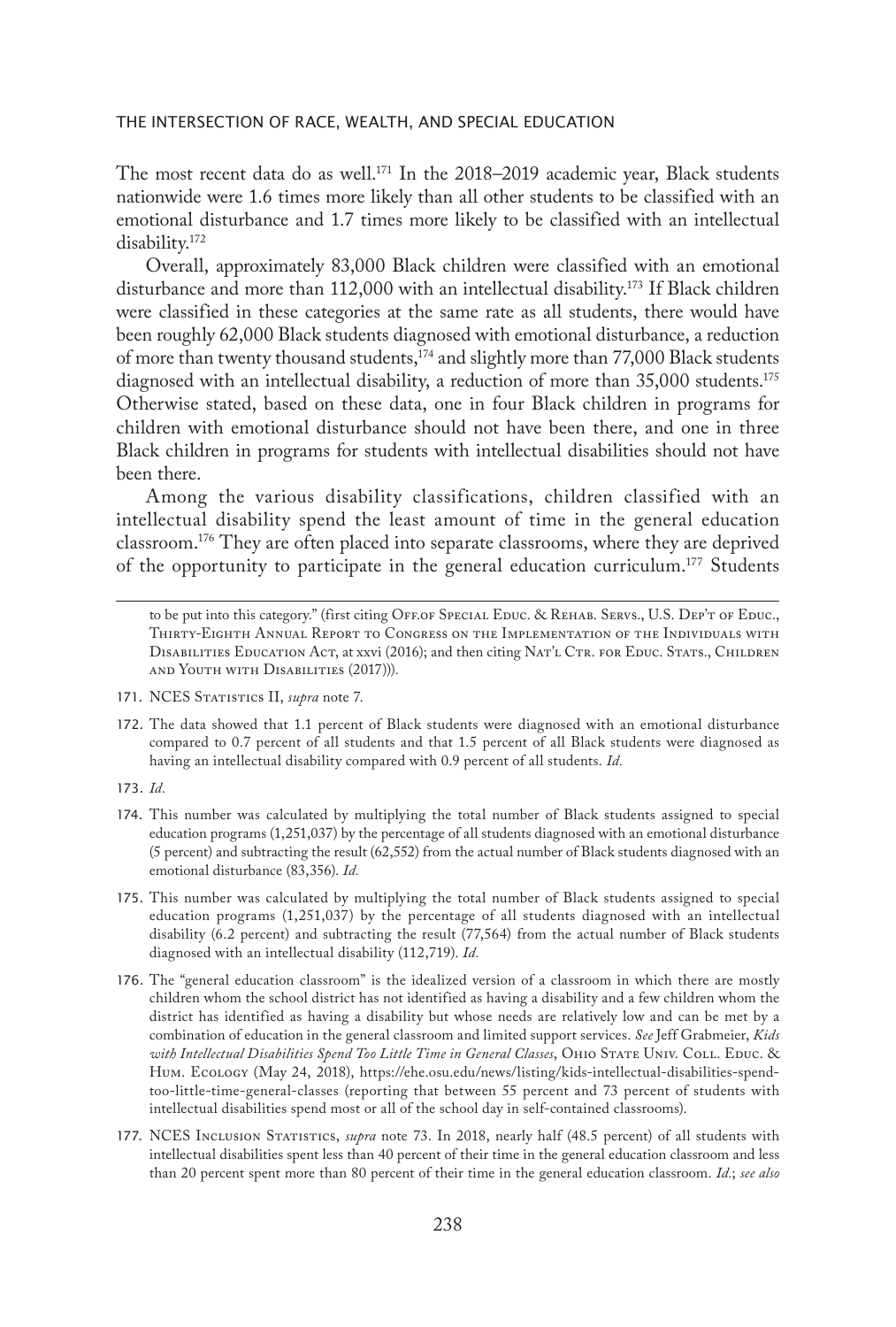classified with an emotional disturbance also spend a significant amount of time outside of the general education classroom, with less than half spending 80 percent of their time in general education.178

## *C. The Data Point to Discriminatory Disability Placement and Classifications*

The data about the placement of Black children in special education and on their particular disability classifications support the hypotheses that school districts apply the vague definitions of "emotional disturbance" and "intellectual disability" to discriminate against Black children, and that Black parents lack the resources to combat this effectively. Further, racial disparities in disability diagnoses are less prominent in disability categories with medical definitions that are more objectively identified and measured, thus limiting teacher discretion in making referrals.179 Data from the 2018–2019 academic year are consistent with these findings. Although Black children were disproportionately diagnosed with emotional disturbance and intellectual disability, they were diagnosed with hearing impairment, orthopedic impairment, and traumatic brain injury—which are medically defined—at the same rate as other students.180

## V. PROPOSED SOLUTIONS

In recognition of the unlikelihood of congressional action to address the IDEA's structural inequities as well as the ability of states to expand IDEA rights, the proposed solutions in the first section of Part V can be implemented at the state or

Ferri & Connor, *supra* note 71, at 165 (referencing a 2002 study showing children with an intellectual disability or emotional disturbance spent an average of 21 percent of their time away from the general education classroom); Linehan, *supra* note 46, at 191 (adding that teachers of general education view special education classes "as an easily available option to reduce the demands of the [general] education classroom"); Losen & Welner, *supra* note 55, at 417–18 ("[I]t is . . . well established . . . that students with disabilities benefit most when they are educated with their [general] education peers to the *maximum*  extent appropriate." (citing U.S. Dep't of Educ., To Assure the Free Appropriate Public Education of All Children with Disabilities: Eighteenth Annual Report to Congress on the IMPLEMENTATION OF THE INDIVIDUALS WITH DISABILITIES EDUCATION ACT (1996)).

<sup>178.</sup> NCES Inclusion Statistics, *supra* note 73. Among students diagnosed with an emotional disturbance, 17.2 percent spend less than 40 percent of their time in the general education classroom. *Id.* This is less than average, which is 13.1 percent for all students with disabilities. *Id.*

<sup>179.</sup> One commentator has suggested that there are two categories of disability. *See* Vallas, *supra* note 46, at 183. The first category includes "medical model" disabilities, which are "typified by clearly identified and standardized diagnostic criteria and are made by a student's physician." *Id.* In contrast, "social model" disabilities such as intellectual disability and emotional disturbance, "are defined by less readily measured and more context-dependent criteria, such as behavior, intelligence, social skills, and communication abilities . . . and are most often the result of referral by a teacher rather than a medical professional." *Id.* at 183–84 (footnote omitted) (citation omitted); *see also* Losen & Welner, *supra* note 55, at 419-20 (adding that "social model" disabilities are typically diagnosed by the student's physician who also often makes the referral for evaluation).

<sup>180.</sup> NCES STATISTICS II, *supra* note 7.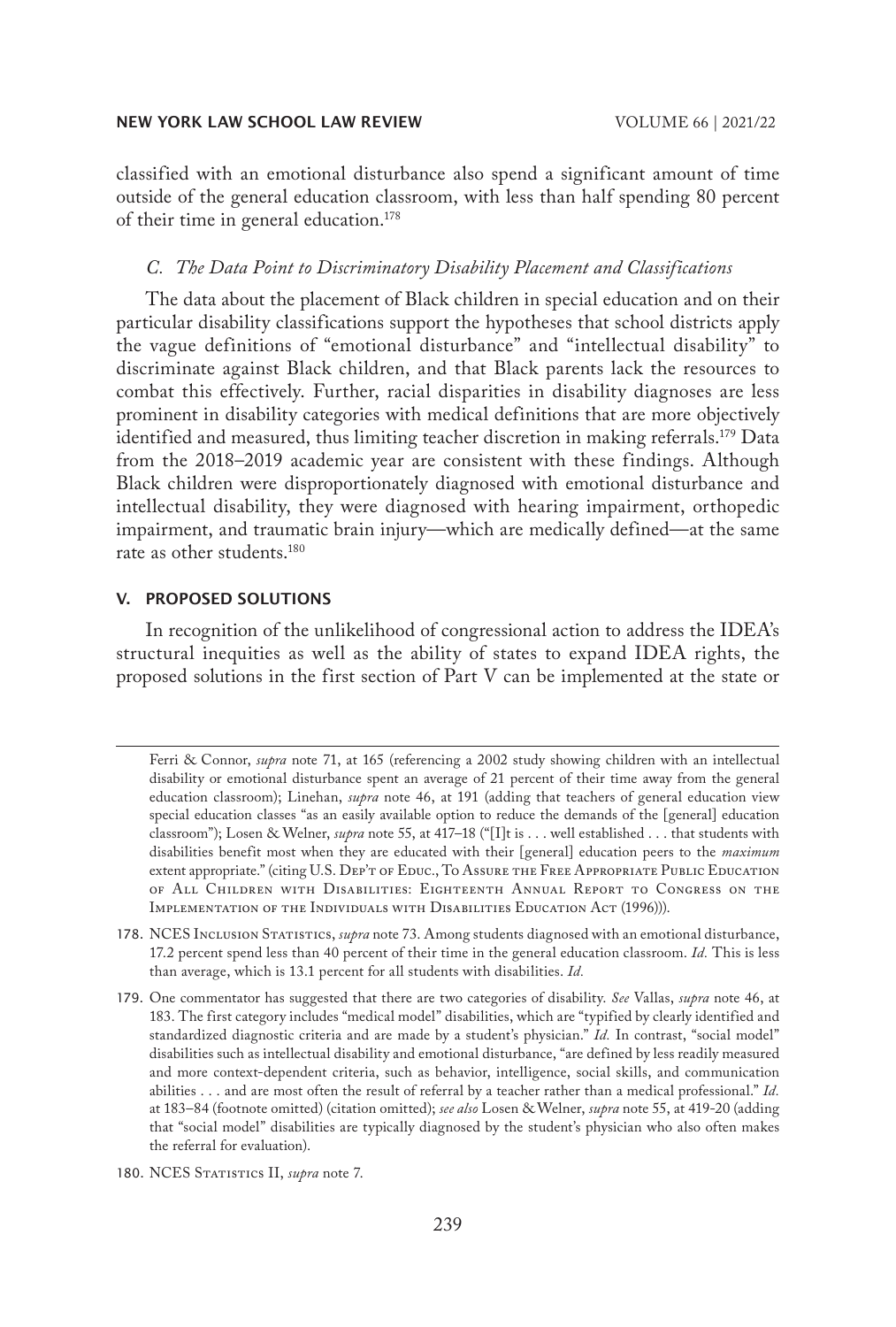local school district level.<sup>181</sup> The proposals are brief. They are intended as starting points for discussion about remediating the structural inequities in the IDEA that lead to racialized outcomes. Because not all structural inequities in the IDEA can be addressed at the state and school district level, the second section of Part V lists some steps that only Congress can take to address the IDEA's inequities.<sup>182</sup>

## *A. State and Local Action*

## *1. Reducing the Number of Children Who Inappropriately Receive Special Education*

Many school districts adopted Response to Intervention (RTI) programs following the 2004 IDEA amendments that allowed school districts to use "scientific, research-based intervention as a part of the evaluation procedures" to determine whether a child is eligible for special education.<sup>183</sup> Through RTI, school districts identify and work with children who are struggling academically by providing them with a series of progressively more intense interventions before referring them for evaluation for special education.184 RTI can thus serve as a screen to ensure that children who are struggling are not referred for evaluation based on culturally biased assumptions or test scores, and that referrals occur only after research-based interventions have failed.185 For example, in *Lee*, the school district adopted a pre-

For example, in contrast to the holding in *Schaffer*, the burden of proof in impartial hearings in New York State is on the school district, except the parents seeking tuition reimbursement for placing their child in private school must prove that the placement was appropriate. *Compare* Schaffer *ex rel.* Schaffer v. Weast, 546 U.S. 49, 62 (2005) (placing the burden of proof in an administrative impartial hearing challenging an IEP on the party seeking relief which could be either the parent or the school district), with N.Y. Educ. Law § 4404(1)(c) (Consol., LEXIS through Chs. 1-55, 57, 58, 61-174) (burdening school district).

- 182. This section does not purport to be the final authority on which proposals may be implemented by state and local school districts and which must be implemented by Congress. The distinction is based on informed judgments about the nature of the IDEA and its federalist structure.
- 183. 20 U.S.C. § 1414(b)(6)(B); *see* James E. Ryan, *Poverty as Disability and the Future of Special Education Law*, 101 Geo. L.J. 1455, 1474–75 (2012). Thanks to Caitlin McGuire for her help with framing the issues around RTI and the IDEA.
- 184. *See* Karen Syma Czapanskiy, *Special Kids, Special Parents, Special Education*, 47 U. Mich. J.L. Reform 733, 774–75 (2014); *What Is RTI?*, *Learn About RTI*, RTI Action Network, http://www.rtinetwork. org/learn/what/whatisrti (last visited Apr. 17, 2022); Ryan, *supra* note 183, at 1474–76.
- 185. *See* Ciolfi & Ryan, *supra* note 155, at 318 (weighing RTI's potential to reduce disproportionate representation against the risk that it could delay the identification of children having legitimate disabilities).

<sup>181.</sup> *See* Taylor *ex rel.* I.L. v. Knox Cnty. Bd. of Educ., 257 F. Supp. 3d 946, 964 (E.D. Tenn. 2017) ("If a state special-education law is more protective than the IDEA, a violation of state law can amount to a violation of the IDEA."), *aff 'd on other grounds sub nom.* Taylor *ex rel.* I.L. v. Tenn. Dep't of Educ., 739 F. App'x (6th Cir. 2018); Margaret A. Dalton, *Forgotten Children: Rethinking the Individuals with*  Disabilities Education Act Behavior Provisions, 27 Am. U. J. GENDER, Soc. Pol'y & L. 147, 157-63 (2019) (crediting state statutory provisions designed to enhance protections for students who have behavioral issues); Hyman et al., *supra* note 62, at 131 & n.132 ("Most of the IDEA's rights are considered to be a 'floor'; states may adopt greater rights for parents but may not reduce parent rights below those afforded by the IDEA." (citing 20 U.S.C. § 1407(a))).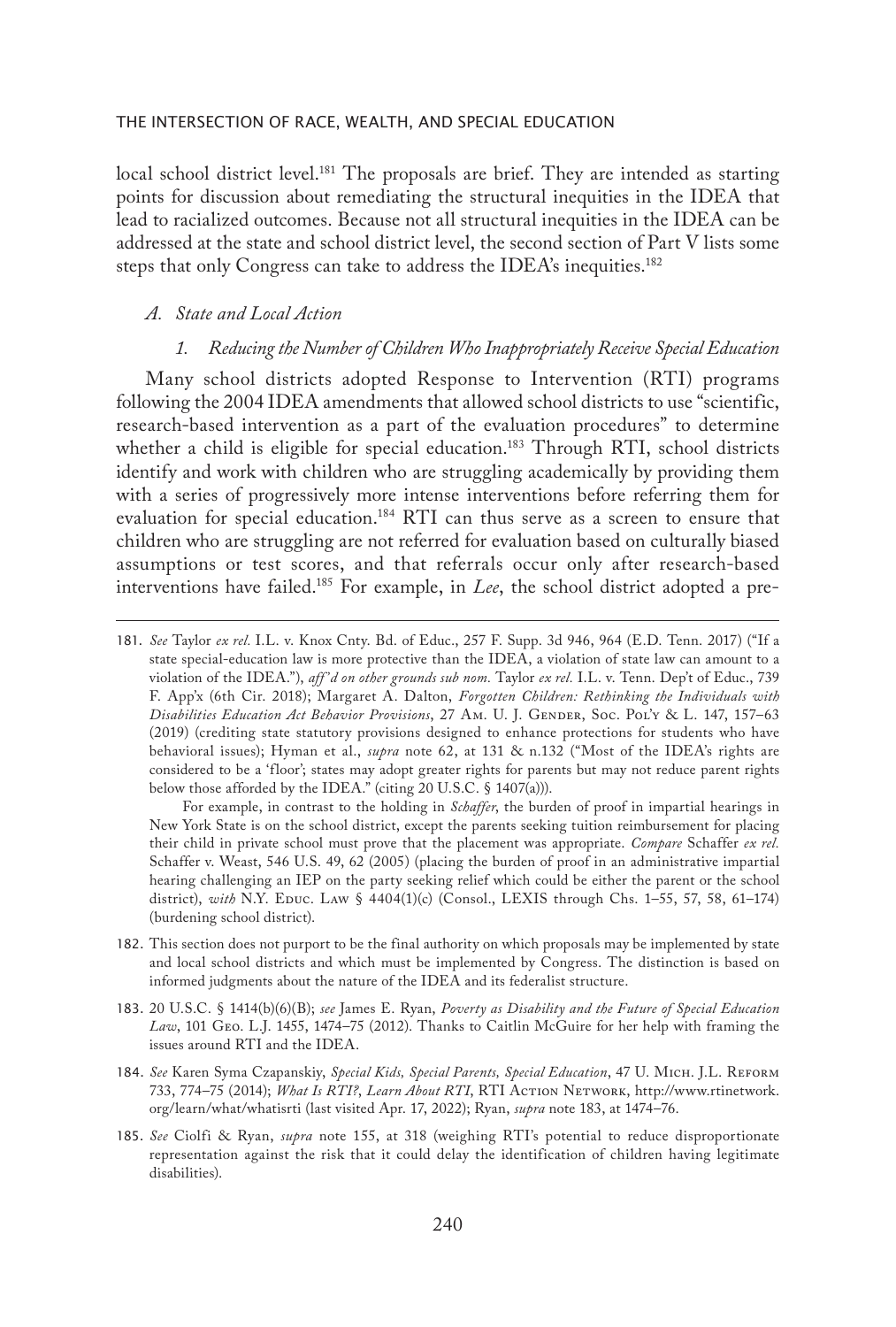referral program that, although not technically an RTI program, was similar. The program reduced the number of Black students who were identified as having a disability.186

## *2. Reducing the Power Imbalance Between Parents and Educators*

States and local school districts can reduce their power imbalance with parents by passing legislation that places the burden of proof in impartial hearings on school districts.187 One commentator has also suggested that school districts should employ trained facilitators as a way to level the playing field between parents and school districts at, for example, IEP meetings and resolution sessions.<sup>188</sup> For example, during an IEP meeting, the facilitator could ask the school district informed questions about the range of educational services available for children similar to the subject child, ask for information about placement options, and ensure that parent voices are heard. During the mandatory resolution session, which occurs after a parent files a special education complaint, the facilitator could help the parents articulate their concerns about their child's education and present their own proposals, evaluate the district's proposals, and guide the parents' understanding of next steps if resolution fails.

## *3. Standardizing Special Education Services*

The IDEA's requirement that a school district provide individualized education to a child with a disability and the judicial rule that prohibits districts from predetermining a child's special education program act as a double-edged sword. Although they have the beneficial effect of ensuring that school districts recognize that each child is unique, the rules also hide from parents—especially those without the resources to find them—the types of services the district typically provides to and has available for children with particular disabilities.189 While the school district would continue to

186. Lee v. Lee Cnty. Bd. of Educ., 476 F. Supp. 2d 1356, 1362–64 (M.D. Ala. 2007). In *Lee*, every school in the district created a student support team designed to assist students struggling with academic and behavioral issues. *Id.* at 1363. The goal of each team was to "solve the instructional and behavioral issues of students through interventions, thus obviating any need for a referral to special education." *Id.* While the particular school in *Lee* did not implement an RTI program, other schools in the district did. *Id.* at 1362.

RTI data also ensures that parents can give informed consent to a school's evaluation request and then, if their child is identified as having a disability, to the special education services rendered thereafter. *Cf.* M.M. v. Lafayette Sch. Dist., 767 F.3d 842, 855 (9th Cir. 2014) (holding that defendant school district breached its procedural duty to share with parents their child's RTI data); Lisa M. *ex rel.* J.M. v. Leander Indep. Sch. Dist., 924 F.3d 205, 209 (5th Cir. 2019) ("[RTI] is a general—not special education methodology that offers tiers of progressively intensified support depending on a student's response to instruction.").

- 187. Several states have already done this. *See, e.g.*, Burroughs v. W. Windsor Bd. of Sch. Dirs., 420 A.2d 861, 864 (Vt. 1980); K.H. v. N.Y.C. Dep't of Educ., No. 12-CV-1680, 2014 U.S. Dist. LEXIS 108393, at \*7 (E.D.N.Y. Aug. 6, 2014).
- 188. Fluehr, *supra* note 56, at 178–79 (encouraging facilitator participation in the IEP process).
- 189. Phillips, *supra* note 62, at 1821–22, 1831. One commentator has suggested that a school district could publish a menu of services for children with autism from which the district would choose to meet the needs of a particular child with autism. *Id.*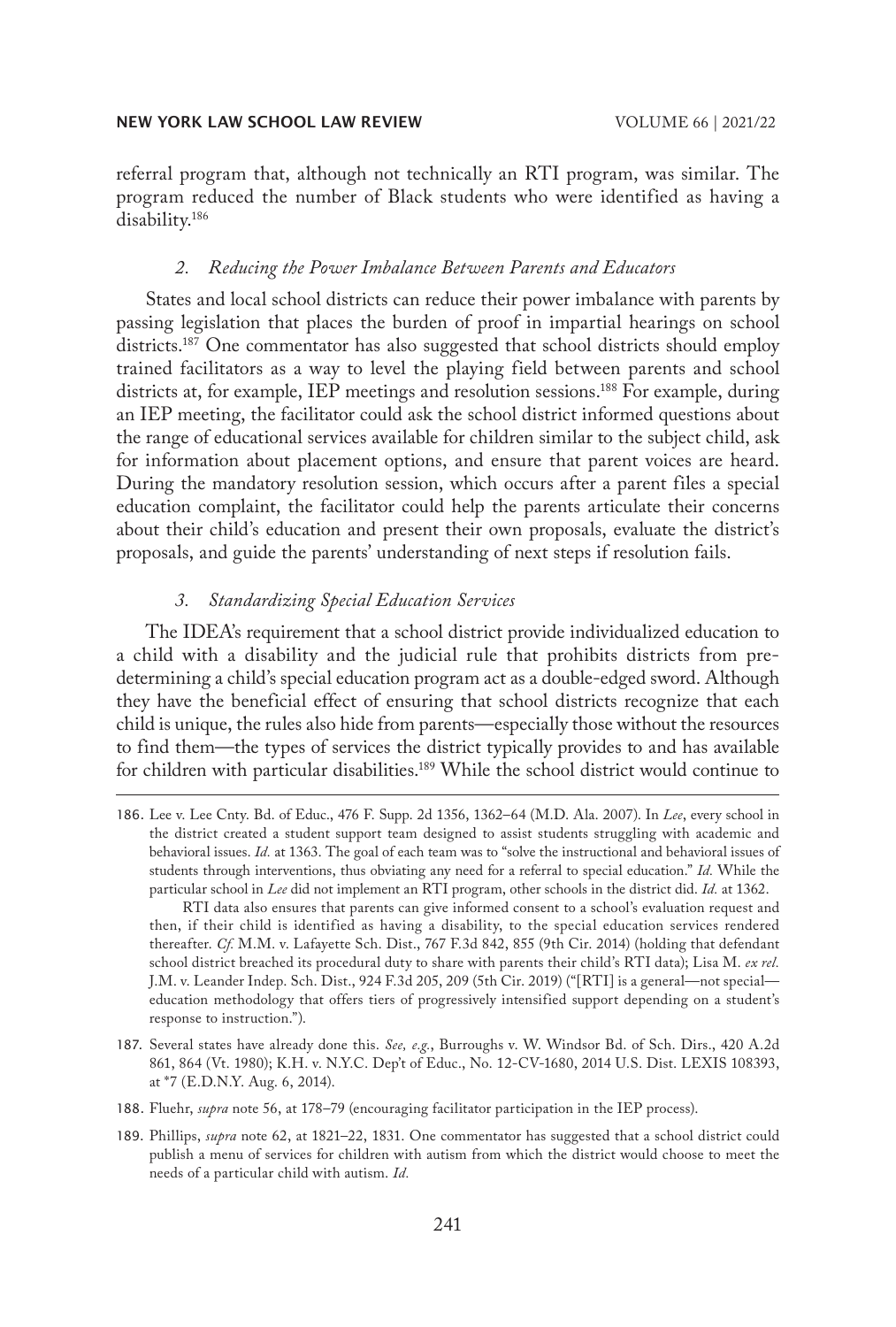be required to individualize the special education for a particular child, requiring school districts to also reveal this information would at least create baseline expectations for parents and help them navigate through the complicated process of ensuring that their children receive appropriate special education services.<sup>190</sup>

## *4. Keeping Children Together*

Two related pedagogical strategies can help school districts make the general education classroom an appropriate setting for more students with disabilities and reduce their reliance on separate classrooms for children with disabilities. Universal Design for Learning, for example, is a pedagogical strategy through which the teacher designs an educational program to accommodate a wide range of learning needs through differentiating instruction, assessments, and assignments.<sup>191</sup> Integrated co-teaching is another teaching model in which two teachers—one special education teacher and one general education teacher—co-teach a class comprised of students whom the school district has and has not identified as having disabilities.<sup>192</sup>

## *5. Expanding Information Disclosure*

Most of the research about racialized outcomes in special education has focused on the results of the first three inflection points—identification, evaluation, and eligibility—because most of the data that Congress requires states to disclose about race and special education relates to those points.<sup>193</sup> Congress does not require states to disclose data about the other inflection points. States can close this information gap by requiring school districts to gather and report, by race, family income level, disability diagnosis, home address of child, and address of school, the following data: placement in restrictive classrooms; placement in private schools; reimbursement payments for parental placement in private school; compensatory education awards; impartial hearings requested; representation by counsel at impartial hearings; impartial hearing results; special education, related services, and supplemental aids and services; and program modifications and support. One commentator, for example, has proposed that state agencies analyze IEPs to determine the quality of services children from families with lower incomes receive compared to the services children from families with higher incomes receive.<sup>194</sup>

<sup>190.</sup> Czapanskiy, *supra* note 184, at 768.

<sup>191.</sup> Jason S. Palmer, *"The Millennials Are Coming!": Improving Self-Efficacy in Law Students Through Universal Design in Learning*, 63 Clev. St. L. Rev. 675, 676–79 (2015); Czapanskiy, *supra* note 184, at 773.

<sup>192.</sup> N.Y. Comp. Codes R. & Regs. tit. 8, § 200.6(g) (LEXIS through Apr. 22, 2022); State Educ. Dep't, Univ. of the State of N.Y., Continuum of Special Education Services for School-Age STUDENTS WITH DISABILITIES 11 (2013).

<sup>193.</sup> *See* 20 U.S.C. § 1418(a)(1)(A).

<sup>194.</sup> Pasachoff, *supra* note 61, at 1474–77. Such a study could show whether "wealthier children with learning disabilities are receiving an in-class aide and several hours in a resource room while poor children receive a self-contained class." *Id.* at 1475.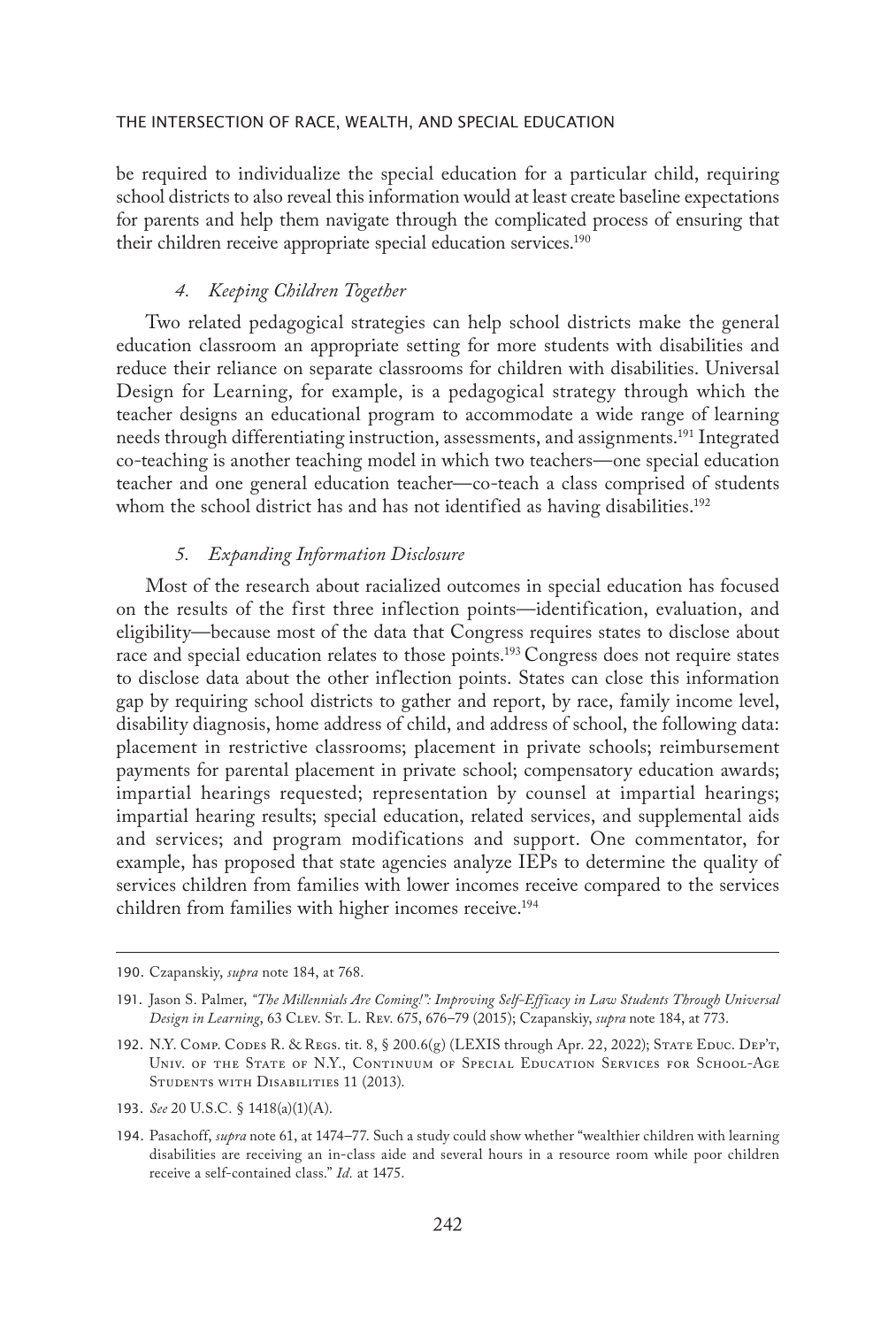## *B. Congressional Action*

There are several steps that only Congress can take to address the structural inequities in the IDEA. These steps are listed here but the necessity of each is described more fully in Part III, above. They include passing legislation that (1) allows courts to order school districts to make direct tuition payments to private schools even if the parents have not yet paid that tuition, and further allows courts to issue prospective orders to place students in private schools; (2) requires courts to issue compensatory education awards that provide one hour of compensatory education for each hour lost; (3) allows courts to award monetary damages for IDEA violations; (4) defines "prevailing party" to include a plaintiff who achieves a successful settlement; (5) repeals the IDEA's provisions that prohibit the recovery of attorneys fees for participating in IEP meetings, resolution sessions, and mediation sessions; (6) supersedes *Schaffer* and *Arlington* and places the burden of proof in impartial hearings on school districts, and further allows parents who are prevailing parties to recover expert witness fees; and (7) creates incentives for state and local school districts to develop, recruit, and hire teachers of color.<sup>195</sup>

#### VI. CONCLUSION

We have come full circle. When the IDEA was passed in 1975, thousands of Black children were inappropriately placed in separate classrooms for students with disabilities based on inappropriate assessments, the cultural incompetence of teachers and administrators, and race discrimination. Now, nearly fifty years later, more than one hundred thousand Black children are receiving special education services that they likely do not need, and tens of thousands of these children have been inappropriately separated from the general education classroom and curriculum based on disability classifications that are likely incorrect.

Along the way, Congress took minimal steps to address over and underrepresentation, and instead established a regime that allowed race to intersect with special education through a combination of the discretion that the IDEA gives to educators and the advantages that parents with economic resources have to secure favorable outcomes for their children. States and local school districts must take immediate steps to limit the

To help remedy this gap, Congress could pass legislation creating recruitment and incentive programs to help school districts hire Black educators. *See* Linehan, *supra* note 46, at 179–80, 212 (proposing race-conscious hiring by school districts to close the gap between Black students and teachers and reduce inappropriate special education placements).

<sup>195.</sup> Educators of color are less likely to assign Black students to special education programs. Linehan, *supra*  note 46, at 190–92. However, there is a wide gap between the percentage of Black students and Black teachers in public schools. Vallas, *supra* note 46, at 189 & n.52 (showing that 40 percent of public school students were of color while no more than 10 percent of public school teachers were of color (citing Beth A. Ferri & David J. Connor, *In the Shadow of* Brown*: Special Education and Overrepresentation of Students of Color*, 26 Remedial & Special Educ. 93, 94 (2005))). In 2018, for example, there was more than twice as many Black students in public schools than there were Black teachers. NAT'L CTR. FOR EDUC. STATS., RACIAL/ETHNIC ENROLLMENT IN PUBLIC SCHOOLS 1 (2021) (showing 15 percent of publicschool students in fall 2018 were Black); NAT'L CTR. FOR EDUC. STATS., CHARACTERISTICS OF PUBLIC School Teachers 2 (2021) (showing 7 percent of public-school teachers in 2017–2018 were Black).